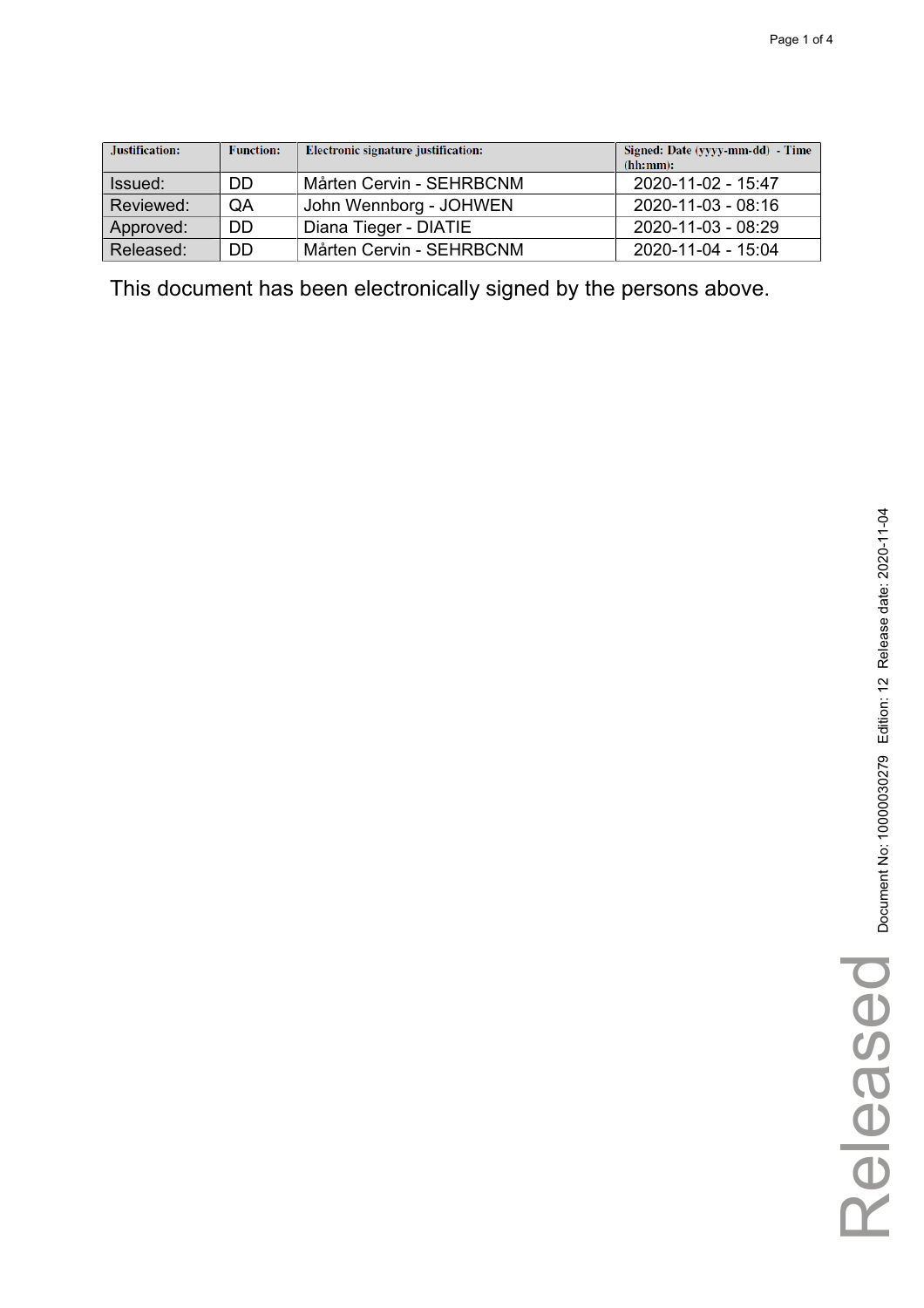

### **Product® Group**



### **Product description:**

Provox Silicone Glue is a liquid glue used for increased adhesion of the Provox Adhesive. The glue cures via air contact. Long-term use may cause skin irritation.

Released Released

Atos Medical AB Kraftgatan 8, P.O Box 183 SE-242 22 Hörby, Sweden Tel: +46 (0) 415 198 00

Web Site: www.atosmedical.com E-mail: info@atosmedical.com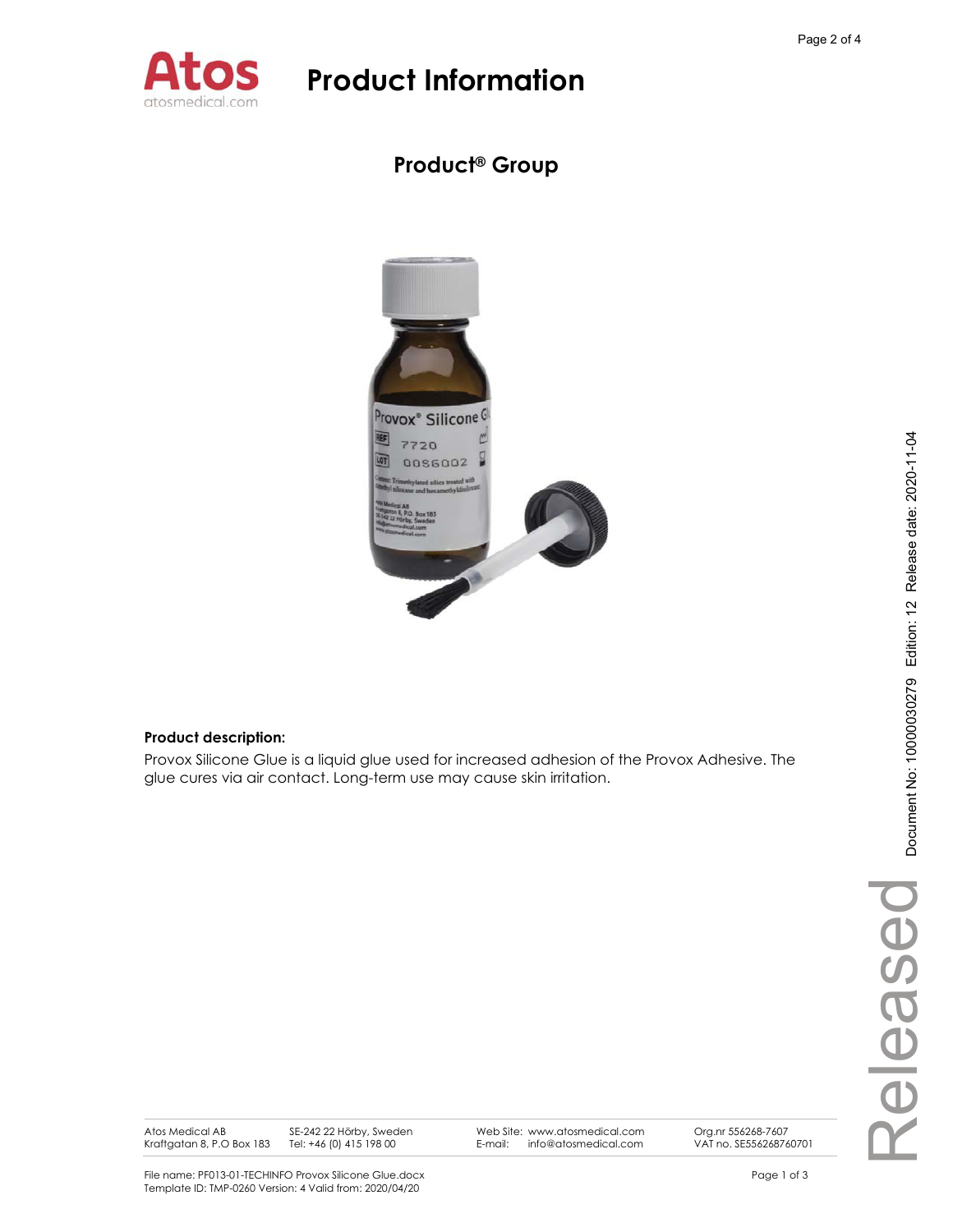

| <b>Document ID:</b>                     | PF013-01-TechInfo                                                                                                                                                                    | Edition:                                                                   | 12 |  |
|-----------------------------------------|--------------------------------------------------------------------------------------------------------------------------------------------------------------------------------------|----------------------------------------------------------------------------|----|--|
| <b>Manufacturer:</b>                    | <b>Atos Medical AB</b><br>Kraftgatan 8, P.O. Box 183,<br>SE-242 22 Hörby, Sweden                                                                                                     |                                                                            |    |  |
| <b>Classification:</b><br>(EU) 2017/745 | Class I. Rule 1                                                                                                                                                                      |                                                                            |    |  |
| <b>Intended Use:</b>                    | To reinforce attachment of Provox Adhesive base plates to intact skin<br>around the tracheostoma.                                                                                    |                                                                            |    |  |
| <b>CE Mark:</b>                         | Yes, the devices are CE marked.                                                                                                                                                      |                                                                            |    |  |
| <b>GMDN</b> code:                       |                                                                                                                                                                                      | 58978 (Synthetic-polymer liquid barrier dressing, nonsterile)              |    |  |
| Sterilization:                          | Non-sterile                                                                                                                                                                          |                                                                            |    |  |
| <b>Raw material:</b>                    | Silicone in solvent.<br>MSDS: DOW CORNING™ MG-2401 Silicone Adhesive                                                                                                                 |                                                                            |    |  |
| Latex<br>information:                   | Not manufactured with natural rubber latex                                                                                                                                           |                                                                            |    |  |
| <b>Biological origin:</b>               | The device is not manufactured with materials derived from human or animal<br>source.                                                                                                |                                                                            |    |  |
| <b>Handling and</b><br>storage:         | Store the product dry and away from sunlight at room temperature. Excursions<br>permitted between 2°C - 42°C.                                                                        |                                                                            |    |  |
| <b>Waste handling</b><br>and disposal:  | Waste handling and disposal should be carried out in agreement with<br>medical practice and applicable national laws and legislations. Used<br>product may be a potential biohazard. |                                                                            |    |  |
| <b>Hazardous</b><br>components:         | None                                                                                                                                                                                 |                                                                            |    |  |
| <b>Expiration date:</b>                 | 2 years after manufacturing.                                                                                                                                                         |                                                                            |    |  |
| Packaging:                              | box.                                                                                                                                                                                 | The glue is bottled in a glass bottle. The bottle is packed in a cardboard |    |  |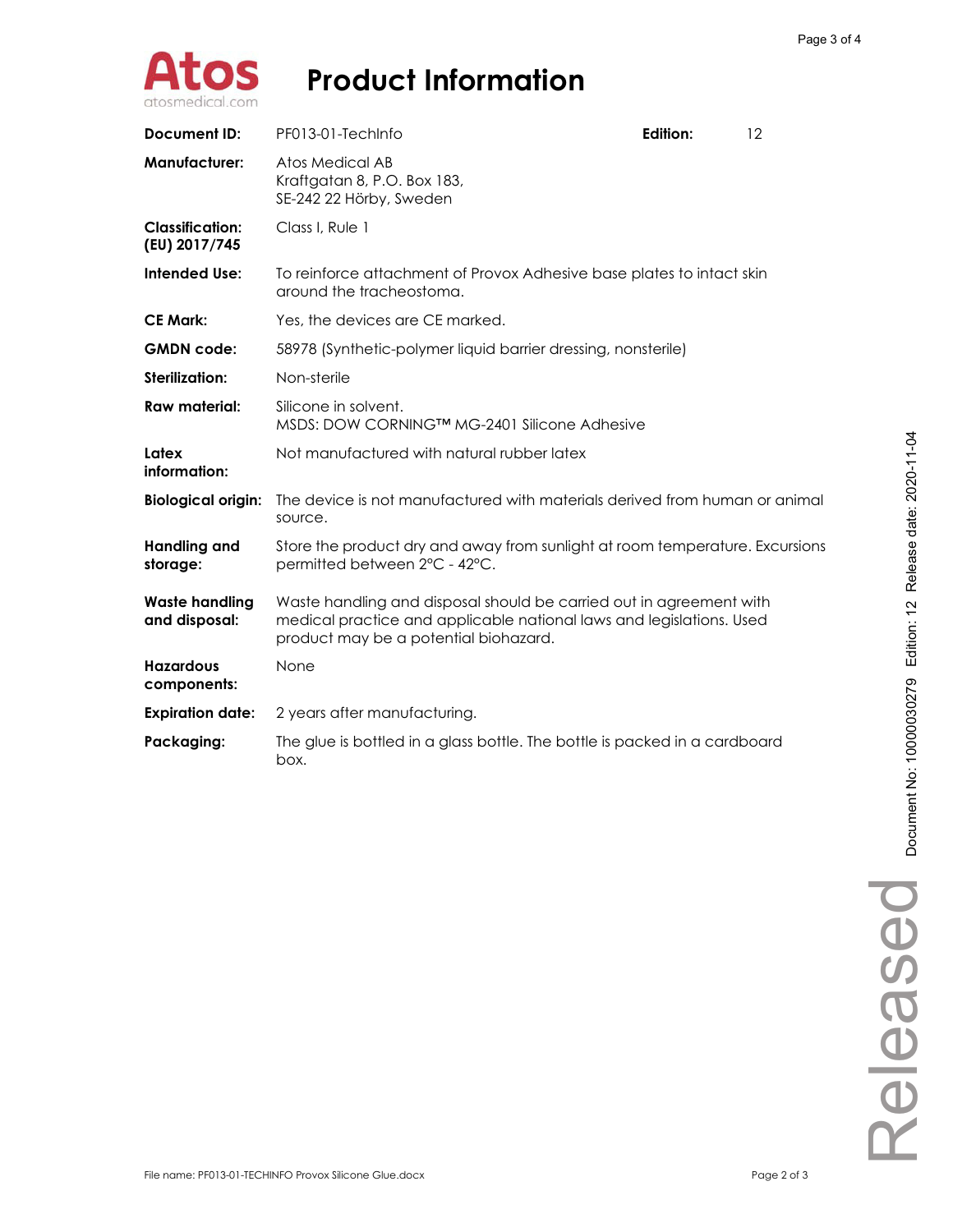

#### **Devices under Basic UDI-DI:** 7331791-GEN-A-000-0003-EF

| <b>REF</b> | <b>Name</b>                     | UDI-DI         |
|------------|---------------------------------|----------------|
| 7720       | Provox Silicone Glue            | 07331791002984 |
|            | 17720-18   Provox Silicone Glue | 07331791014789 |

| Range                       | <b>BASIC UDI-DI</b>       |
|-----------------------------|---------------------------|
| Provox StabiliBase          | 7331791-ADH-0-000-0000-CQ |
| Provox XtraBase             | 7331791-ADH-0-000-0000-CQ |
| Provox Skin Barrier         | 7331791-ADH-A-000-0004-UL |
| Provox Adhesive Remover     | 7331791-ADH-A-000-0005-UP |
| Provox Cleaning Towel       | 7331791-ADH-A-000-0003-UH |
| Provox StabiliBase OptiDerm | 7331791-ADH-0-000-0000-CQ |
| Provox Adhesive Strip       | 7331791-ADH-A-000-0002-UE |
| Provox Life Standard        | 7331791-ADH-0-000-0001-CT |
| Provox Life Sensitive       | 7331791-ADH-0-000-0001-CT |
| Provox Life Stability       | 7331791-ADH-0-000-0001-CT |
| Provox Flexiderm            | 7331791-ADH-0-000-0000-CQ |
| Provox Optiderm             | 7331791-ADH-0-000-0000-CQ |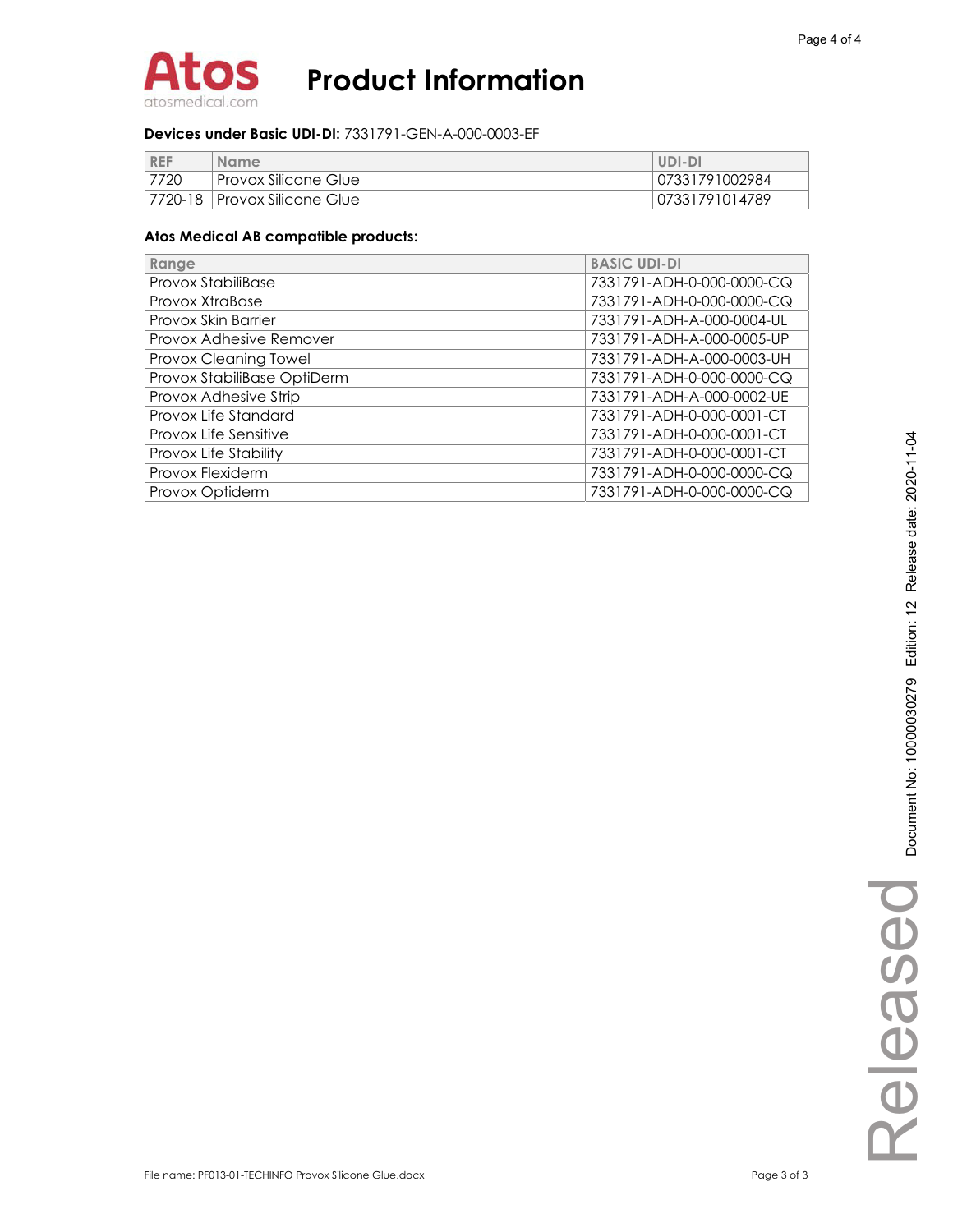| Justification: | <b>Function:</b> | Electronic signature justification: | Signed: Date (yyyy-mm-dd) - Time<br>(hh:mm): |
|----------------|------------------|-------------------------------------|----------------------------------------------|
| Issued:        | DD               | Pontus Eklund - X-PONEKL            | 2020-04-21 - 08:21                           |
| Reviewed:      | DD               | Jon Berg - JONBER                   | 2020-04-21 - 08:58                           |
| Approved:      | DD               | <b>Fredrik Calais - FRECAL</b>      | 2020-04-21 - 16:07                           |
| Released:      | DD               | Pontus Eklund - X-PONEKL            | 2020-10-28 - 16:36                           |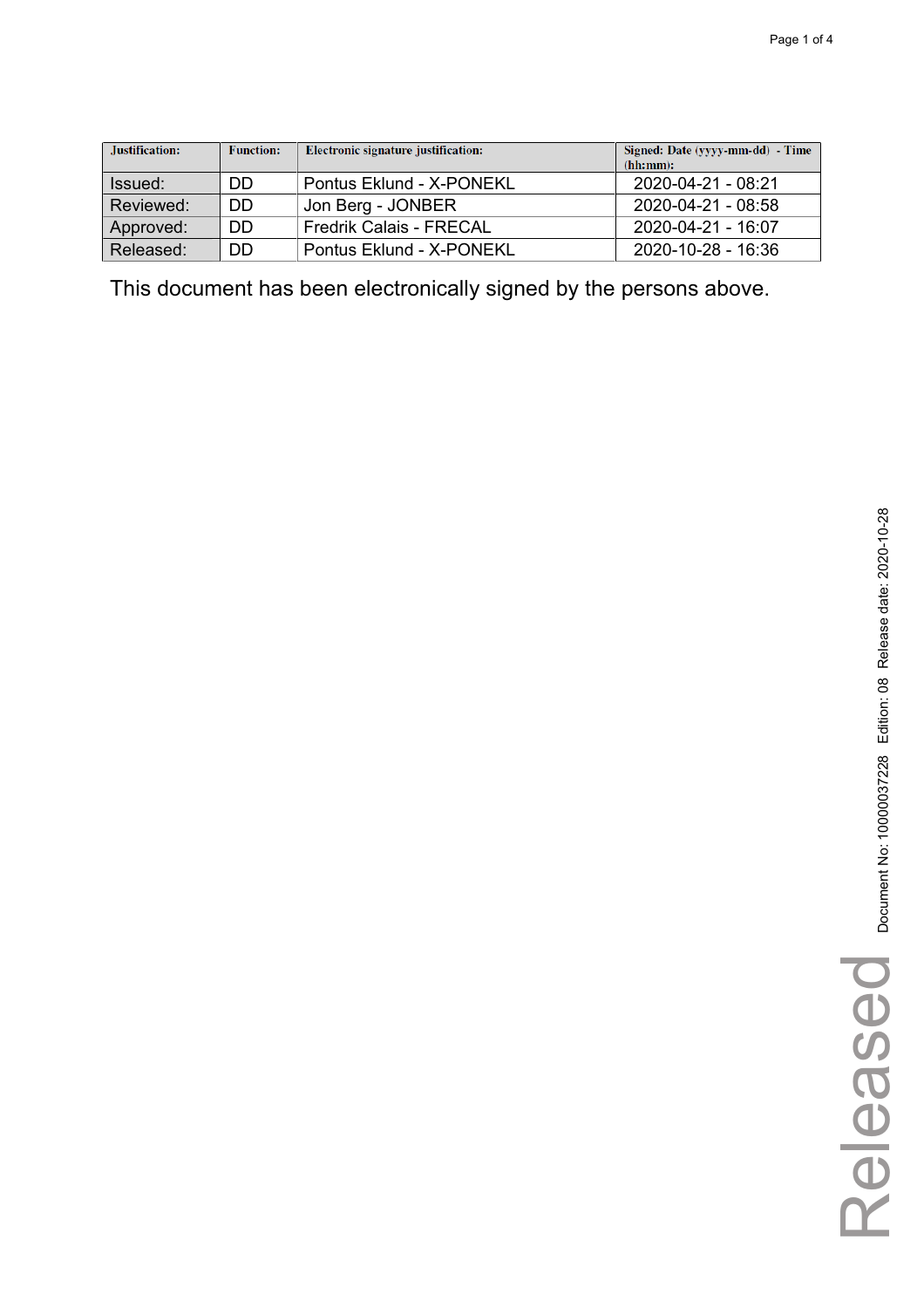

### Provox® BasePlate Adaptor



### Product description:

The Provox BasePlate Adaptor ("adaptor") is an accessory product for rehabilitation after total laryngectomy. It allows attaching medical devices, (HME), with ISO 15mm standard connector to a tracheostoma by fitting it into a Provox Adhesive base plate, Provox LaryButton or Provox LaryTube. A typical example would be to attach an HME with built-in oxygen adapter (TrachPhone). For single patient use.

Provox BasePlate Adaptor facilitates the use of TrachPhone together with Provox Adhesives or Provox LaryTube.

SE-242 22 Hörby, Sweden

Web Site: www.atosmedical.com<br>E-mail: info@atosmedical.com E-mail: info@atosmedical.com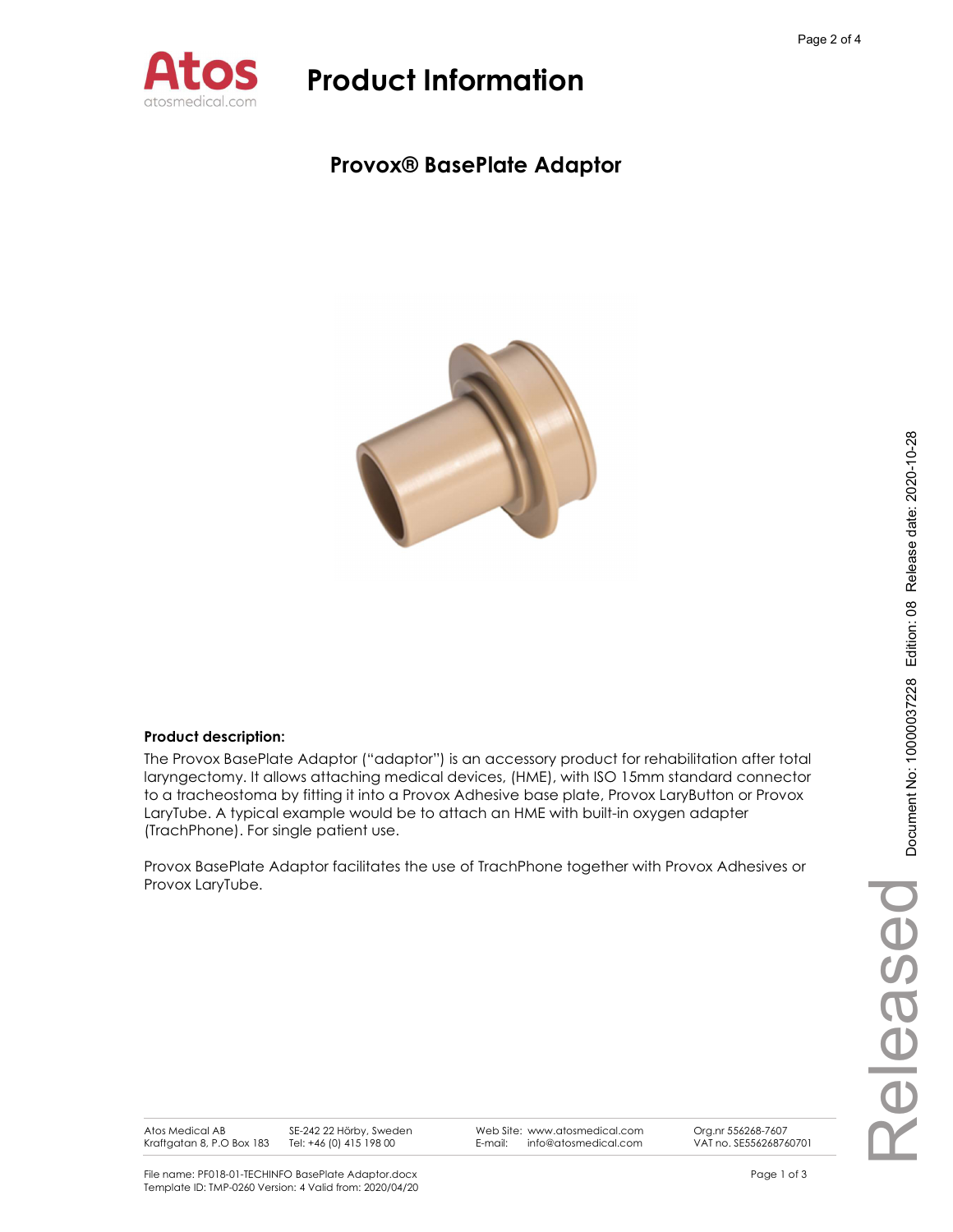

| <b>Document ID:</b>                     | PF018-01-TechInfo                                                                                                                                                                                                                                                                                                                                                                                                                 | Edition: | 08 |
|-----------------------------------------|-----------------------------------------------------------------------------------------------------------------------------------------------------------------------------------------------------------------------------------------------------------------------------------------------------------------------------------------------------------------------------------------------------------------------------------|----------|----|
| <b>Manufacturer:</b>                    | Atos Medical AB<br>Kraftgatan 8, P.O. Box 183,<br>SE-242 22 Hörby, Sweden                                                                                                                                                                                                                                                                                                                                                         |          |    |
| <b>Classification:</b><br>(EU) 2017/745 | Class I (1.1 Rule 1)                                                                                                                                                                                                                                                                                                                                                                                                              |          |    |
| <b>Intended Use:</b>                    | The Provox BasePlate Adaptor ("adaptor") is an accessory product for<br>rehabilitation after total laryngectomy. It allows attaching medical devices,<br>(HME), with ISO 15mm standard connector to a tracheostoma by fitting it into<br>a Provox Adhesive base plate, Provox LaryButton or Provox LaryTube. A<br>typical example would be to attach an HME with built-in oxygen adapter<br>(TrachPhone). For single patient use. |          |    |
| <b>CE Mark:</b>                         | Yes, the devices are CE marked.                                                                                                                                                                                                                                                                                                                                                                                                   |          |    |
| <b>GMDN</b> code:                       | 58705 (Tracheostoma protective filter)                                                                                                                                                                                                                                                                                                                                                                                            |          |    |
| Sterilization:                          | Non-sterile                                                                                                                                                                                                                                                                                                                                                                                                                       |          |    |
| Raw material:                           | Polyether ether ketone (PEEK)                                                                                                                                                                                                                                                                                                                                                                                                     |          |    |
| Latex<br>information:                   | Not manufactured with natural rubber latex                                                                                                                                                                                                                                                                                                                                                                                        |          |    |
| <b>Biological origin:</b>               | The device is not manufactured with materials derived from human or animal<br>source.                                                                                                                                                                                                                                                                                                                                             |          |    |
| <b>Handling and</b><br>storage:         | Store the product dry and away from sunlight at room temperature. Excursions<br>permitted between 2°C - 42°C.                                                                                                                                                                                                                                                                                                                     |          |    |
| <b>Waste handling</b><br>and disposal:  | Waste handling and disposal should be carried out in agreement with<br>medical practice and applicable national laws and legislations. Used<br>product may be a potential biohazard.                                                                                                                                                                                                                                              |          |    |
| <b>Hazardous</b><br>components:         | None                                                                                                                                                                                                                                                                                                                                                                                                                              |          |    |
| <b>Expiration date:</b>                 | 5 years after manufacturing.                                                                                                                                                                                                                                                                                                                                                                                                      |          |    |
| Packaging:                              | BasePlate Adaptor is separately packed in a plastic bag and together with<br>instructions for use in a cardboard box.                                                                                                                                                                                                                                                                                                             |          |    |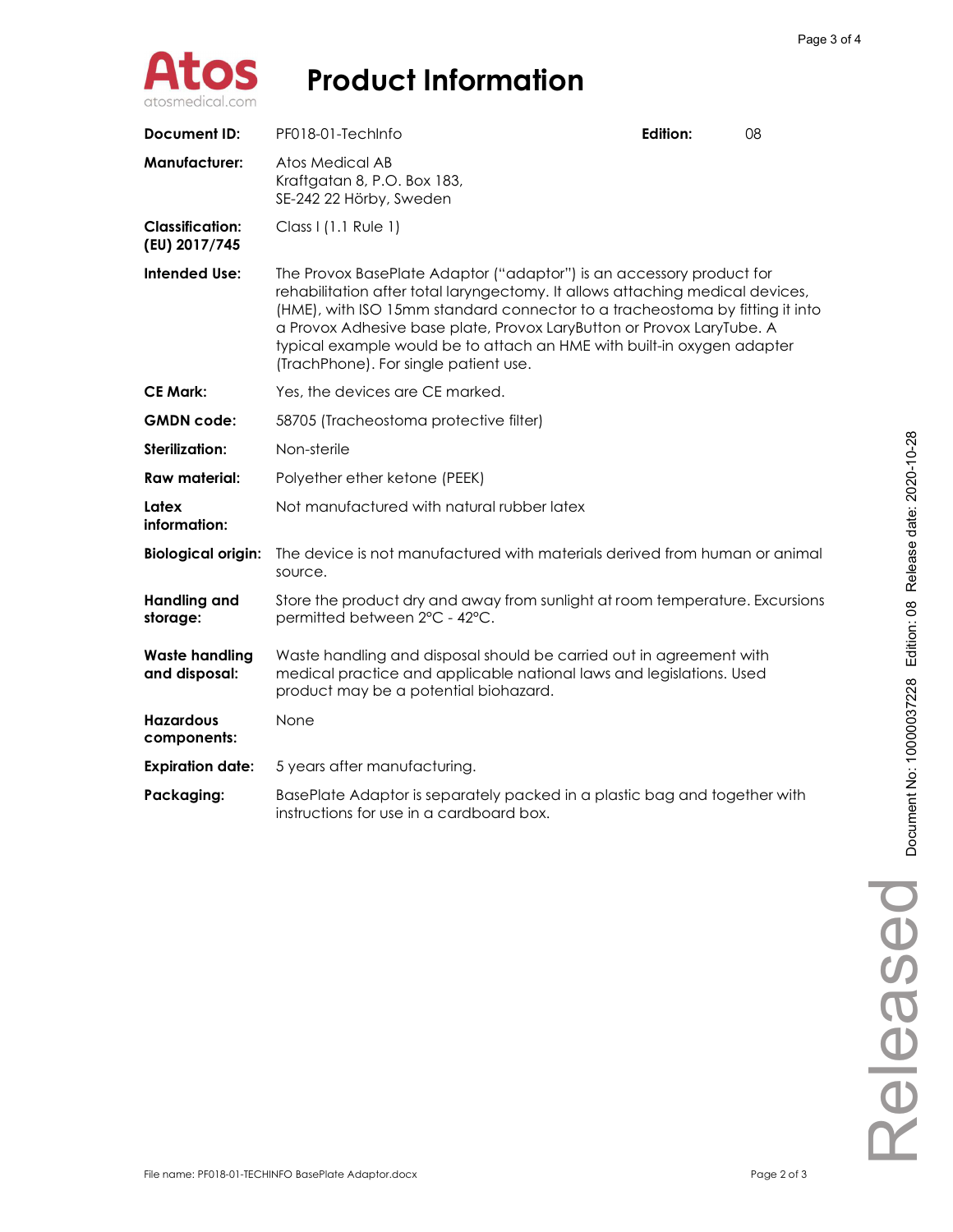

#### Devices under Basic UDI-DI: 7331791-HME-A-000-0003-F5

| <b>REF</b> | <b>Name</b>              | UDI-DI        |
|------------|--------------------------|---------------|
| 7263       | Provox BasePlate Adaptor | 7331791001697 |

| Range                       | <b>BASIC UDI-DI</b>       |
|-----------------------------|---------------------------|
| Provox LaryTube             | 7331791-LTU-0-000-0002-3E |
| Provox LaryButton           | 7331791-LTU-0-000-0000-38 |
| Provox StabiliBase          |                           |
| Provox XtraBase             |                           |
| Provox StabiliBase OptiDerm | 7331791-ADH-0-000-0000-CQ |
| Provox Flexiderm            |                           |
| Provox Optiderm             |                           |
| <b>TrachPhone</b>           | 7331791-HME-0-000-0006-XT |
| <b>Freevent DualCare</b>    | 7331791-HME-0-000-0005-XQ |
| Freevent XtraCare           | 7331791-HME-0-000-0004-XM |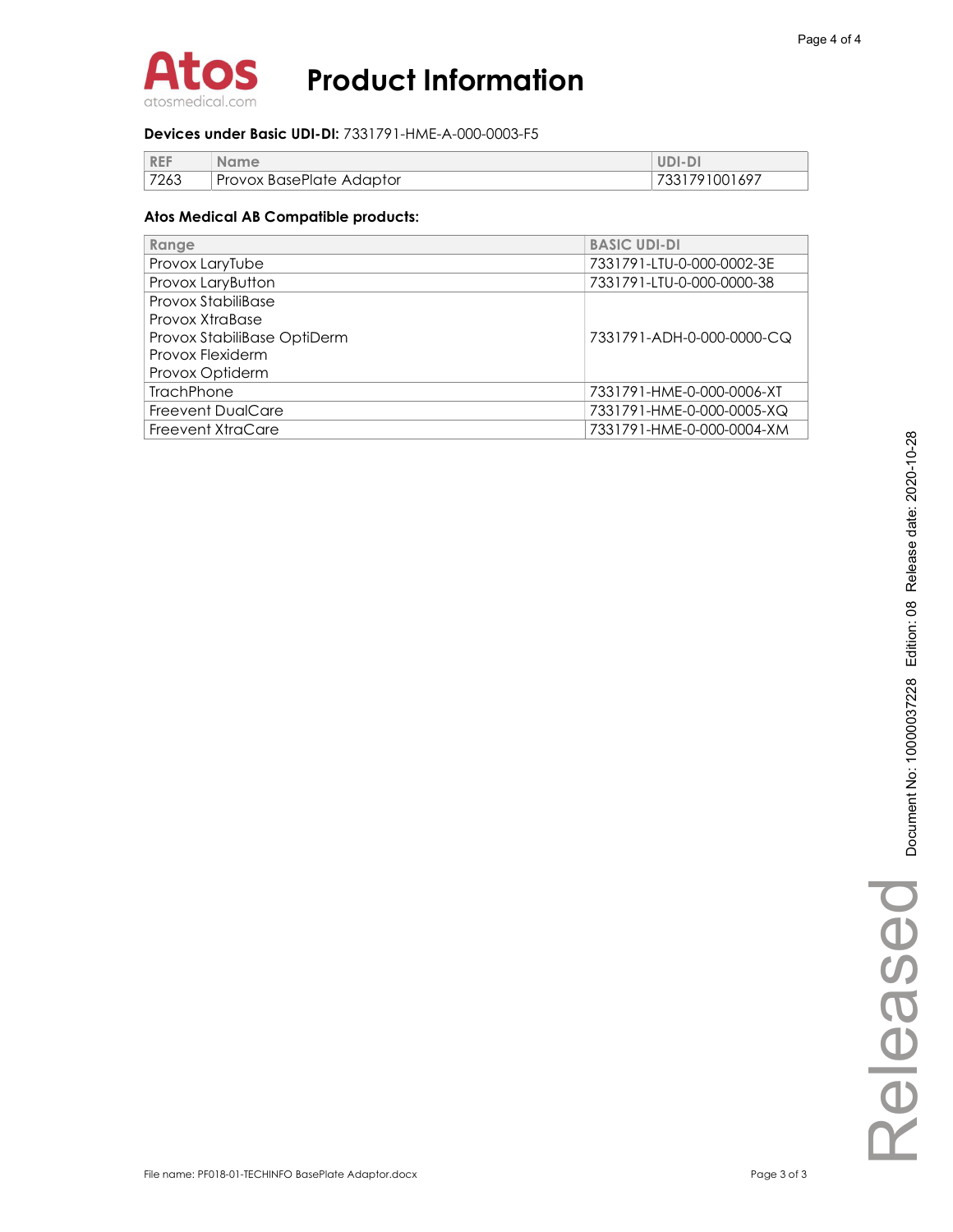| Justification: | <b>Function:</b> | Electronic signature justification: | Signed: Date (yyyy-mm-dd) - Time<br>(hh:mm): |
|----------------|------------------|-------------------------------------|----------------------------------------------|
| Issued:        | QA               | Alexandra Holmberg - ALEHOL         | 2021-11-08 - 09:16                           |
| Reviewed:      | QA               | John Wennborg - JOHWEN              | 2021-11-08 - 14:29                           |
| Approved:      | <b>DD</b>        | Jon Berg - JONBER                   | 2021-11-08 - 15:35                           |
| Released:      | QA               | Alexandra Holmberg - ALEHOL         | 2021-11-11 - 11:20                           |

Released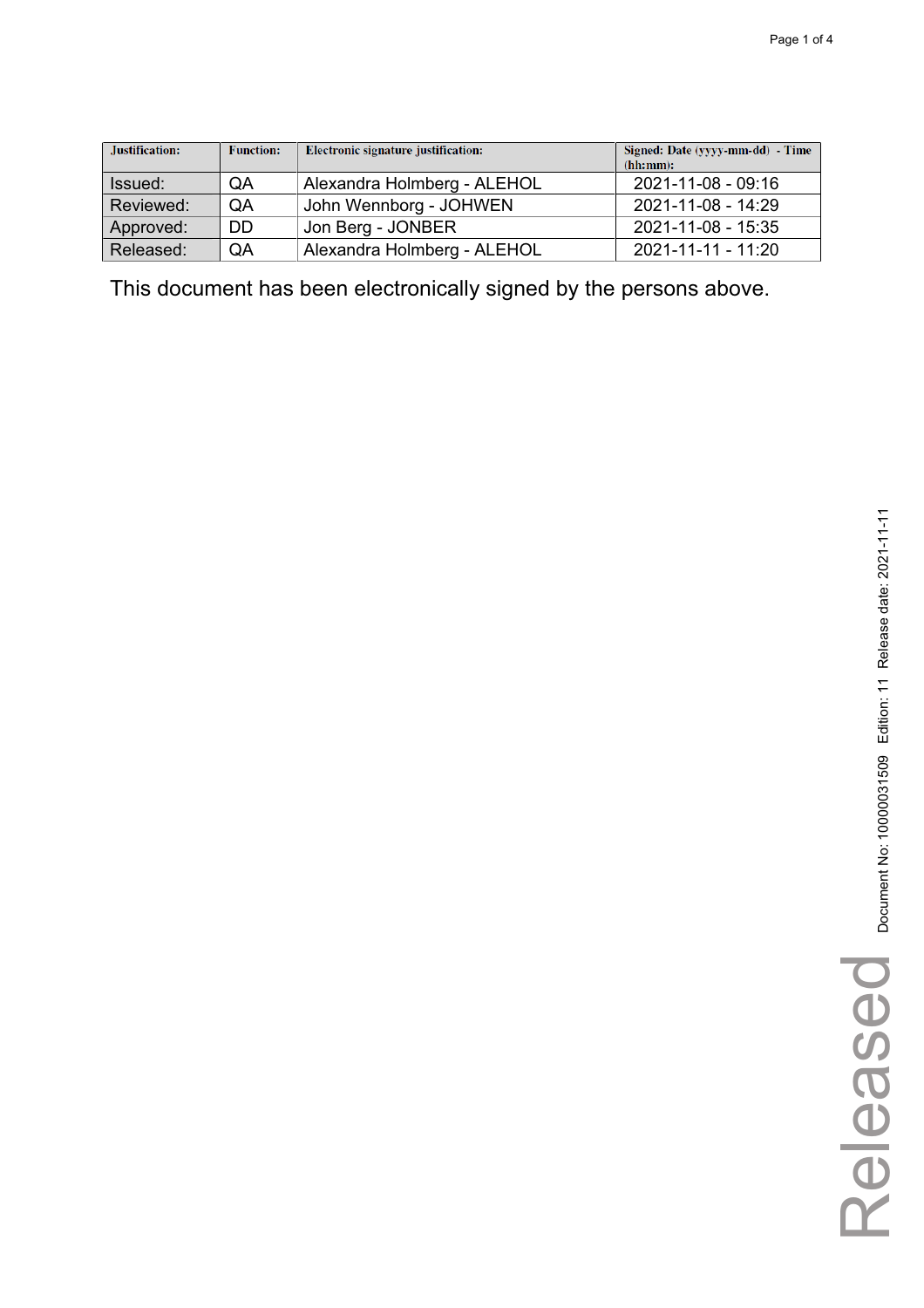

### **Provox® ShowerAid**



### **Product description:**

Shower protection device. Use together with Provox appliance holders.

Atos Medical AB Kraftgatan 8, P.O Box 183 SE-242 22 Hörby, Sweden Tel: +46 (0) 415 198 00

Web Site: www.atosmedical.com E-mail: info@atosmedical.com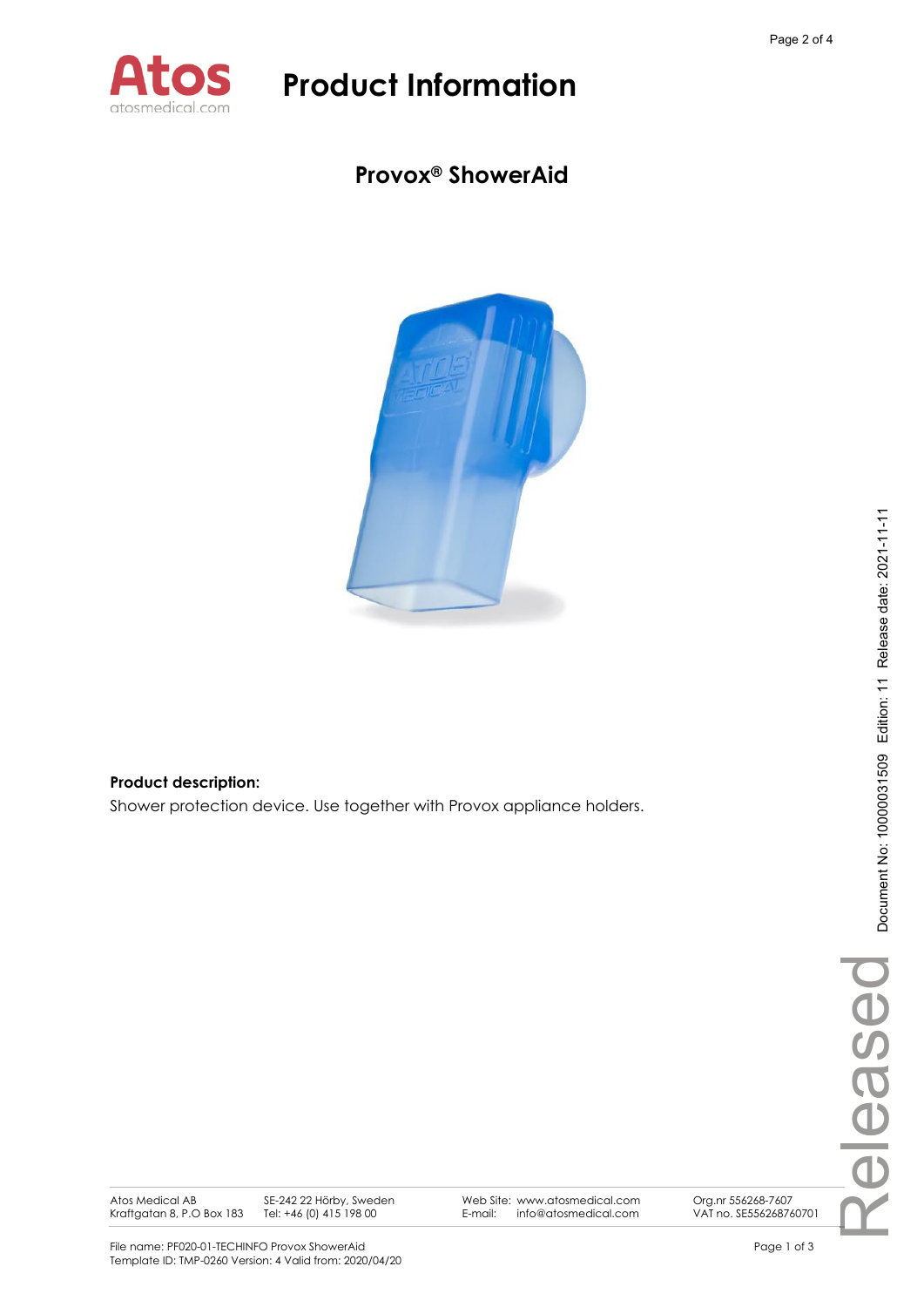

| <b>Document ID:</b>                     | PF020-01-TechInfo                                                                                                                                                                                                        | <b>Edition:</b>                                                                                                                                      | 11 |  |
|-----------------------------------------|--------------------------------------------------------------------------------------------------------------------------------------------------------------------------------------------------------------------------|------------------------------------------------------------------------------------------------------------------------------------------------------|----|--|
| <b>Manufacturer:</b>                    | Atos Medical AB<br>Kraftgatan 8<br>SE-242 35 Hörby, Sweden                                                                                                                                                               |                                                                                                                                                      |    |  |
| <b>Classification:</b><br>(EU) 2017/745 | Class I, Rule 1                                                                                                                                                                                                          |                                                                                                                                                      |    |  |
| <b>Intended Use:</b>                    | The Provox ShowerAid is used to temporarily replace the Provox<br>XtraMoist/Provox XtraFlow/Provox FreeHands/Provox FreeHands<br>FlexiVoice/Provox Micron HME during showering. The device is for single<br>patient use. |                                                                                                                                                      |    |  |
| <b>CE Mark:</b>                         | Yes, the devices are CE marked.                                                                                                                                                                                          |                                                                                                                                                      |    |  |
| <b>GMDN</b> code:                       | 62047 (Tracheostoma shower shield)                                                                                                                                                                                       |                                                                                                                                                      |    |  |
| Sterilization:                          | Non-sterile                                                                                                                                                                                                              |                                                                                                                                                      |    |  |
| <b>Raw material:</b>                    | Polypropylene (PP) with blue masterbatch.                                                                                                                                                                                |                                                                                                                                                      |    |  |
| Latex<br>information:                   | Not manufactured with natural rubber latex                                                                                                                                                                               |                                                                                                                                                      |    |  |
| <b>Biological origin:</b>               | The device is not manufactured with materials derived from human or animal<br>source.                                                                                                                                    |                                                                                                                                                      |    |  |
| <b>Handling and</b><br>storage:         | Store the product dry and away from sunlight at room temperature. Excursions<br>permitted between 2°C - 42°C.                                                                                                            |                                                                                                                                                      |    |  |
| <b>Waste handling</b><br>and disposal:  | Waste handling and disposal should be carried out in agreement with<br>medical practice and applicable national laws and legislations. Used<br>product may be a potential biohazard.                                     |                                                                                                                                                      |    |  |
| <b>Hazardous</b><br>components:         | None                                                                                                                                                                                                                     |                                                                                                                                                      |    |  |
| <b>Expiration date:</b>                 | 3 years after manufacturing.                                                                                                                                                                                             |                                                                                                                                                      |    |  |
| Packaging:                              | FlexiDerm Oval.                                                                                                                                                                                                          | The Shower Aid is packed in a plastic bag that is packed together with<br>instructions for use in a cardboard box also including one piece of Provox |    |  |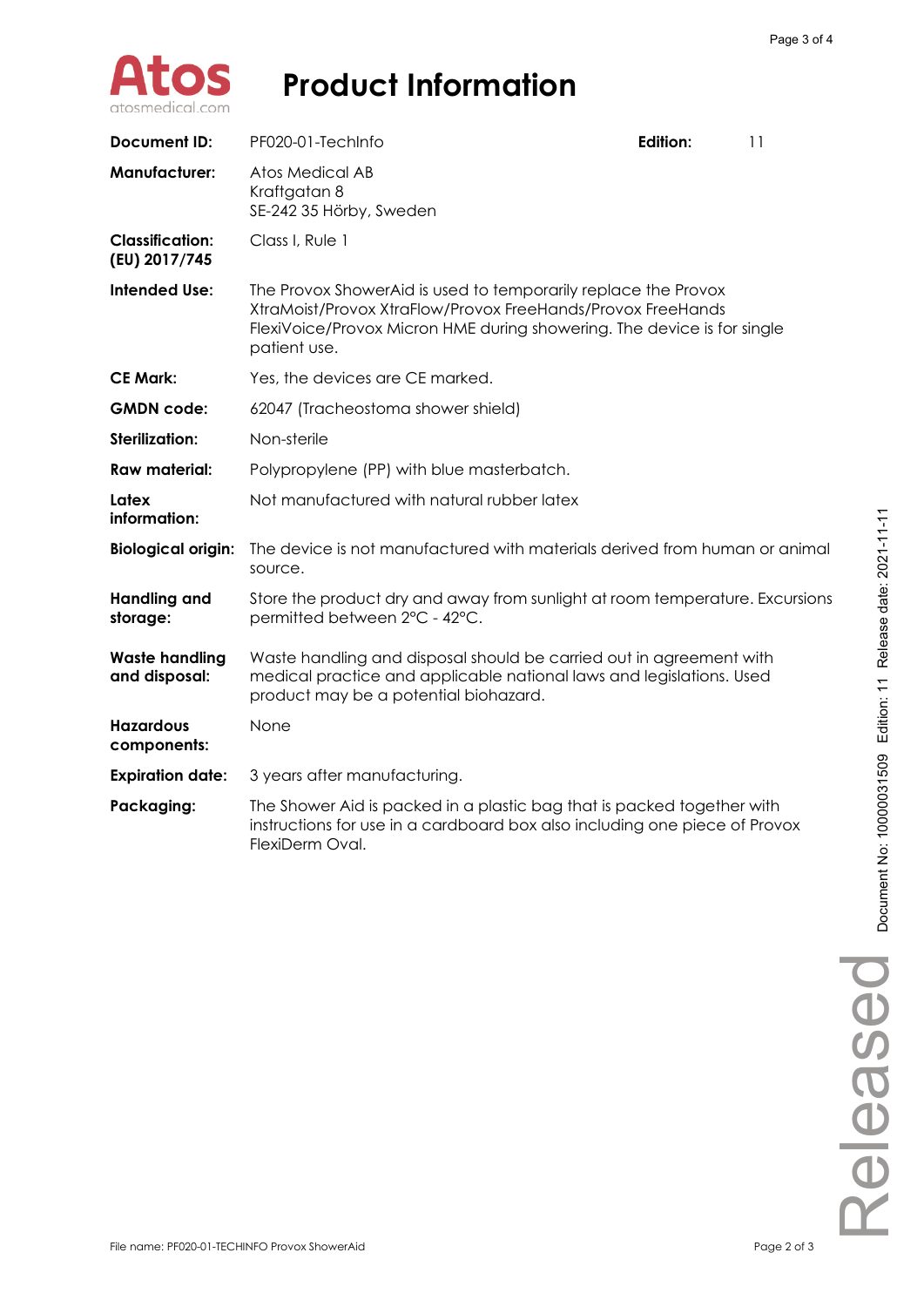

### **Devices under Basic UDI-DI:** 7331791-ADH-A-000-0000-U8

| <b>REF</b> | <b>Name</b>                | UDI-DI        |
|------------|----------------------------|---------------|
| 7260       | Provox ShowerAid           | 7331791001680 |
|            | 7260-18   Provox ShowerAid | 7331791014796 |

| Range                       | <b>BASIC UDI-DI</b>       |
|-----------------------------|---------------------------|
| <b>Provox StabiliBase</b>   | 7331791-ADH-0-000-0000-CQ |
| Provox XtraBase             | 7331791-ADH-0-000-0000-CQ |
| Provox StabiliBase OptiDerm | 7331791-ADH-0-000-0000-CQ |
| Provox Adhesive Strip       | 7331791-ADH-A-000-0002-UE |
| Provox Flexiderm            | 7331791-ADH-0-000-0000-CQ |
| Provox Optiderm             | 7331791-ADH-0-000-0000-CQ |
| Provox LaryTube             | 7331791-LTU-0-000-0002-3E |
| Provox LaryButton           | 7331791-LTU-0-000-0000-38 |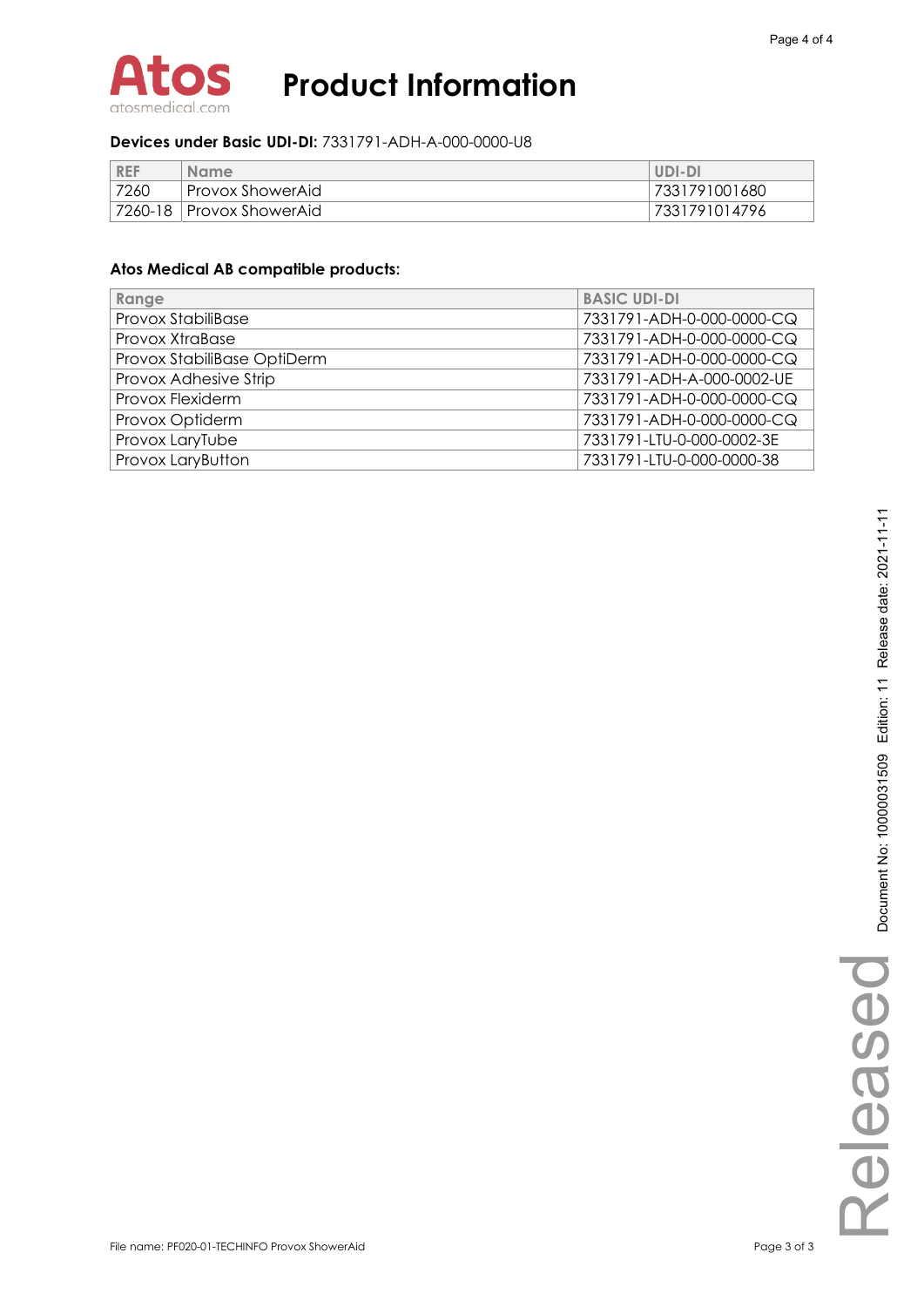| Justification: | <b>Function:</b> | Electronic signature justification: | Signed: Date (yyyy-mm-dd) - Time<br>(hh:mm): |
|----------------|------------------|-------------------------------------|----------------------------------------------|
| Issued:        | QA               | Sara Dahl - X-SARDAH                | 2020-10-29 - 10:30                           |
| Reviewed:      | QA               | John Wennborg - JOHWEN              | 2020-11-02 - 09:46                           |
| Approved:      | DD               | Diana Tieger - DIATIE               | 2020-11-02 - 10:59                           |
| Released:      | QA               | Sara Dahl - X-SARDAH                | 2020-12-15 - 08:33                           |

Released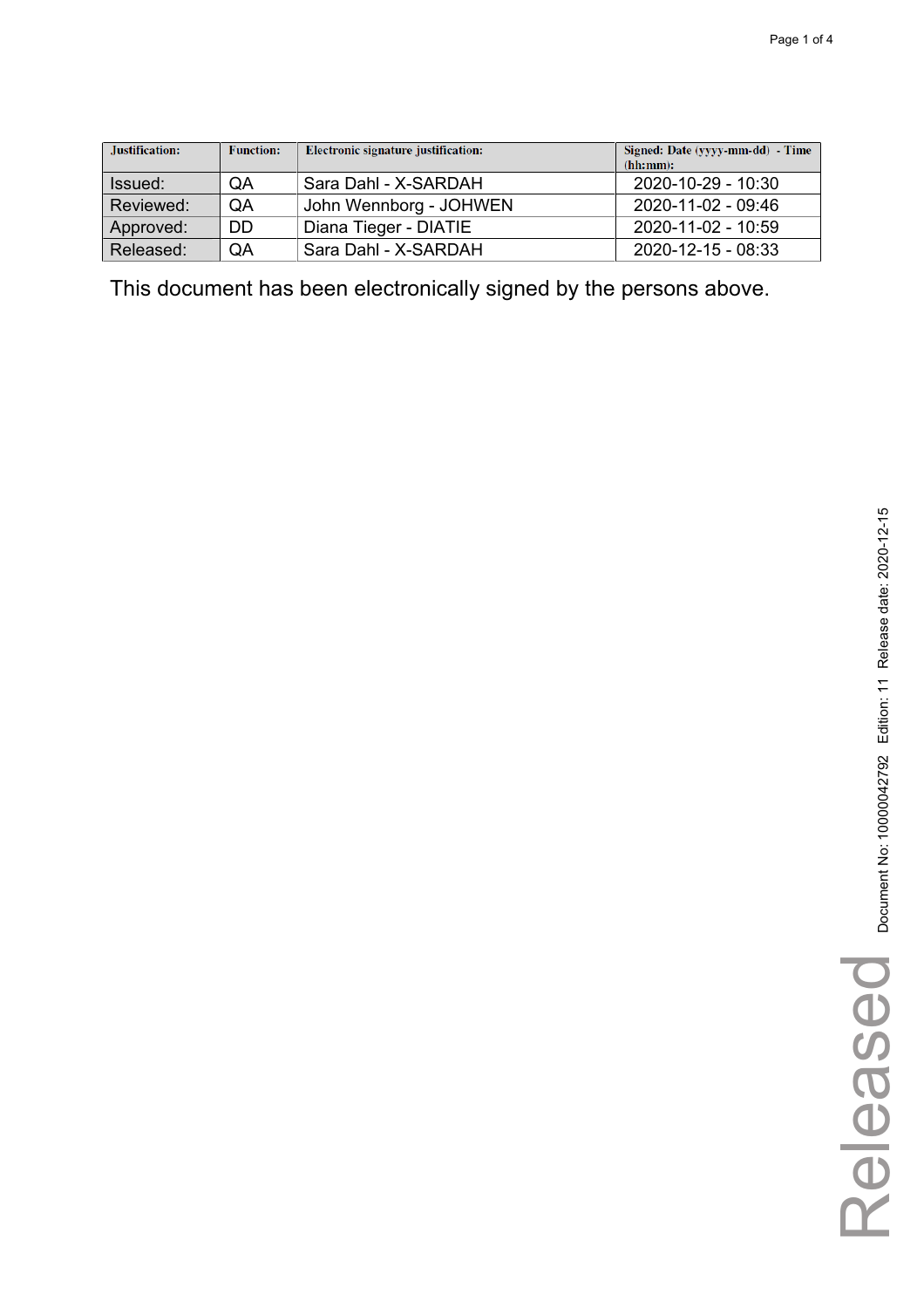

### **Provox® Adhesives**



### **Product description:**

Provox Adhesives are designed to ensure an airtight attachment for the Provox HME system components. The adhesives have an adhesive part, a peel-off liner and an adapter where components of the HME system can be connected.

FlexiDerm is a very flexible material and has the strongest adhesive properties. It is a sticky, yet soft and flexible adhesive. The FlexiDerm adhesives are Provox FlexiDerm Round/Oval/Plus and Provox **XtraBase** with a concave shaped base.

The hydrocolloid **OptiDerm** is made of a hypoallergenic adhesive material that forms a gel in contact with water. The OptiDerm adhesives are Provox OptiDerm Round/Oval/Plus.

SE-242 35 Hörby, Sweden Tel: +46 (0) 415 198 00

Web Site: www.atosmedical.com E-mail: info@atosmedical.com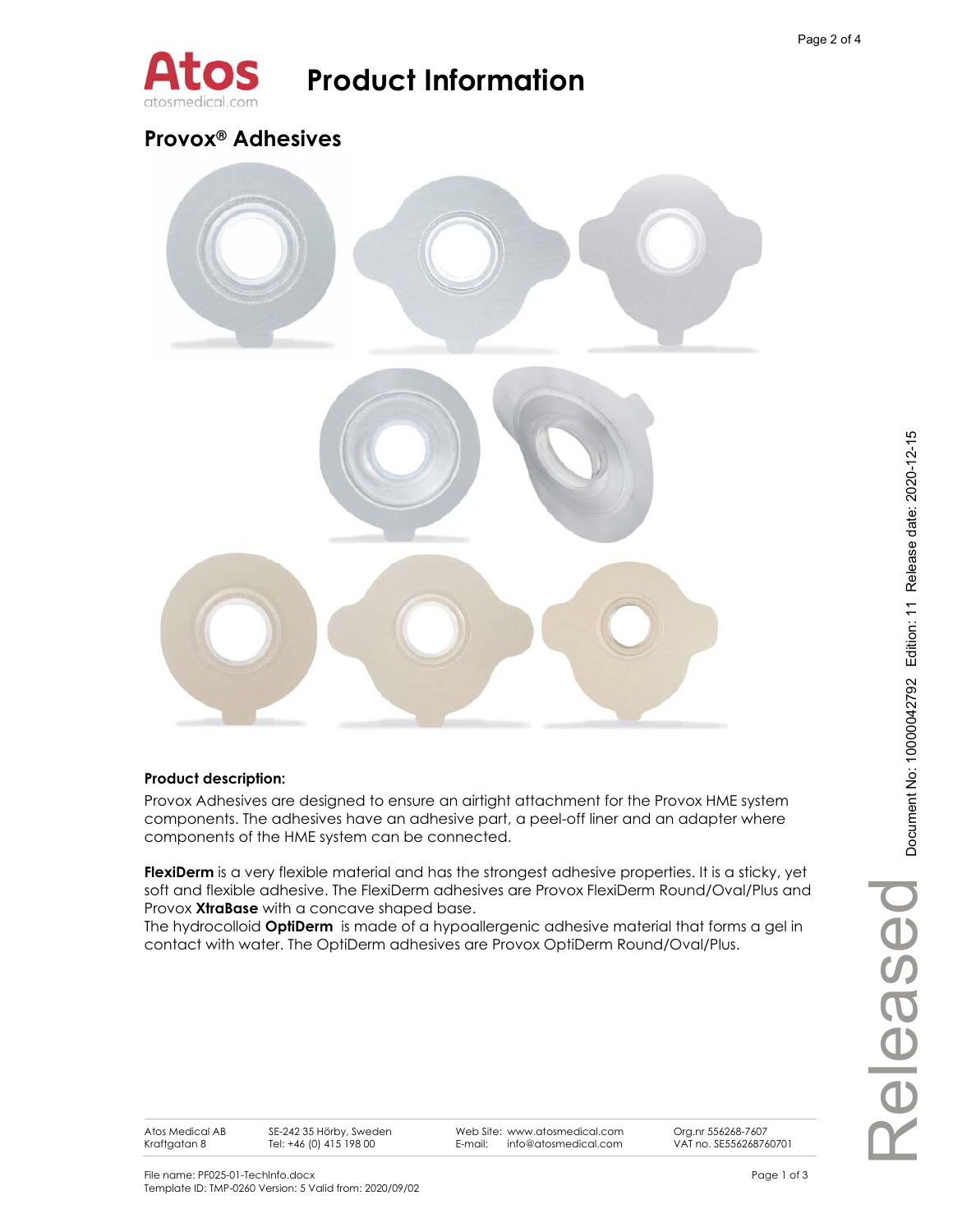

| Document ID:                            | PF025-01-TechInfo                                                                                                                                                                                                                                                    | Edition: | 11 |
|-----------------------------------------|----------------------------------------------------------------------------------------------------------------------------------------------------------------------------------------------------------------------------------------------------------------------|----------|----|
| <b>Manufacturer:</b>                    | Atos Medical AB<br>Kraftgatan 8<br>SE-242 35 Hörby, Sweden                                                                                                                                                                                                           |          |    |
| <b>Classification: (EU)</b><br>2017/745 | Class I, Rule 1                                                                                                                                                                                                                                                      |          |    |
| Intended Use:                           | The Provox Adhesives are single use devices intended for laryngectomized<br>patients breathing through a tracheostoma. The devices are attached to<br>the skin around the tracheostoma in order to provide attachment of<br>components of the Provox HME System.     |          |    |
| <b>Contraindications:</b>               | None.                                                                                                                                                                                                                                                                |          |    |
| <b>CE Mark:</b>                         | Yes, the devices are CE marked.                                                                                                                                                                                                                                      |          |    |
| <b>GMDN</b> code:                       | 62175 (Stomal appliance skin-adherent patch)                                                                                                                                                                                                                         |          |    |
| <b>Sterilization:</b>                   | Non sterile                                                                                                                                                                                                                                                          |          |    |
| Raw material:                           | FlexiDerm: Ethylene-butyl acrylate (EBA), Polyethylene (PE), Acrylic<br>adhesive.<br>XtraBase: Ethylene-butyl acrylate (EBA), Polyethylene (PE), Acrylic adhesive.<br>OptiDerm: Ethylene-butyl acrylate (EBA), Hydrocolloid, Polyethylene (PE),<br>Acrylic adhesive. |          |    |
| Latex information:                      | Not manufactured with natural rubber latex                                                                                                                                                                                                                           |          |    |
| <b>Biological origin:</b>               | The device is not manufactured with materials derived from human or<br>animal source.                                                                                                                                                                                |          |    |
| <b>Handling and</b><br>storage:         | Store the product dry and away from sunlight at room temperature.<br>Excursions permitted between 2°C - 42°C.                                                                                                                                                        |          |    |
| <b>Waste handling</b><br>and disposal:  | Waste handling and disposal should be carried out in agreement with<br>medical practice and applicable national laws and legislations. Used<br>product may be a potential biohazard.                                                                                 |          |    |
| <b>Hazardous</b><br>components:         | None                                                                                                                                                                                                                                                                 |          |    |
| <b>Expiration date:</b>                 | 3 years after manufacturing.                                                                                                                                                                                                                                         |          |    |
| Packaging:                              | The adhesives are separately packed in a plastic bag and then in a<br>cardboard box together with instructions for use.                                                                                                                                              |          |    |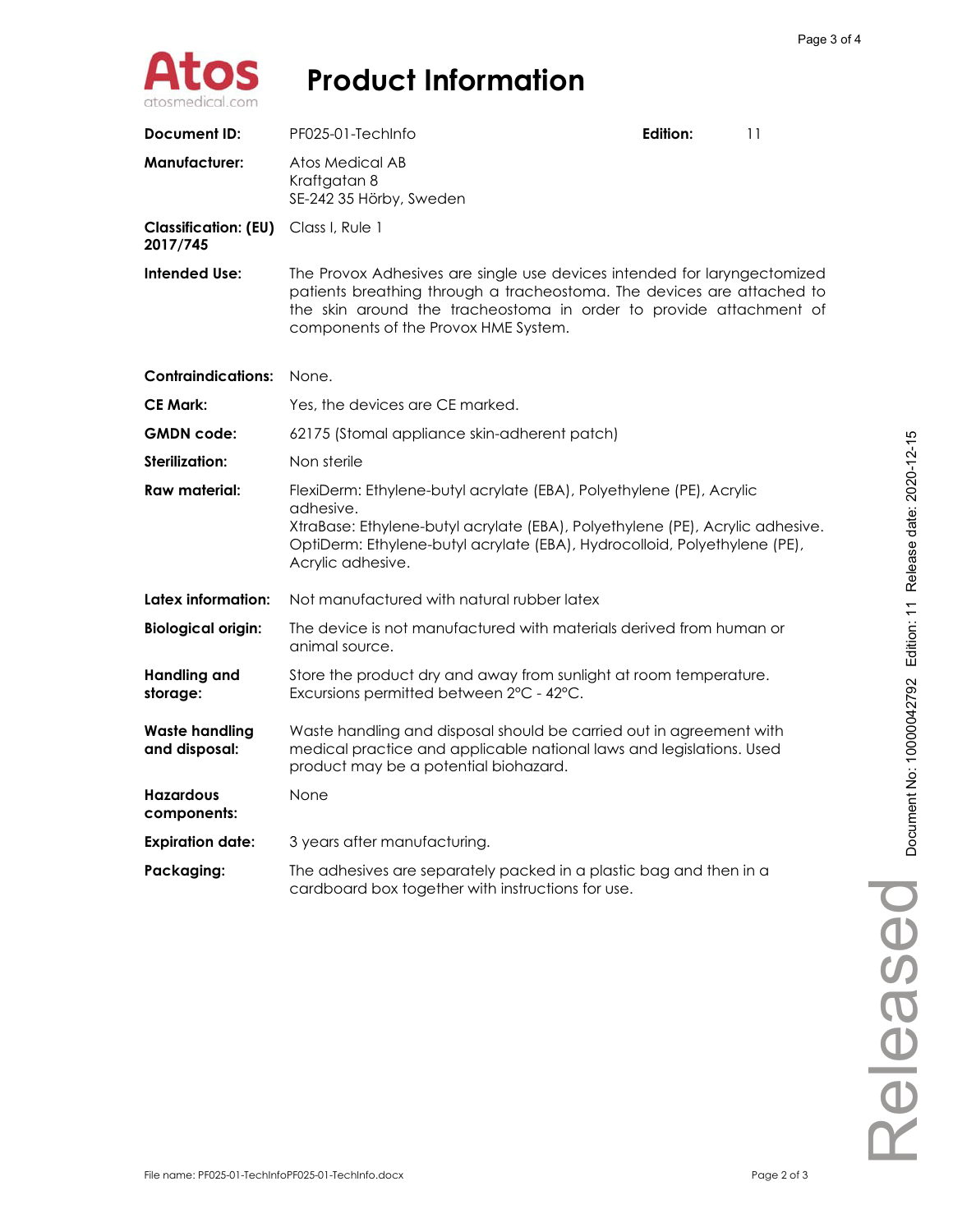#### **Devices under Basic UDI-DI:** 7331791-ADH-0-000-0000-CQ

| <b>REF</b> | Name                                   | UDI-DI         |
|------------|----------------------------------------|----------------|
| 7253       | Provox Adhesive FlexiDerm Round        | 07331791001611 |
| 7254       | Provox Adhesive FlexiDerm Oval         | 07331791001628 |
| 7255       | Provox Adhesive OptiDerm Round         | 07331791001635 |
| 7256       | Provox Adhesive OptiDerm Oval          | 07331791001642 |
| 7253ES     | Provox Adhesive FlexiDerm Round        | 07331791011351 |
| 7254ES     | Provox Adhesive FlexiDerm Oval         | 07331791011368 |
| 7254JP     | Provox Adhesive FlexiDerm Oval (15pcs) | 07331791015328 |
| 7256JP     | Provox Adhesive OptiDerm Oval (15pcs)  | 07331791015335 |
| 7331       | Provox Adhesive FlexiDerm Plus         | 07331791008160 |
| 7332       | Provox Adhesive OptiDerm Plus          | 07331791008177 |
| 8234       | Provox FlexiDerm Round (3pcs)          | 07331791010309 |
| 8235       | Provox FlexiDerm Oval (3pcs)           | 07331791010316 |
| 8236       | Provox OptiDerm Round (3pcs)           | 07331791010323 |
| 8237       | Provox OptiDerm Oval (3pcs)            | 07331791010330 |
| 8238       | Provox FlexiDerm Plus (3pcs)           | 07331791010347 |
| 8239       | Provox OptiDerm Plus (3pcs)            | 07331791010354 |
| 7253-18    | Provox Adhesive FlexiDerm Round        | 07331791014574 |
| 7254-18    | Provox Adhesive FlexiDerm Oval         | 07331791014581 |
| 7255-18    | Provox Adhesive OptiDerm Round         | 07331791014628 |
| 7256-18    | Provox Adhesive OptiDerm Oval          | 07331791014635 |
| 7331-18    | Provox Adhesive FlexiDerm Plus         | 07331791014567 |
| 7332-18    | Provox Adhesive OptiDerm Plus          | 07331791014642 |
| 8234-18    | Provox FlexiDerm Round (3pcs)          | 07331791014598 |
| 8235-18    | Provox FlexiDerm Oval (3pcs)           | 07331791014604 |
| 8236-18    | Provox OptiDerm Round (3pcs)           | 07331791014659 |
| 8237-18    | Provox OptiDerm Oval(3pcs)             | 07331791014666 |
| 8238-18    | Provox FlexiDerm Plus (3pcs)           | 07331791014611 |
| 8239-18    | Provox OptiDerm Plus (3pcs)            | 07331791014673 |
| 7265       | Provox XtraBase Adhesive               | 07331791001703 |
| 7265JP     | Provox XtraBase Adhesive (15pcs)       | 07331791015359 |
| 8233       | Provox XtraBase (3pcs)                 | 07331791010293 |
| 7265-18    | Provox XtraBase Adhesive               | 07331791014727 |
| 8233-18    | Provox XtraBase(3pcs)                  | 07331791014734 |

| Range                    | <b>BASIC UDI-DI</b>       |
|--------------------------|---------------------------|
| Provox XtraFlow HME      | 7331791-HME-0-000-0000-X9 |
| Provox XtraMoist HME     | 7331791-HME-0-000-0000-X9 |
| Provox ShowerAid         | 7331791-ADH-A-000-0000-U8 |
| Provox Silicone Glue     | 7331791-GEN-A-000-0003-EF |
| Provox Adhesive Remover  | 7331791-ADH-A-000-0005-UP |
| Provox Skin Barrier      | 7331791-ADH-A-000-0004-UL |
| Provox Adhesive Strip    | 7331791-ADH-A-000-0002-UE |
| Provox Micron HME        | 7331791-HME-0-000-0002-XF |
| Provox BasePlate Adaptor | 7331791-HME-A-000-0003-F5 |
| Provox Cleaning Towel    | 7331791-ADH-A-000-0003-UH |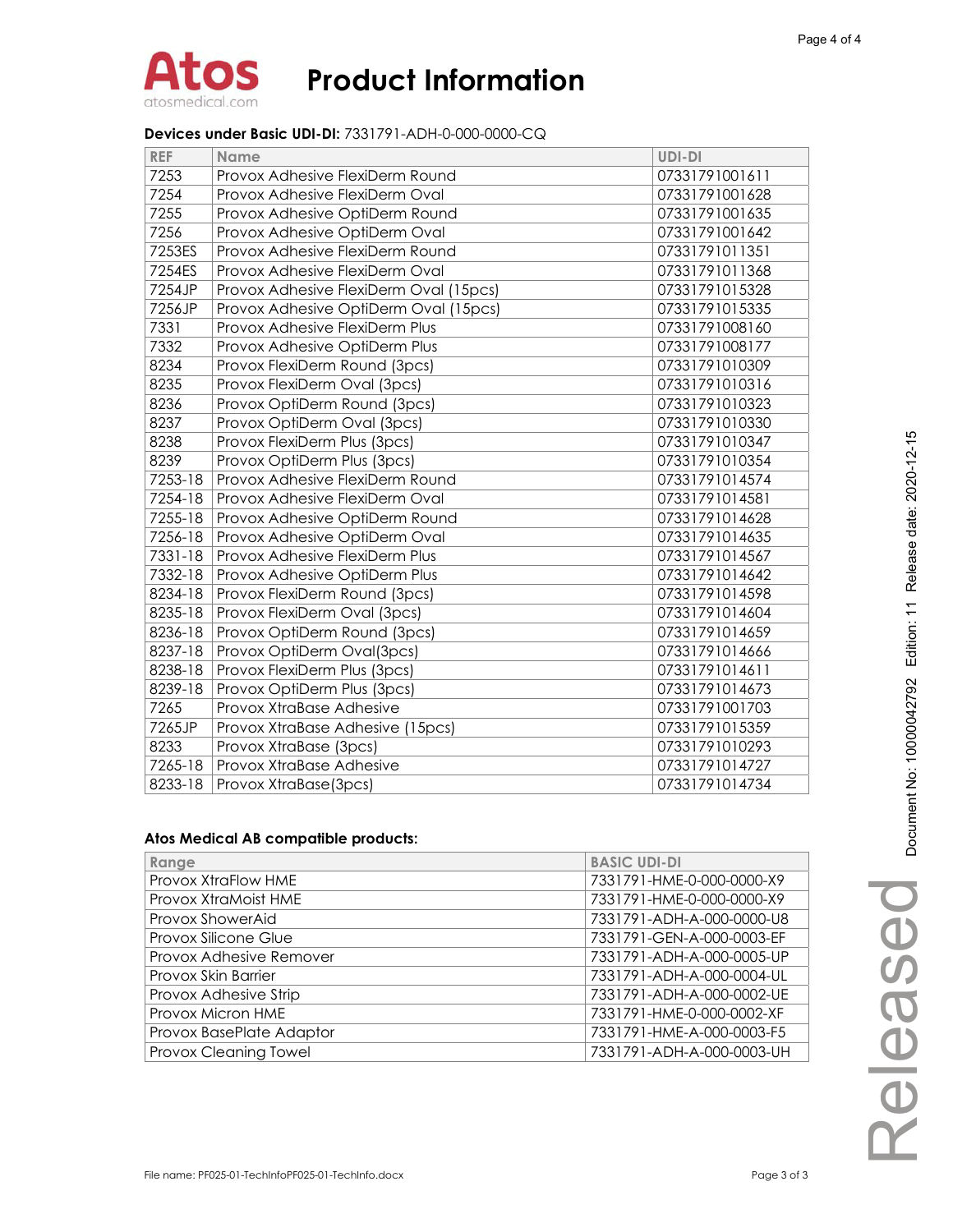| Justification: | <b>Function:</b> | Electronic signature justification: | Signed: Date (yyyy-mm-dd) - Time<br>(hh:mm): |
|----------------|------------------|-------------------------------------|----------------------------------------------|
| Issued:        | QA               | Sara Dahl - X-SARDAH                | 2021-12-06 - 11:41                           |
| Reviewed:      | QA               | John Wennborg - JOHWEN              | 2021-12-07 - 10:01                           |
| Approved:      | DD               | Diana Tieger - DIATIE               | 2021-12-07 - 10:36                           |
| Released:      | QA               | Sara Dahl - X-SARDAH                | 2021-12-10 - 09:52                           |

Released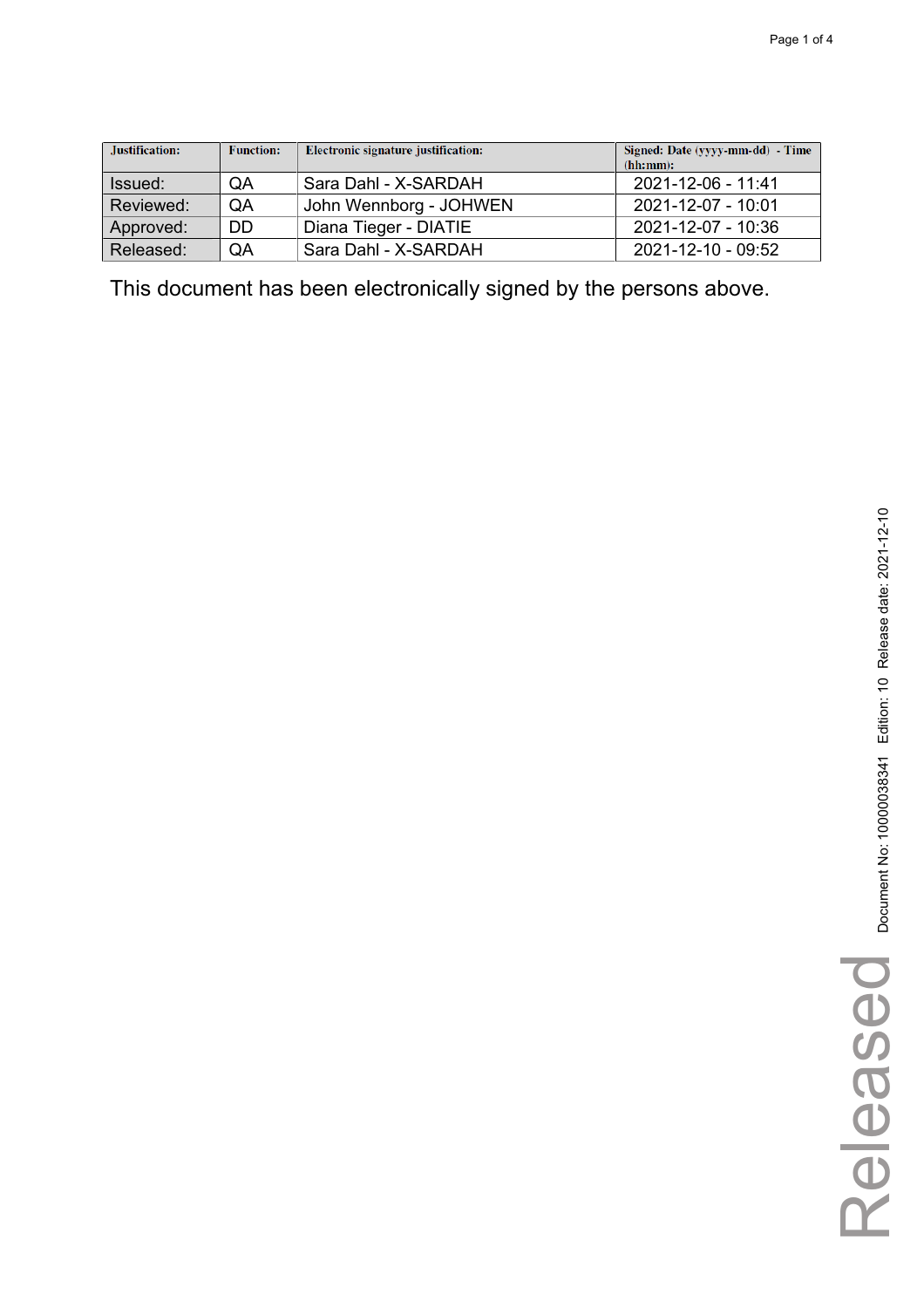

### Provox® HME Cassette Adaptor



#### Product description:

The Provox HME Cassette Adaptor is intended to facilitate a connection between Provox HME Cassette and on the market available tracheal cannulas with ISO-cone (15mm).

For laryngectomies who need a cannula initially or for a longer period of time. Enables immediate start of pulmonary rehabilitation with HME.

Atos Medical AB Kraftgatan 8

SE-242 35 Hörby, Sweden Tel: +46 (0) 415 198 00

Web Site: www.atosmedical.com<br>F-mail: info@atosmedical.com E-mail: info@atosmedical.com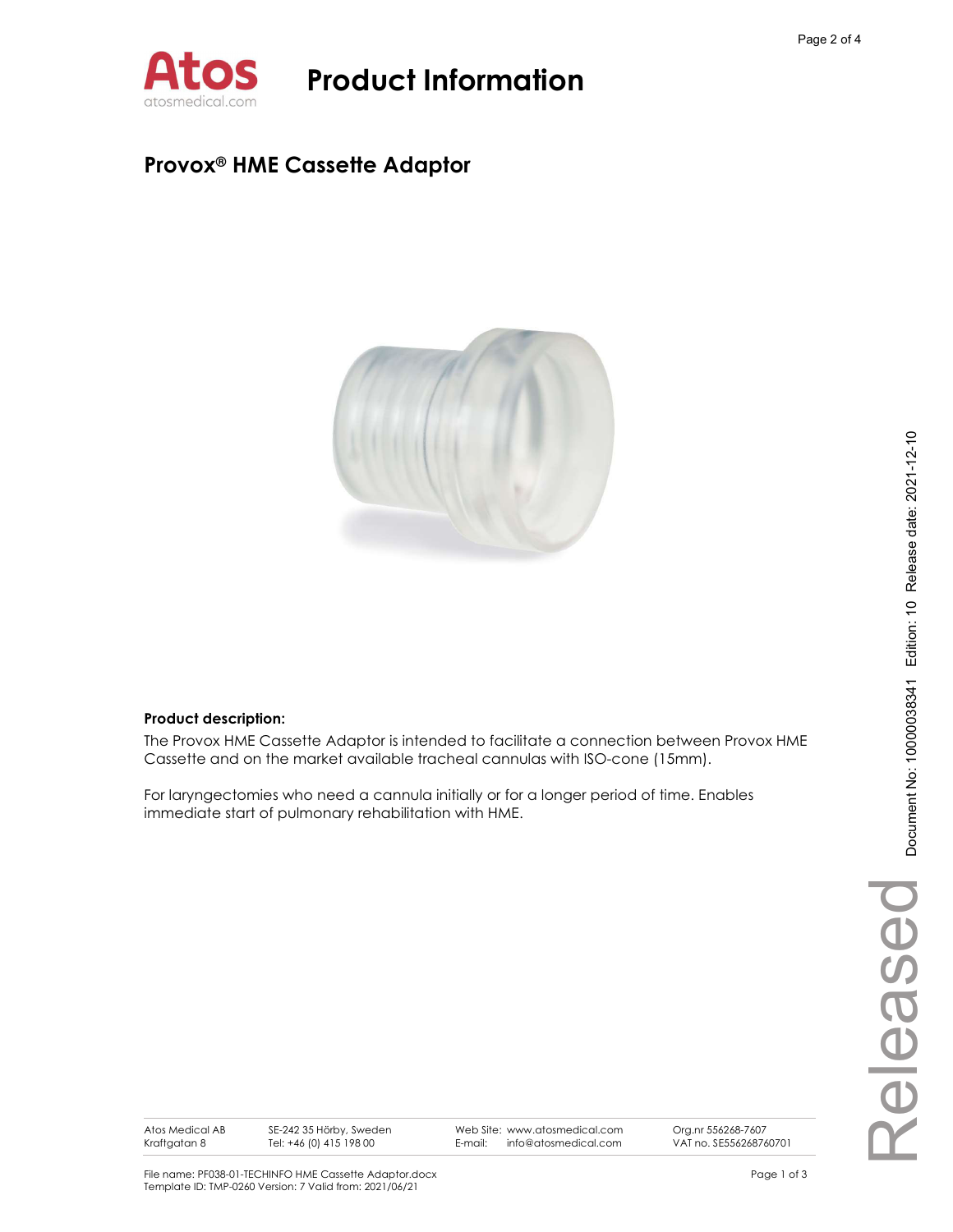

| Document ID:                            | PF038-01-TechInfo                                                                                                                                                                                                                                                                                     | Edition:                                                                                                                                    | 10 |  |
|-----------------------------------------|-------------------------------------------------------------------------------------------------------------------------------------------------------------------------------------------------------------------------------------------------------------------------------------------------------|---------------------------------------------------------------------------------------------------------------------------------------------|----|--|
| <b>Manufacturer:</b>                    | Atos Medical AB<br>Kraftgatan 8<br>SE-242 35 Hörby, Sweden                                                                                                                                                                                                                                            |                                                                                                                                             |    |  |
| <b>Classification: (EU)</b><br>2017/745 | Class I (1.1 Rule 1)                                                                                                                                                                                                                                                                                  |                                                                                                                                             |    |  |
| Intended Use:                           | The Provox HME Cassette Adaptor is intended to facilitate a connection<br>between Provox HME Cassettes and on the market available tracheal<br>cannulas with ISO-cone (15mm).                                                                                                                         |                                                                                                                                             |    |  |
| Use specifications:                     | Intended medical indication:<br>pulmonary rehabilitation.                                                                                                                                                                                                                                             | For patients breathing through a tracheostoma who use a device with a 15<br>mm connector. To enable the use of a different diameter HME for |    |  |
|                                         | Intended patient population:<br>Male and female patients breathing through a tracheostoma.<br>Cognitive ability, by a clinician judged as sufficient.<br>Manual dexterity, by a clinician judged as sufficient. If not, the operating<br>principle may be performed by someone else than the patient. |                                                                                                                                             |    |  |
|                                         | Intended usage:<br>Used together with an HME. Intended for attachment on cannulas with 15<br>mm ISO connection. Continuous use.<br>Intended part of the body/type of tissue applied to or interacted with:<br>Indirect contact with tissue/bone/dentin via inhaled air.                               |                                                                                                                                             |    |  |
|                                         | Intended user profile:<br>Patient (continuous use and replacement), clinician, trained nurse (primary<br>fitting).                                                                                                                                                                                    |                                                                                                                                             |    |  |
|                                         | Intended conditions of use:<br>Home use (normal daily environment without any hygienic or<br>environmental restrictions regarding temperature, moisture etc.). Hospital<br>use.<br>Frequency of use: Continuous use.<br>Replacement rate: Replaced after maximum usage for 6 months or sooner         |                                                                                                                                             |    |  |
|                                         | if damaged.                                                                                                                                                                                                                                                                                           |                                                                                                                                             |    |  |
| <b>Contraindications:</b>               | N/A                                                                                                                                                                                                                                                                                                   |                                                                                                                                             |    |  |
| <b>CE Mark:</b>                         | Yes. Device is CE-marked.                                                                                                                                                                                                                                                                             |                                                                                                                                             |    |  |
| <b>GMDN</b> code:                       | 63623 (Tracheostomy tube adaptor)                                                                                                                                                                                                                                                                     |                                                                                                                                             |    |  |
| <b>Sterilization:</b>                   | Non-sterile                                                                                                                                                                                                                                                                                           |                                                                                                                                             |    |  |
| <b>Raw material:</b>                    | Silicone                                                                                                                                                                                                                                                                                              |                                                                                                                                             |    |  |
| Latex information:                      | Not manufactured with natural rubber latex                                                                                                                                                                                                                                                            |                                                                                                                                             |    |  |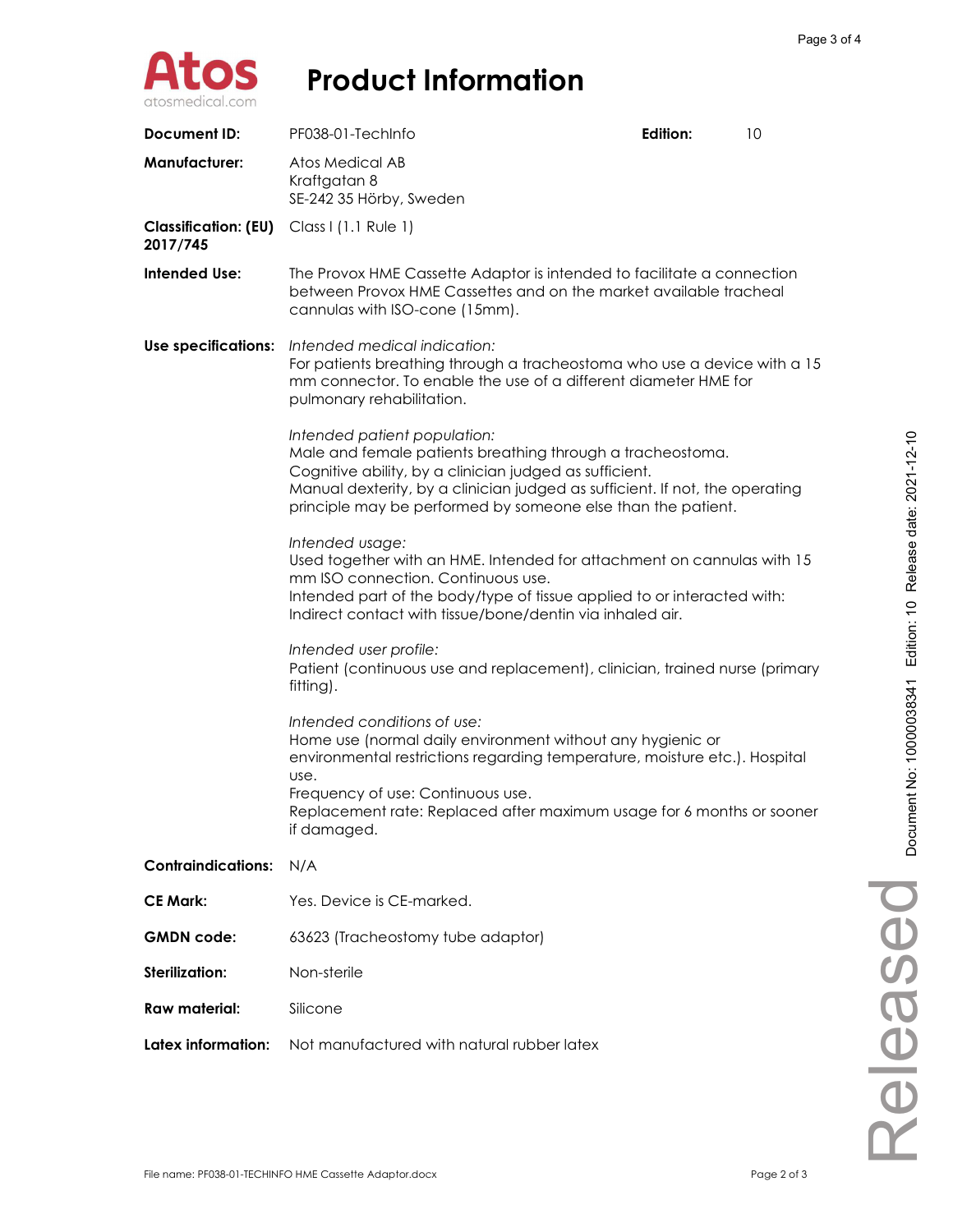

| <b>Biological origin:</b>       | The device is not manufactured with materials derived from human or<br>animal source.                                                                                                |
|---------------------------------|--------------------------------------------------------------------------------------------------------------------------------------------------------------------------------------|
| Handling and<br>storage:        | Store the product dry and away from sunlight at room temperature.<br>Excursions permitted between 2°C - 42°C.                                                                        |
| Waste handling<br>and disposal: | Waste handling and disposal should be carried out in agreement with<br>medical practice and applicable national laws and legislations. Used<br>product may be a potential biohazard. |
| <b>Hazardous</b><br>components: | <b>None</b>                                                                                                                                                                          |
| <b>Expiration date:</b>         | 5 years after manufacturing.                                                                                                                                                         |
| Packaging:                      | 1 Cassette Adaptor in a plastic bag.<br>1 IFU                                                                                                                                        |

#### Devices under Basic UDI-DI: 7331791-HME-A-000-0003-F5

| <b>REF</b> | <b>Name</b>                 | UDI-DI        |
|------------|-----------------------------|---------------|
| 7246       | Provox HME Cassette Adaptor | 7331791001543 |

| Range                | <b>BASIC UDI-DI</b>       |
|----------------------|---------------------------|
| Provox Xtra HME      | 7331791-HME-0-000-0000-X9 |
| Provox Micron HME    | 7331791-HME-0-000-0002-XF |
| Provox FreeHands HME | 7331791-HME-0-000-0003-XJ |
| Provox ShowerAid     | 7331791-ADH-A-000-0000-U8 |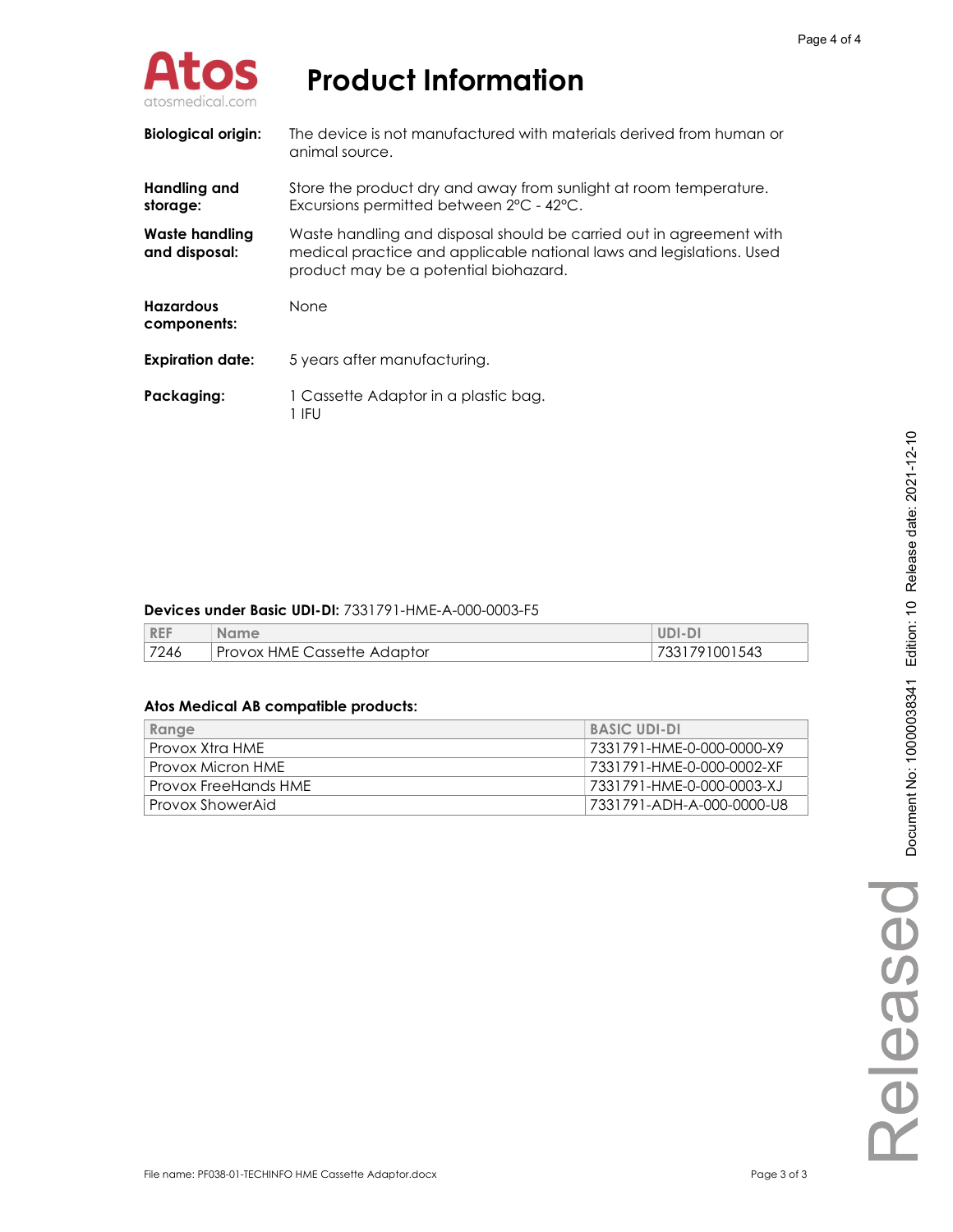| Justification: | <b>Function:</b> | Electronic signature justification: | Signed: Date (yyyy-mm-dd) - Time<br>(hh:mm): |
|----------------|------------------|-------------------------------------|----------------------------------------------|
| Issued:        | QA               | Peter Sundsten - X-PETSUN           | 2020-04-20 - 13:46                           |
| Reviewed:      | DD               | Jon Berg - JONBER                   | 2020-04-20 - 14:57                           |
| Approved:      | DD               | <b>Fredrik Calais - FRECAL</b>      | 2020-04-20 - 16:55                           |
| Released:      | QA               | Peter Sundsten - X-PETSUN           | 2020-05-18 - 11:37                           |

Released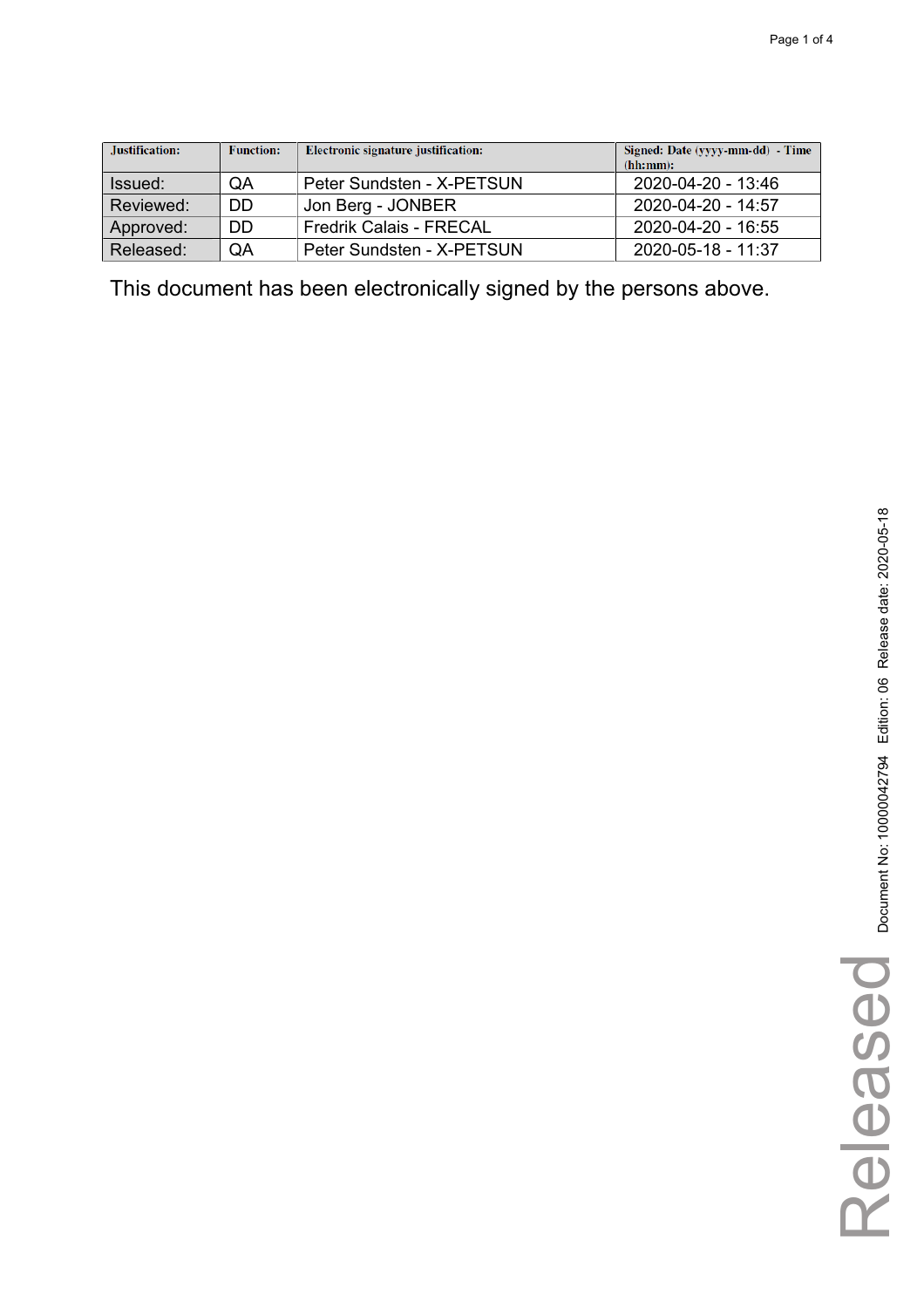

### **Provox® StabiliBase**



#### **Product description:**

The Provox StabiliBase consists of an adhesive tape with a peel-off liner and a plastic adapter where components of the HME system can be connected. The firm base with vertical stabilizing bars provides support to the tracheostoma during speech.

The design of the StabiliBase adapter can be especially suitable for deep tracheostomas. The peel-off liner is divided into three sections to facilitate application to the skin.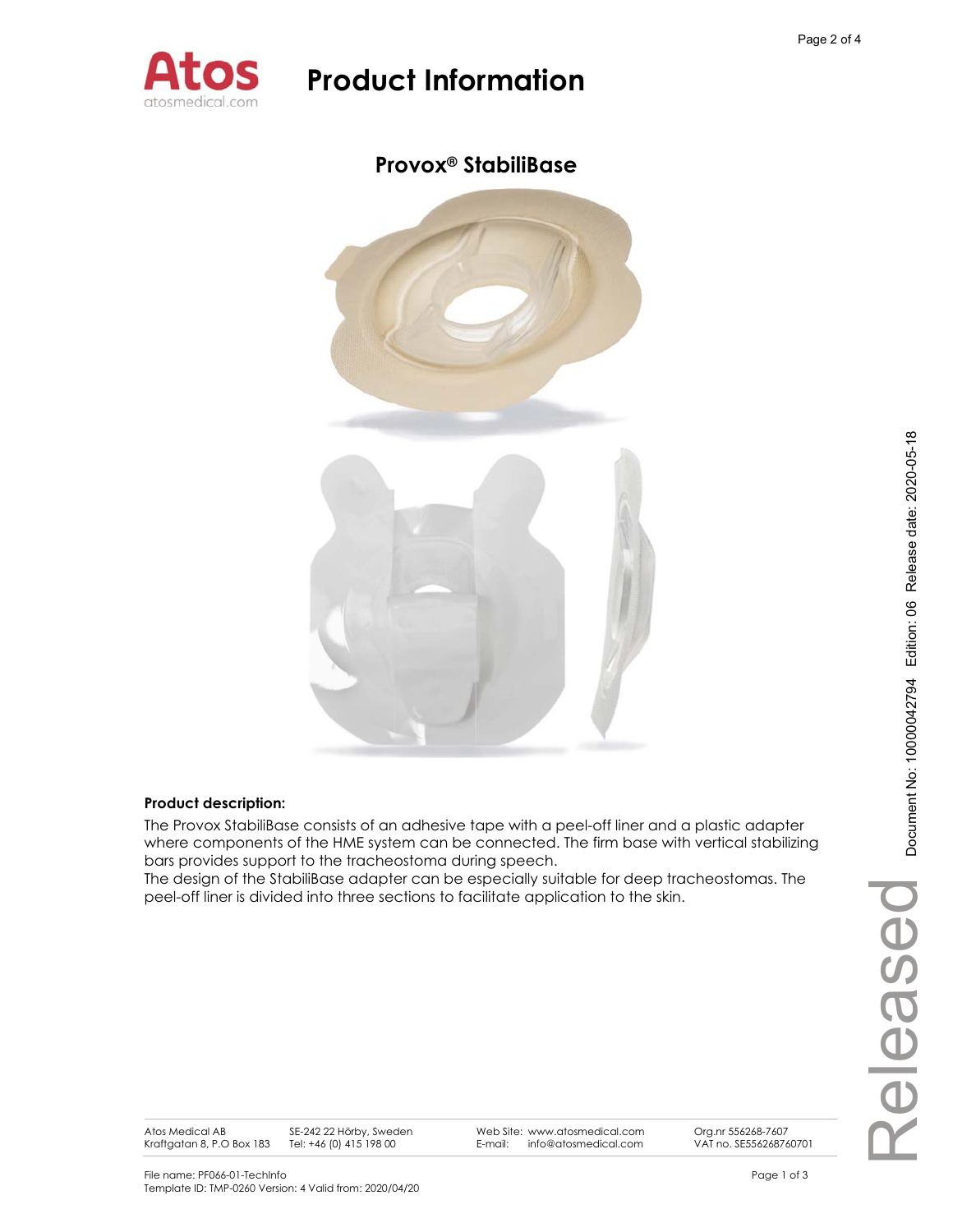

| Document ID:                            | PF066-01-TechInfo                                                                                                                                                                                                                                                         | Edition: | 06 |
|-----------------------------------------|---------------------------------------------------------------------------------------------------------------------------------------------------------------------------------------------------------------------------------------------------------------------------|----------|----|
| <b>Manufacturer:</b>                    | Atos Medical AB<br>Kraftgatan 8, P.O. Box 183,<br>SE-242 22 Hörby, Sweden                                                                                                                                                                                                 |          |    |
| <b>Classification:</b><br>(EU) 2017/745 | Class I, Rule 1                                                                                                                                                                                                                                                           |          |    |
| Intended Use:                           | The Provox StabiliBase adhesive is a single use device intended for<br>laryngectomized patients breathing through a tracheostoma. The device is<br>attached to the skin around the tracheostoma in order to provide attachment<br>of components of the Provox HME System. |          |    |
| <b>CE Mark:</b>                         | Yes, the devices are CE marked.                                                                                                                                                                                                                                           |          |    |
| <b>GMDN</b> code:                       | 62175 (Stomal appliance skin-adherent patch)                                                                                                                                                                                                                              |          |    |
| Sterilization:                          | Non sterile                                                                                                                                                                                                                                                               |          |    |
| Raw material:                           | Polyethylene (PE), Ethylene-buthylacrylate (EBA),<br>Siliconized Polypropylene (PP), Acrylic adhesive                                                                                                                                                                     |          |    |
| Latex<br>information:                   | Not manufactured with natural rubber latex                                                                                                                                                                                                                                |          |    |
| <b>Biological origin:</b>               | The device is not manufactured with materials derived from human or animal<br>source.                                                                                                                                                                                     |          |    |
| <b>Handling and</b><br>storage:         | Store the product dry and away from sunlight at room temperature.<br>Excursions permitted between 2°C - 42°C.                                                                                                                                                             |          |    |
| <b>Waste handling</b><br>and disposal:  | Waste handling and disposal should be carried out in agreement with<br>medical practice and applicable national laws and legislations. Used<br>product may be a potential biohazard.                                                                                      |          |    |
| <b>Hazardous</b><br>components:         | None                                                                                                                                                                                                                                                                      |          |    |
| <b>Expiration date:</b>                 | 3 years after manufacturing.                                                                                                                                                                                                                                              |          |    |
| Packaging:                              | Each StabiliBase adhesive is packed in a sealed plastic pouch.<br>7289, 7289-18 contains 15 adhesives and 1 IFU packed in a cardboard box.<br>7299, 7299-18 contains 3 adhesive and 1 IFU packed in a cardboard box.                                                      |          |    |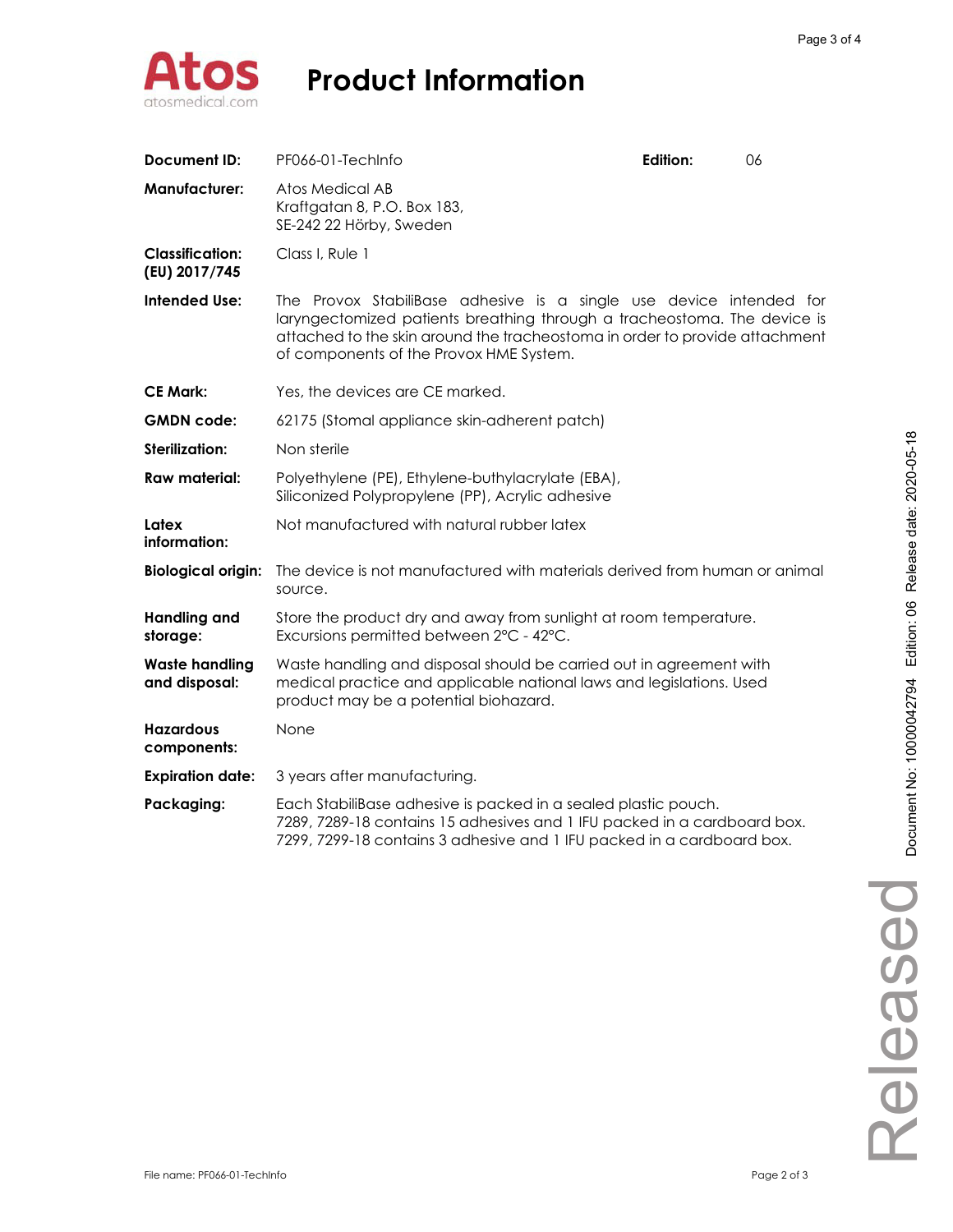

#### **Devices under Basic UDI-DI:** 7331791-ADH-0-000-0000-CQ

| <b>REF</b> | <b>Name</b>                         | UDI-DI         |
|------------|-------------------------------------|----------------|
| 7289       | Provox StabiliBase (15 pcs)         | 07331791008016 |
| 7299       | Provox StabiliBase (3 pcs)          | 07331791008023 |
|            | 7289-18   Provox StabiliBase(15pcs) | 07331791014680 |
|            | 7299-18   Provox StabiliBase(3pcs)  | 07331791014697 |

| Range                    | <b>BASIC UDI-DI</b>       |
|--------------------------|---------------------------|
| Provox XtraFlow HME      | 7331791-HME-0-000-0000-X9 |
| Provox XtraMoist HME     | 7331791-HME-0-000-0000-X9 |
| Provox ShowerAid         | 7331791-ADH-A-000-0000-U8 |
| Provox Silicone Glue     | 7331791-GEN-A-000-0003-EF |
| Provox Adhesive Remover  | 7331791-ADH-A-000-0005-UP |
| Provox Skin Barrier      | 7331791-ADH-A-000-0004-UL |
| Provox Adhesive Strip    | 7331791-ADH-A-000-0002-UE |
| Provox Micron HME        | 7331791-HME-0-000-0002-XF |
| Provox BasePlate Adaptor | 7331791-HME-A-000-0003-F5 |
| Provox Cleaning Towel    | 7331791-ADH-A-000-0003-UH |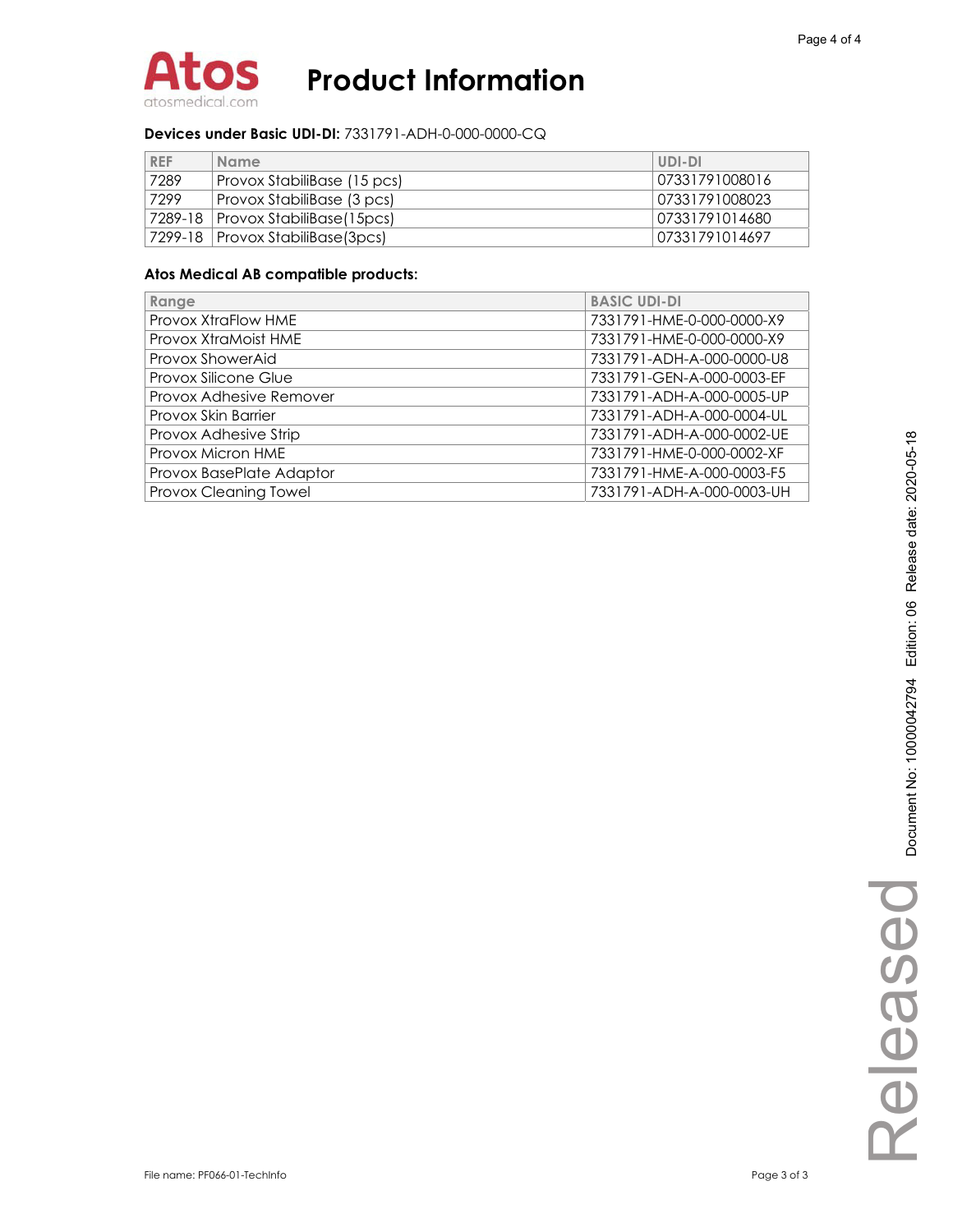| Justification: | <b>Function:</b> | Electronic signature justification: | Signed: Date (yyyy-mm-dd) - Time<br>(hh:mm): |
|----------------|------------------|-------------------------------------|----------------------------------------------|
| Issued:        | QA               | Elin Andersson - ELIAND             | 2021-09-30 - 08:30                           |
| Reviewed:      | QA               | Elin Algotson - ELIALG              | 2021-09-30 - 08:53                           |
| Approved:      | <b>DD</b>        | Diana Tieger - DIATIE               | 2021-09-30 - 20:50                           |
| Released:      | QA               | Elin Andersson - ELIAND             | 2021-11-09 - 10:09                           |

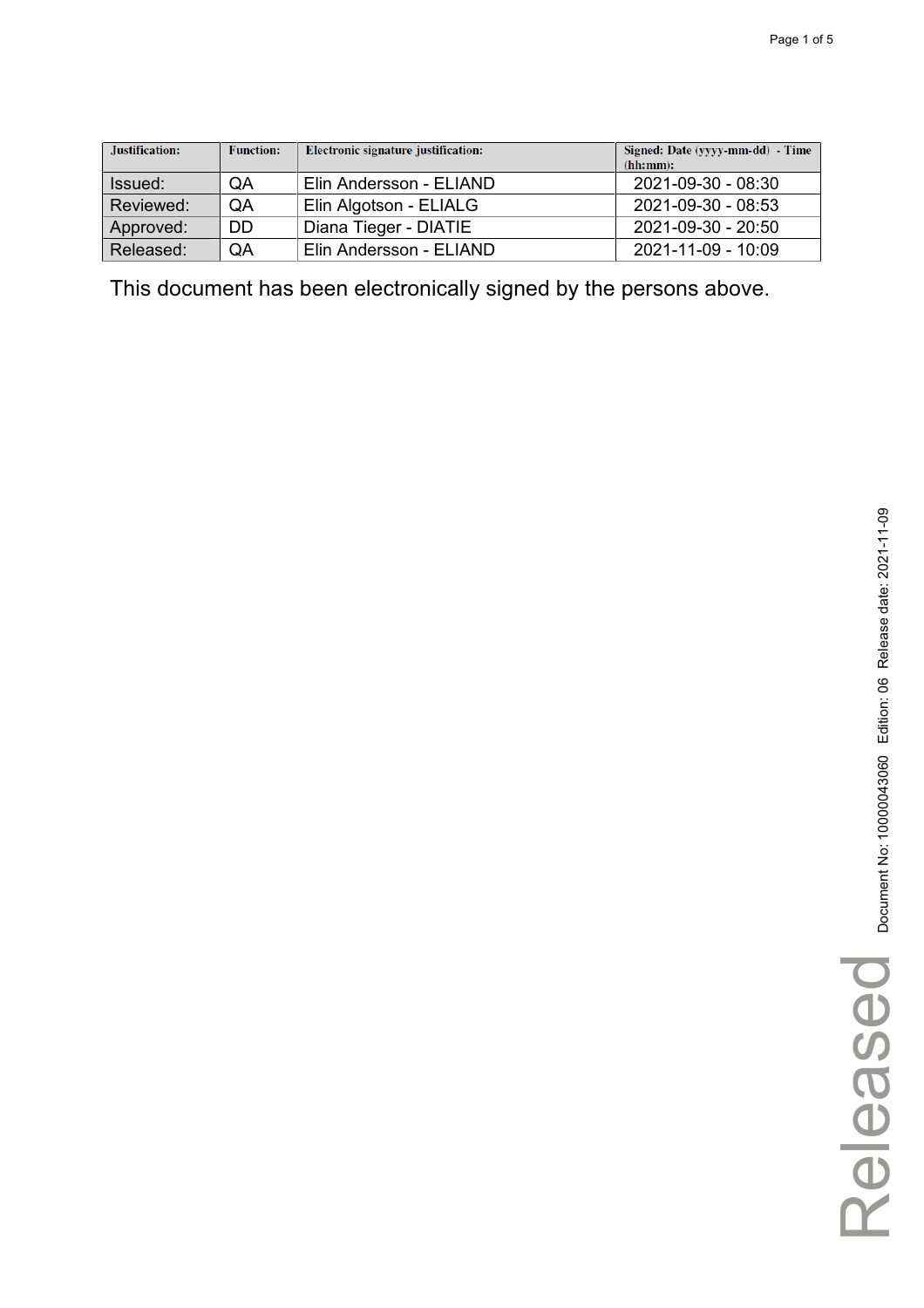

### **Provox® StabiliBase™ OptiDerm™**



### **Product description:**

*The Provox StabiliBase OptiDerm is a peristomal adhesive that is designed to ensure an airtight attachment for the Provox HME system components. It consists of an adhesive part, a three part peel-off liner and an adapter where components of the HME system can be connected.* 

*Atos Medical AB Kraftgatan 8* 

*SE-242 35 Hörby, Sweden Tel: +46 (0) 415 198 00* 

*Web Site: www.atosmedical.com E-mail: info@atosmedical.com*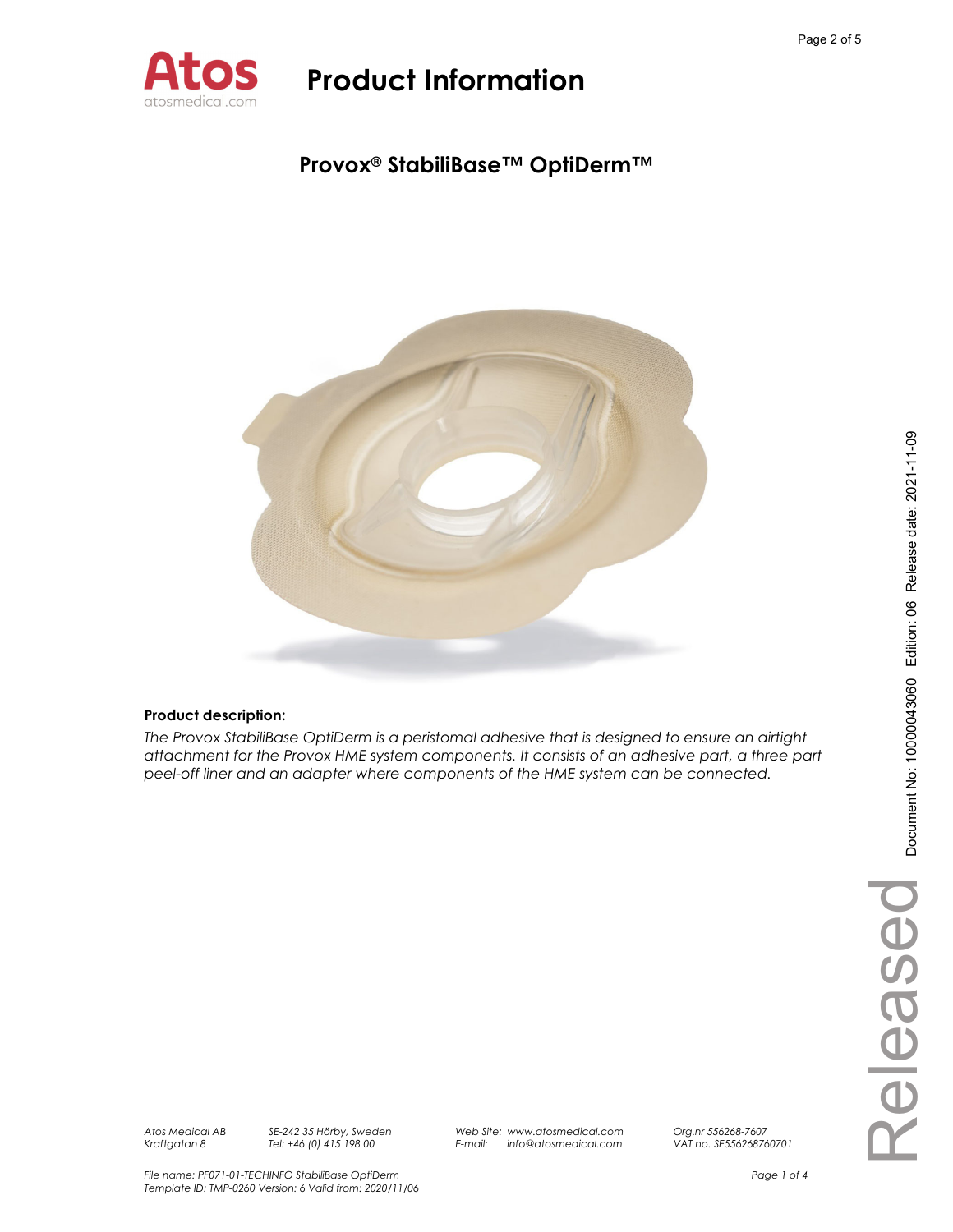

| Document ID:                                     | PF071-01-TechInfo                                                                                                                                                                                                                                                                                                                                                         | Edition: | 06 |  |
|--------------------------------------------------|---------------------------------------------------------------------------------------------------------------------------------------------------------------------------------------------------------------------------------------------------------------------------------------------------------------------------------------------------------------------------|----------|----|--|
| <b>Manufacturer:</b>                             | Atos Medical AB<br>Kraftgatan 8<br>SE-242 35 Hörby, Sweden                                                                                                                                                                                                                                                                                                                |          |    |  |
| Classification: (EU) Class I, Rule 1<br>2017/745 |                                                                                                                                                                                                                                                                                                                                                                           |          |    |  |
| Intended Use:                                    | Provox StabiliBase OptiDerm adhesive is a single use device intended for<br>laryngectomized patients breathing through a tracheostoma. The device is<br>attached to the skin around the tracheostoma in order to provide<br>attachment of components of the Provox HME System.                                                                                            |          |    |  |
| Use specifications:                              | Intended medical indication<br>Product for rehabilitation for patients breathing through a tracheostoma.                                                                                                                                                                                                                                                                  |          |    |  |
|                                                  | Intended patient population<br>Intended for laryngectomized patients of any age breathing through a<br>tracheostoma.                                                                                                                                                                                                                                                      |          |    |  |
|                                                  | Intended usage<br>The device is attached to the skin around the tracheostoma in order to<br>provide connections for components of the Provox HME system.                                                                                                                                                                                                                  |          |    |  |
|                                                  | Intended part of the body/type of tissue applied to or interacted with:<br>The device is attached to the skin around the tracheostoma.                                                                                                                                                                                                                                    |          |    |  |
|                                                  | Intended user profile<br>Gender: Female and male<br>Cognitive ability: By a clinician judged as sufficient<br>Manual dexterity: By a clinician judged as sufficient. If not, the operating<br>principle may be performed by someone else than the patient.                                                                                                                |          |    |  |
|                                                  | Intended conditions of use<br>Environment: Primarily home use (normal daily environment without any<br>hygienic or environmental restrictions regarding temperature, moisture<br>etc.). Secondarily outpatient clinic use.<br>Not intended for use during radiotherapy.<br>Frequency of use: Continuous use.<br>Replacement rate: Daily usage with replacement as needed. |          |    |  |
| <b>Contraindications:</b>                        | None                                                                                                                                                                                                                                                                                                                                                                      |          |    |  |
| <b>CE Mark:</b>                                  | Yes, the devices are CE marked.                                                                                                                                                                                                                                                                                                                                           |          |    |  |
| <b>GMDN</b> code:                                | 62175 (Stomal appliance skin-adherent patch)                                                                                                                                                                                                                                                                                                                              |          |    |  |
| Sterilization:                                   | Non-Sterile                                                                                                                                                                                                                                                                                                                                                               |          |    |  |
| Raw material:                                    | Adhesive: Hydrocolloid, Polyethylene (PE)<br>Liner: Polypropylene (PP), siliconized<br>Adapter: Ethylene-Butylacrylate (EBA)                                                                                                                                                                                                                                              |          |    |  |
| Latex information:                               | Not manufactured with natural rubber latex                                                                                                                                                                                                                                                                                                                                |          |    |  |
| <b>Biological origin:</b>                        | The device is not manufactured with materials derived from human or<br>animal source.                                                                                                                                                                                                                                                                                     |          |    |  |
| <b>Handling and</b><br>storage:                  | Store the product dry and away from sunlight at room temperature.<br>Excursions permitted between 2°C - 42°C.                                                                                                                                                                                                                                                             |          |    |  |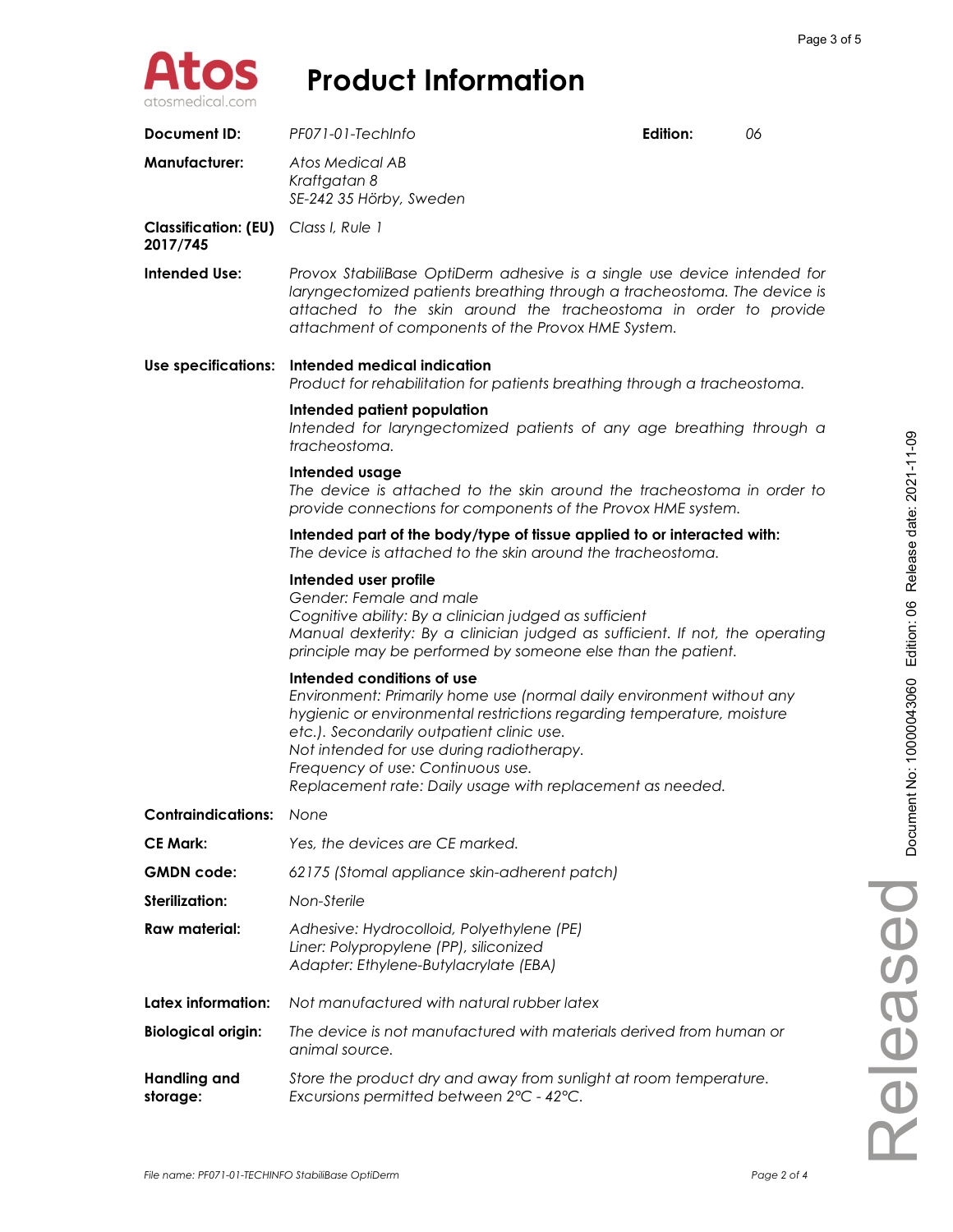

| Waste handling<br>and disposal: | Waste handling and disposal should be carried out in agreement with<br>medical practice and applicable national laws and legislations. Used<br>product may be a potential biohazard. |
|---------------------------------|--------------------------------------------------------------------------------------------------------------------------------------------------------------------------------------|
| <b>Hazardous</b><br>components: | None                                                                                                                                                                                 |
| <b>Expiration date:</b>         | 3 years after manufacturing.                                                                                                                                                         |
| Packaging:                      | The adhesives are separately packed in a plastic bag and with 15 or 3<br>adhesives in each box. Each box contains Instructions For Use (IFU).                                        |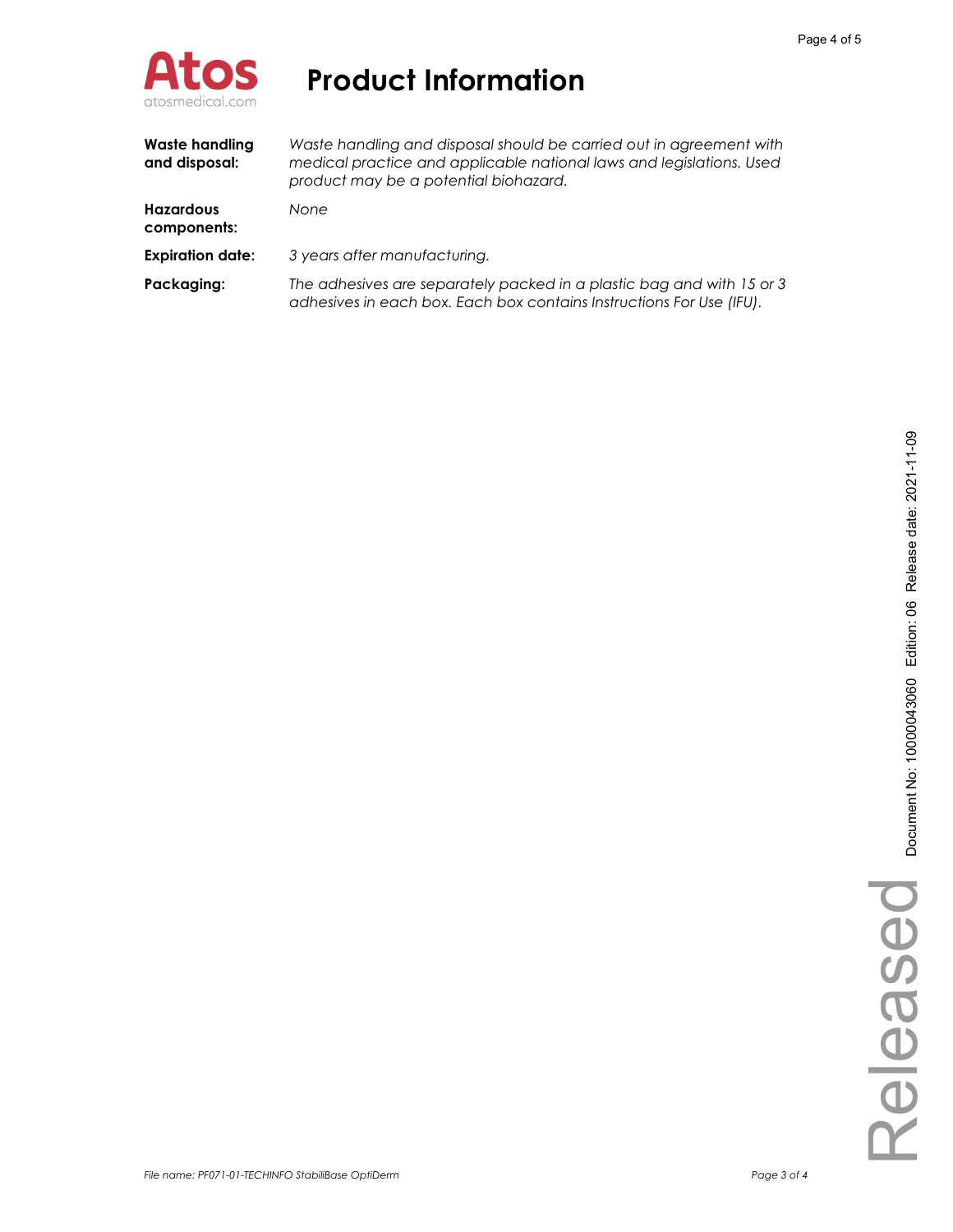

#### **Devices under Basic UDI-DI: 7331791-ADH-0-000-0000-CQ**

| <b>REF</b> | <b>Name</b>                        | UDI-DI         |
|------------|------------------------------------|----------------|
| 7318       | Provox StabiliBase OptiDerm (15pc) | 07331791009037 |
| 7328       | Provox StabiliBase OptiDerm (3pcs) | 07331791009044 |

| Range                        | <b>BASIC UDI-DI</b>       |
|------------------------------|---------------------------|
| Provox Xtra HME              | 7331791-HME-0-000-0000-X9 |
| <b>Provox Silicone Glue</b>  | 7331791-GEN-A-000-0003-EF |
| <b>Provox Micron HME</b>     | 7331791-HME-0-000-0002-XF |
| <b>Provox FreeHands HME</b>  | 7331791-HME-0-000-0003-XJ |
| Provox LaryTube              | 7331791-LTU-0-000-0004-3L |
| Provox Adhesive Remover      | 7331791-ADH-A-000-0005-UP |
| Provox Skin Barrier          | 7331791-ADH-A-000-0004-UL |
| <b>Provox Cleaning Towel</b> | 7331791-ADH-A-000-0003-UH |
| Provox Shower Aid            | 7331791-ADH-A-000-0000-U8 |
| Provox Adhesive Strip        | 7331791-ADH-A-000-0002-UE |
| Provox BasePlate Adaptor     | 7331791-HME-A-000-0003-F5 |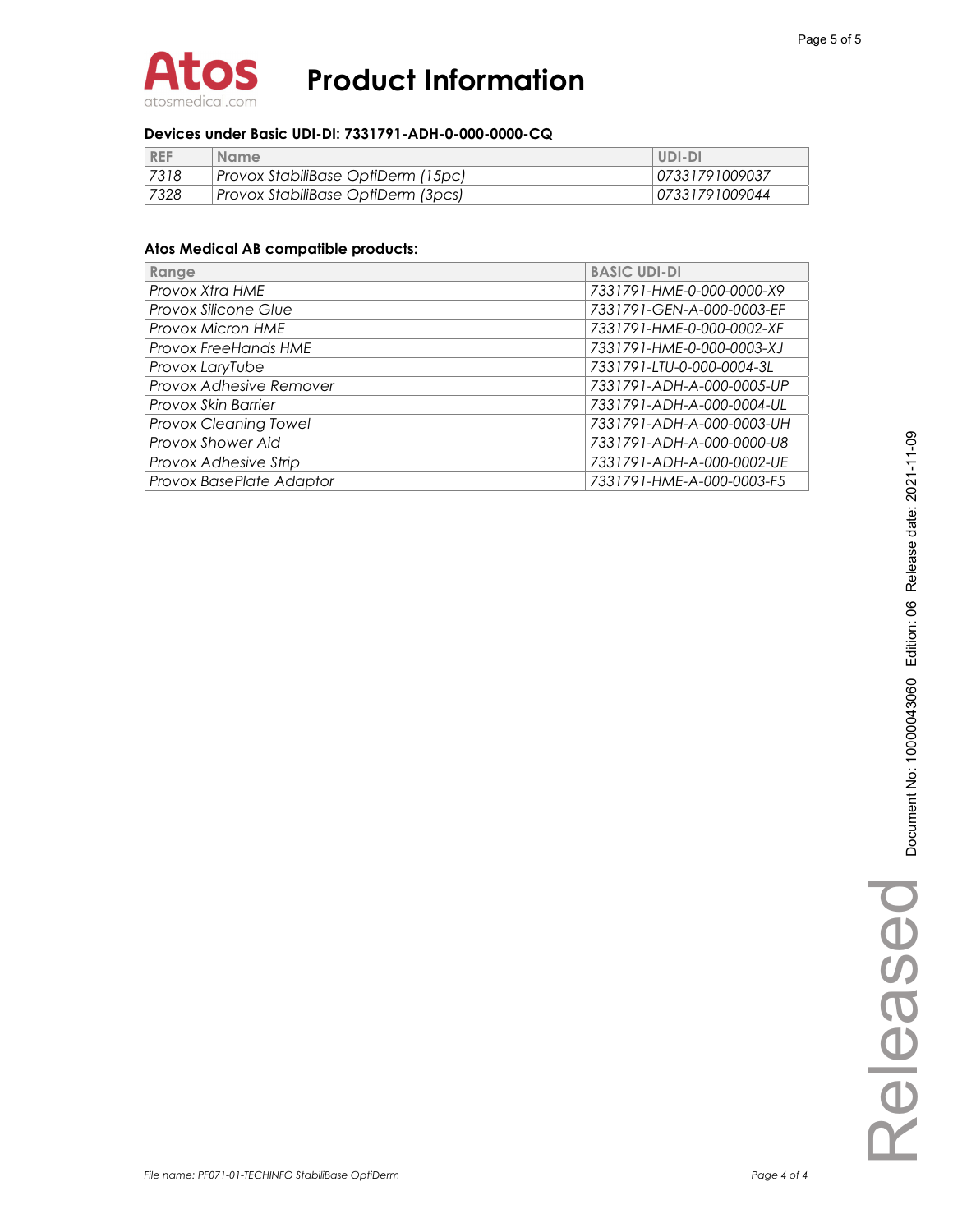| Justification: | <b>Function:</b> | <b>Electronic signature justification:</b> | Signed: Date (yyyy-mm-dd) - Time<br>(hh:mm): |
|----------------|------------------|--------------------------------------------|----------------------------------------------|
| Issued:        | QA               | Peter Sundsten - X-PETSUN                  | 2020-04-21 - 10:11                           |
| Reviewed:      | DD               | Jon Berg - JONBER                          | $2020 - 04 - 21 - 10:53$                     |
| Approved:      | DD               | <b>Fredrik Calais - FRECAL</b>             | 2020-04-21 - 16:10                           |
| Released:      | QA               | Peter Sundsten - X-PETSUN                  | 2020-06-16 - 09:58                           |

Released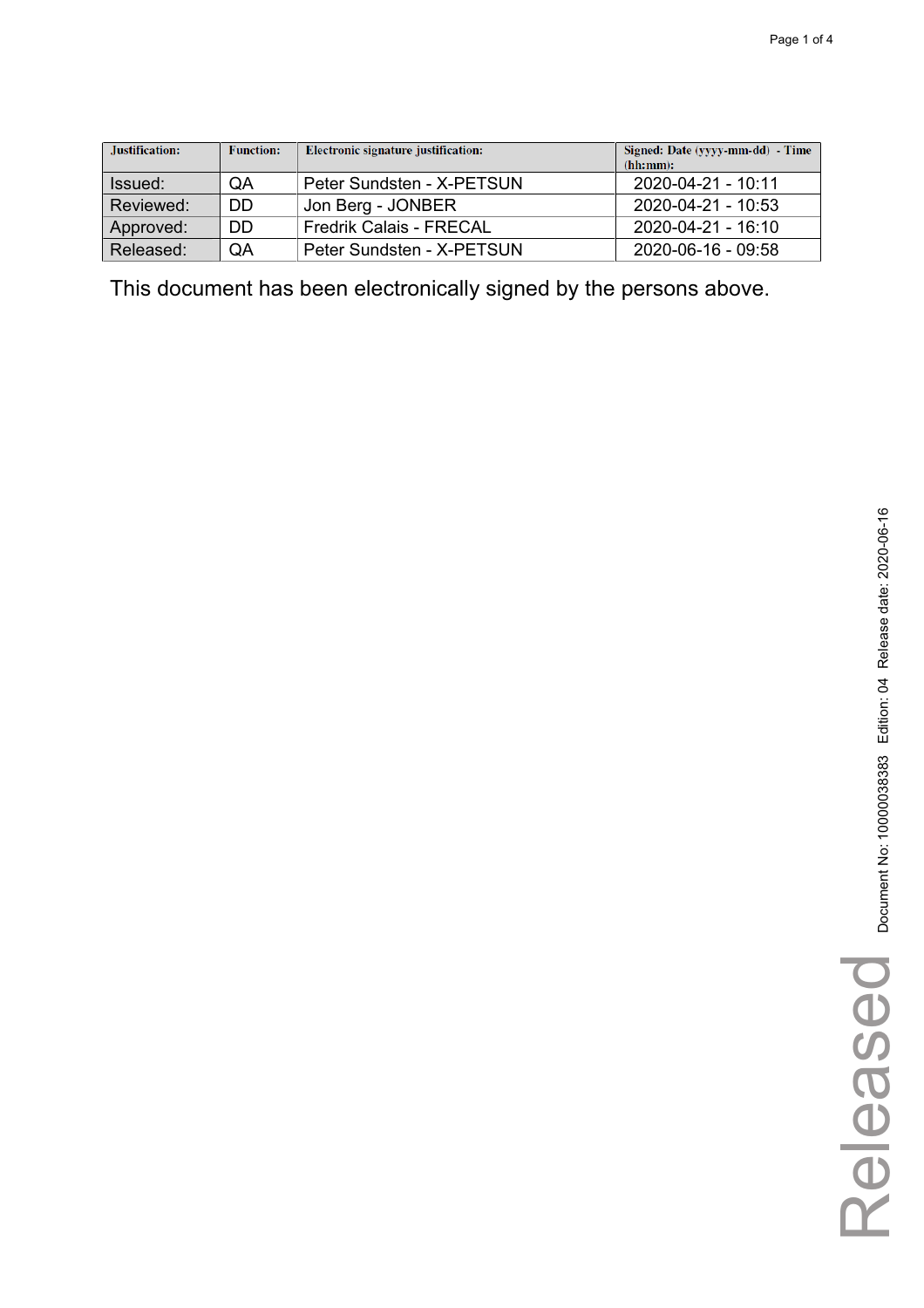

### **Provox® Skin Barrier**



### **Product description:**

Provox Skin Barrier contains a sting free solvent that is wiped on skin providing a barrier between Provox adhesive and the skin.

Atos Medical AB Kraftgatan 8, P.O Box 183 SE-242 22 Hörby, Sweden Tel: +46 (0) 415 198 00

Web Site: www.atosmedical.com E-mail: info@atosmedical.com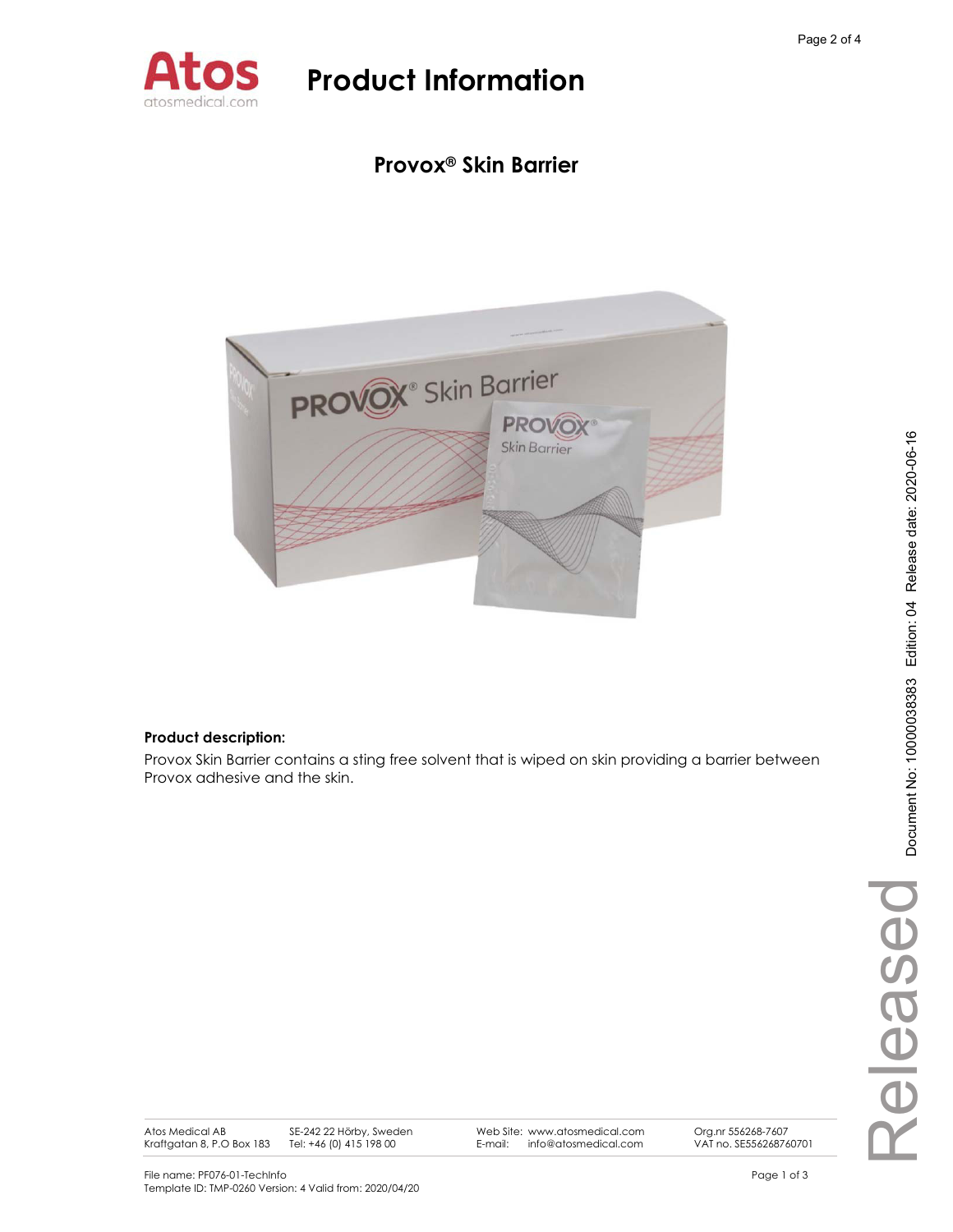

| <b>Document ID:</b>                     | PF076-01-TechInfo                                                                                                                                                                                                                                                           | Edition: | 04 |  |
|-----------------------------------------|-----------------------------------------------------------------------------------------------------------------------------------------------------------------------------------------------------------------------------------------------------------------------------|----------|----|--|
| <b>Manufacturer:</b>                    | Atos Medical AB<br>Kraftgatan 8, P.O. Box 183,<br>SE-242 22 Hörby, Sweden                                                                                                                                                                                                   |          |    |  |
| <b>Classification:</b><br>(EU) 2017/745 | Class I, Rule 1                                                                                                                                                                                                                                                             |          |    |  |
| <b>Intended Use:</b>                    | Provox Skin Barrier is a single use wipe for laryngectomized patients that forms<br>a barrier between Provox Adhesive and the skin.                                                                                                                                         |          |    |  |
| <b>CE Mark:</b>                         | Yes, the devices are CE marked.                                                                                                                                                                                                                                             |          |    |  |
| <b>GMDN</b> code:                       | 58978 (Synthetic-polymer liquid barrier dressing, non-sterile)                                                                                                                                                                                                              |          |    |  |
| <b>Sterilization:</b>                   | Non-sterile                                                                                                                                                                                                                                                                 |          |    |  |
| <b>Raw material:</b>                    | Cloth: Polyester and Viscous fabric<br>Solution: Hexamethyldisiloxane, Isopropyl-myristate and Trimethylsiloxysilicate.                                                                                                                                                     |          |    |  |
| Latex<br>information:                   | Not manufactured with natural rubber latex                                                                                                                                                                                                                                  |          |    |  |
| <b>Biological origin:</b>               | The device is not manufactured with materials derived from human or animal<br>source.                                                                                                                                                                                       |          |    |  |
| <b>Handling and</b><br>storage:         | Store the product dry and away from sunlight at room temperature.<br>Excursions permitted between 2°C - 42°C.                                                                                                                                                               |          |    |  |
| <b>Waste handling</b><br>and disposal:  | Waste handling and disposal should be carried out in agreement with<br>medical practice and applicable national laws and legislations. Used<br>product may be a potential biohazard.                                                                                        |          |    |  |
| <b>Hazardous</b><br>components:         | Please read the instruction for use or consult the Material Safety Data Sheet<br>(MSDS) before handling for safe use, physical and health hazard information.<br>The MSDS is not included with the product packaging, but can be obtained<br>by contacting Atos Medical AB. |          |    |  |
| <b>Expiration date:</b>                 | 3 years after manufacturing.                                                                                                                                                                                                                                                |          |    |  |
| Packaging:                              | 1 wipe in a bag and 50 bags in one box.                                                                                                                                                                                                                                     |          |    |  |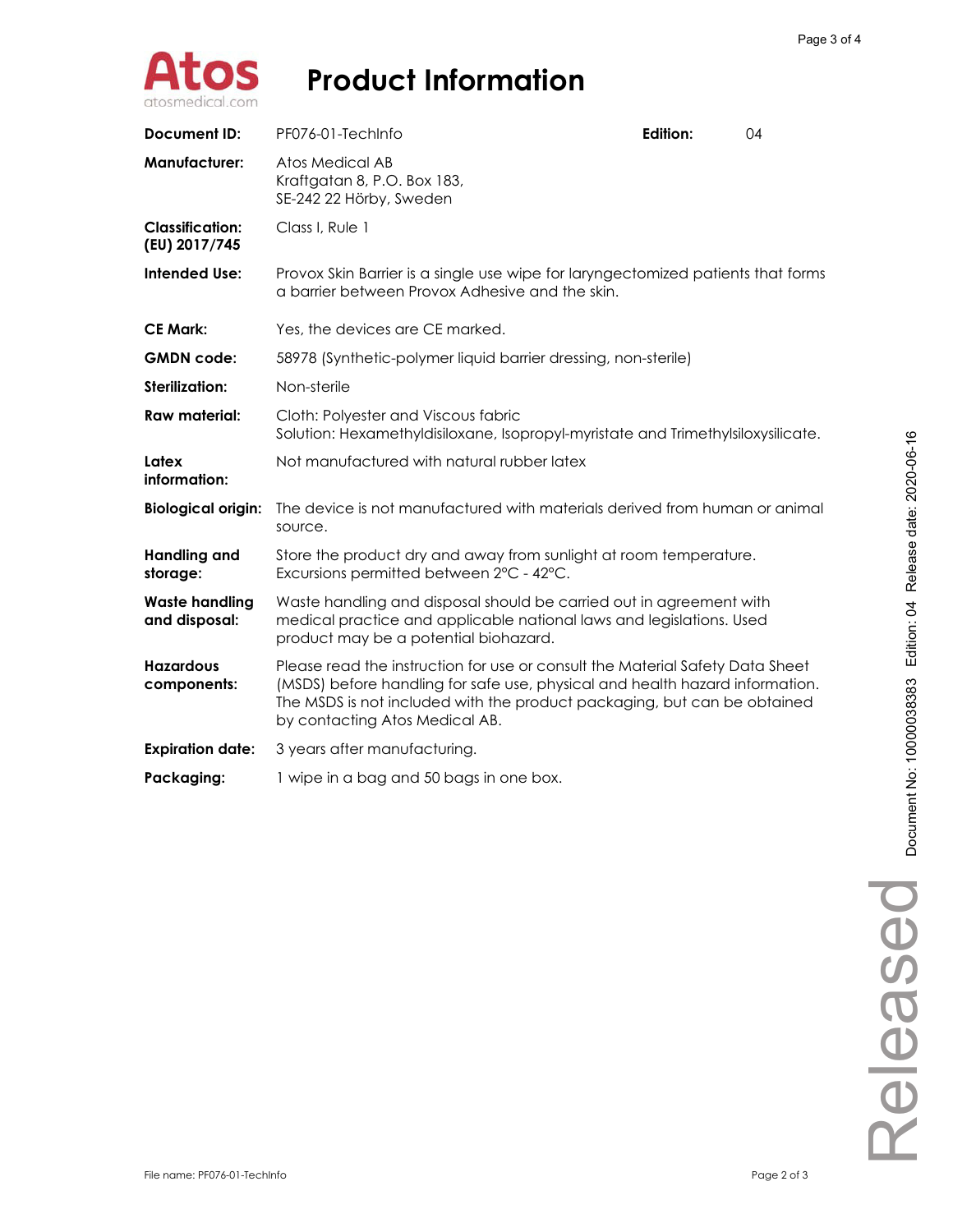

#### **Devices under Basic UDI-DI:** 7331791-ADH-A-000-0001-UB

| <b>REF</b> | <b>Name</b>                   | UDI-DI         |
|------------|-------------------------------|----------------|
| . 801'     | Provox Skin Barrier (50 pcs)  | 07331791009228 |
|            | 8011-18   Provox Skin Barrier | 07331791014765 |

| Range                           | <b>BASIC UDI-DI</b>       |
|---------------------------------|---------------------------|
| Provox StabiliBase              | 7331791-ADH-0-000-0000-CQ |
| Provox Adhesive Flexiderm       | 7331791-ADH-0-000-0000-CQ |
| Provox Adhesive Optiderm        | 7331791-ADH-0-000-0000-CQ |
| Provox XtraBase Adhesive        | 7331791-ADH-0-000-0000-CQ |
| Provox Adhesive Remover         | 7331791-ADH-A-000-0001-UB |
| Provox Cleaning Towel           | 7331791-ADH-A-000-0001-UB |
| Provox Silicone Glue            | 7331791-GEN-A-000-0003-EF |
| Provox Life Standard Adhesives  | 7331791-ADH-0-000-0001-CT |
| Provox Life Sensitive Adhesives | 7331791-ADH-0-000-0001-CT |
| Provox Life Stability Adhesive  | 7331791-ADH-0-000-0001-CT |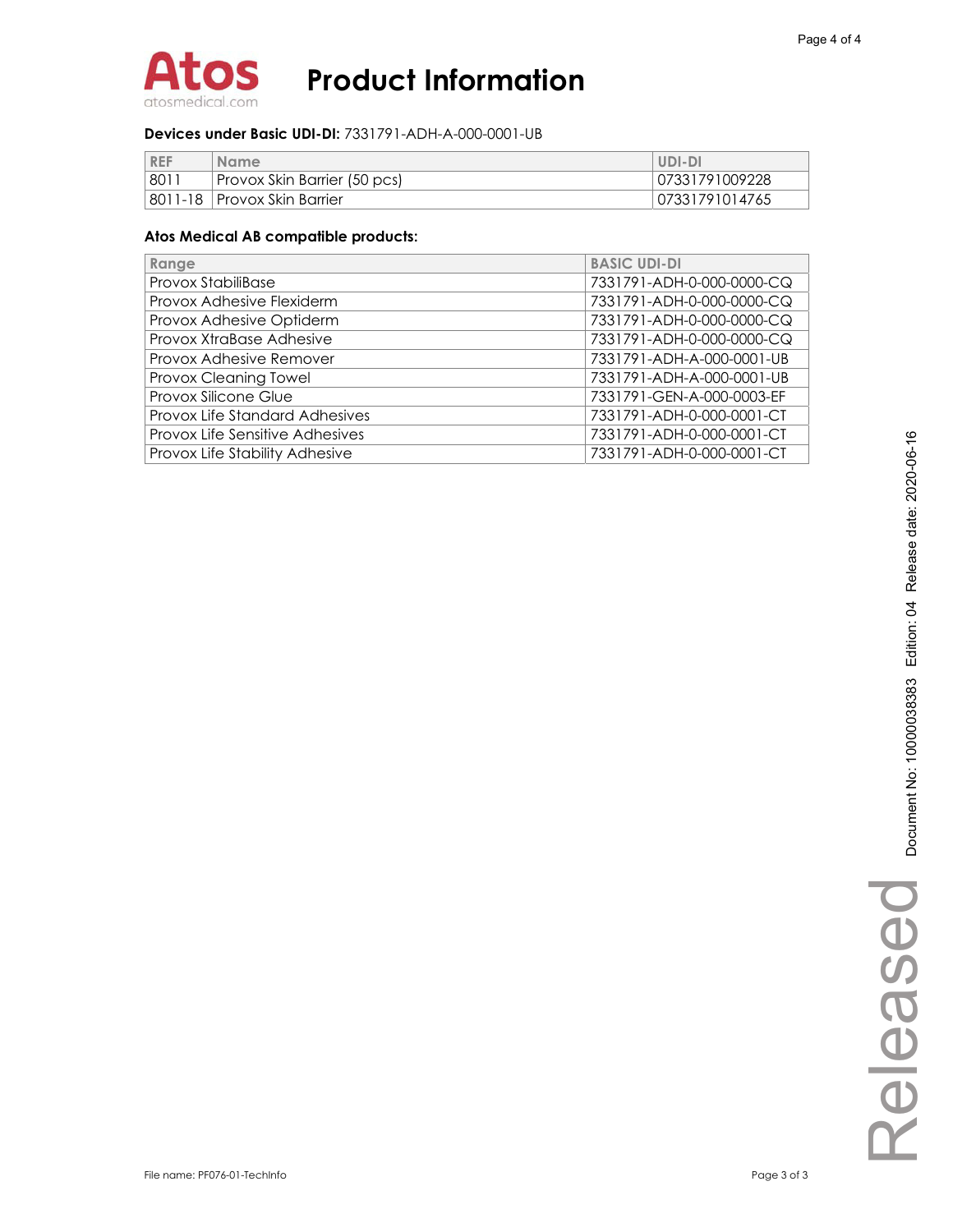| Justification: | <b>Function:</b> | Electronic signature justification: | Signed: Date (yyyy-mm-dd) - Time<br>(hh:mm): |
|----------------|------------------|-------------------------------------|----------------------------------------------|
| Issued:        | QA               | Peter Sundsten - X-PETSUN           | 2020-04-21 - 10:16                           |
| Reviewed:      | DD               | Jon Berg - JONBER                   | 2020-04-21 - 10:53                           |
| Approved:      | DD               | <b>Fredrik Calais - FRECAL</b>      | 2020-04-21 - 16:10                           |
| Released:      | QA               | Peter Sundsten - X-PETSUN           | 2020-06-16 - 09:57                           |

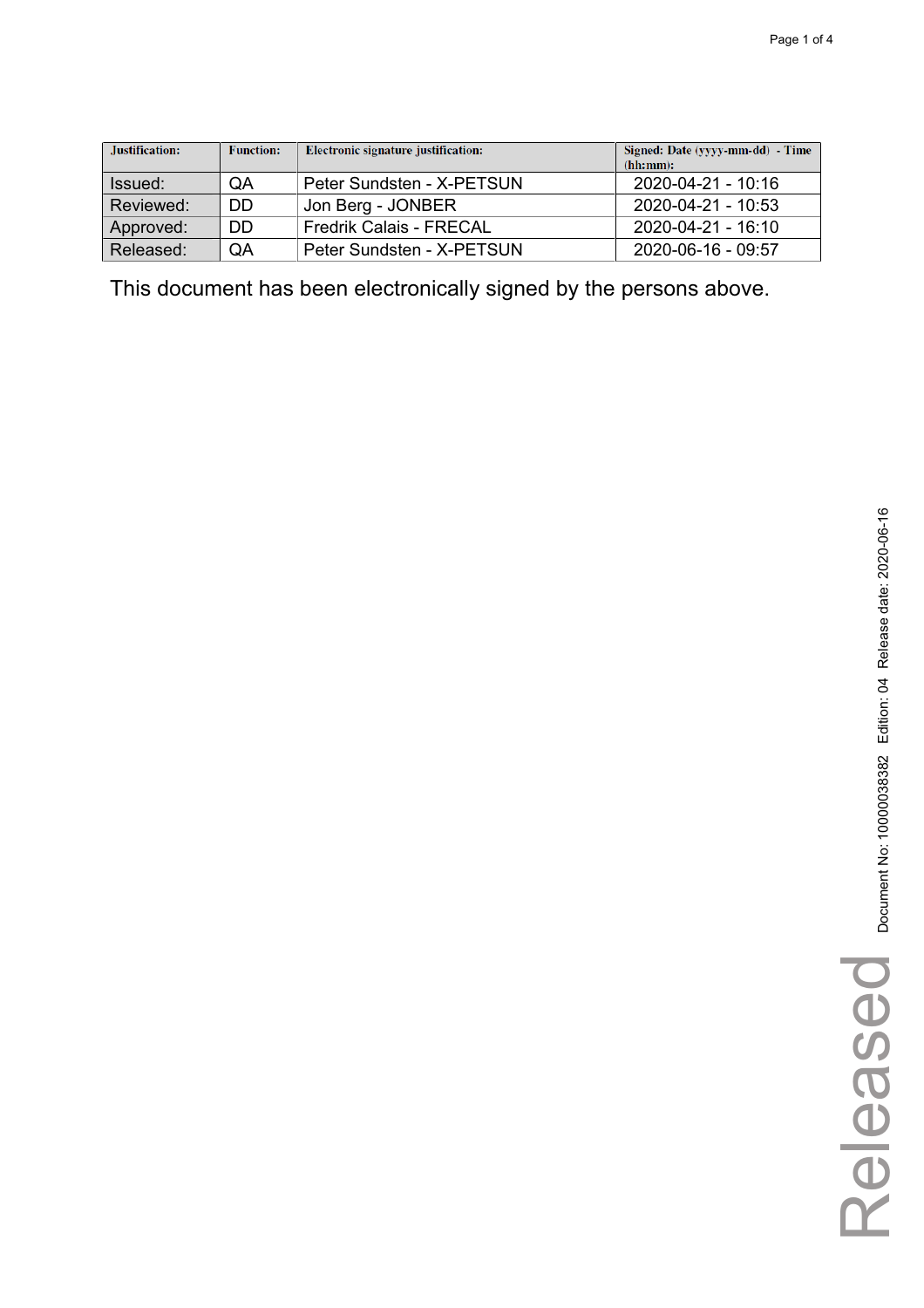

### **Provox® Adhesive Remover**



### **Product description:**

Provox Adhesive Remover contains a sting free solvent that helps laryngectomized patients remove Provox Adhesives and Provox Silicone Glue.

Atos Medical AB Kraftgatan 8, P.O Box 183 SE-242 22 Hörby, Sweden Tel: +46 (0) 415 198 00

Web Site: www.atosmedical.com E-mail: info@atosmedical.com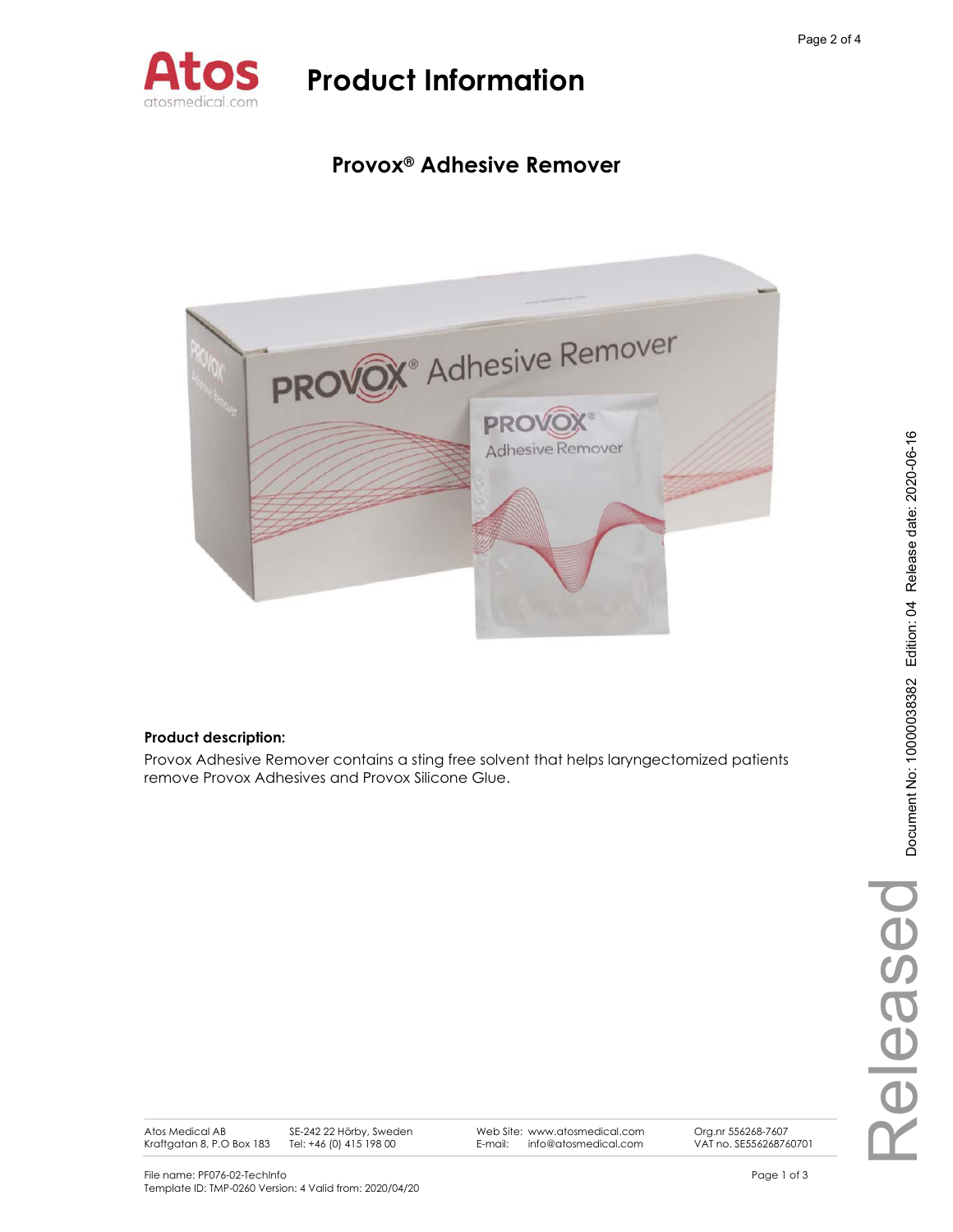

| Document ID:                            | PF076-02-TechInfo                                                                                                                                                                                                                                                           | Edition: | 04 |  |  |
|-----------------------------------------|-----------------------------------------------------------------------------------------------------------------------------------------------------------------------------------------------------------------------------------------------------------------------------|----------|----|--|--|
| <b>Manufacturer:</b>                    | Atos Medical AB<br>Kraftgatan 8, P.O. Box 183,<br>SE-242 22 Hörby, Sweden                                                                                                                                                                                                   |          |    |  |  |
| <b>Classification:</b><br>(EU) 2017/745 | Class I, Rule1                                                                                                                                                                                                                                                              |          |    |  |  |
| <b>Intended Use:</b>                    | Provox Adhesive Remover is a single use wipe to help laryngectomized<br>patients remove Provox Adhesives and Provox Silicone Glue.                                                                                                                                          |          |    |  |  |
| <b>CE Mark:</b>                         | Yes, the devices are CE marked.                                                                                                                                                                                                                                             |          |    |  |  |
| <b>GMDN</b> code:                       | 60494 (Medical adhesive remover, non-sterile)                                                                                                                                                                                                                               |          |    |  |  |
| <b>Sterilization:</b>                   | Non-sterile                                                                                                                                                                                                                                                                 |          |    |  |  |
| <b>Raw material:</b>                    | Cloth: Polyester and Viscous fabric<br>Solution: Hexamethyldisiloxane, Isopropyl-myristate.                                                                                                                                                                                 |          |    |  |  |
| Latex<br>information:                   | Not manufactured with natural rubber latex                                                                                                                                                                                                                                  |          |    |  |  |
| <b>Biological origin:</b>               | The device is not manufactured with materials derived from human or animal<br>source.                                                                                                                                                                                       |          |    |  |  |
| <b>Handling and</b><br>storage:         | Store the product dry and away from sunlight at room temperature. Excursions<br>permitted between 2°C - 42°C.                                                                                                                                                               |          |    |  |  |
| <b>Waste handling</b><br>and disposal:  | Waste handling and disposal should be carried out in agreement with<br>medical practice and applicable national laws and legislations. Used<br>product may be a potential biohazard.                                                                                        |          |    |  |  |
| <b>Hazardous</b><br>components:         | Please read the instruction for use or consult the Material Safety Data Sheet<br>(MSDS) before handling for safe use, physical and health hazard information.<br>The MSDS is not included with the product packaging, but can be obtained<br>by contacting Atos Medical AB. |          |    |  |  |
| <b>Expiration date:</b>                 | 3 years after manufacturing.                                                                                                                                                                                                                                                |          |    |  |  |
| Packaging:                              | 1 wipe in a bag and 50 bags in one box.                                                                                                                                                                                                                                     |          |    |  |  |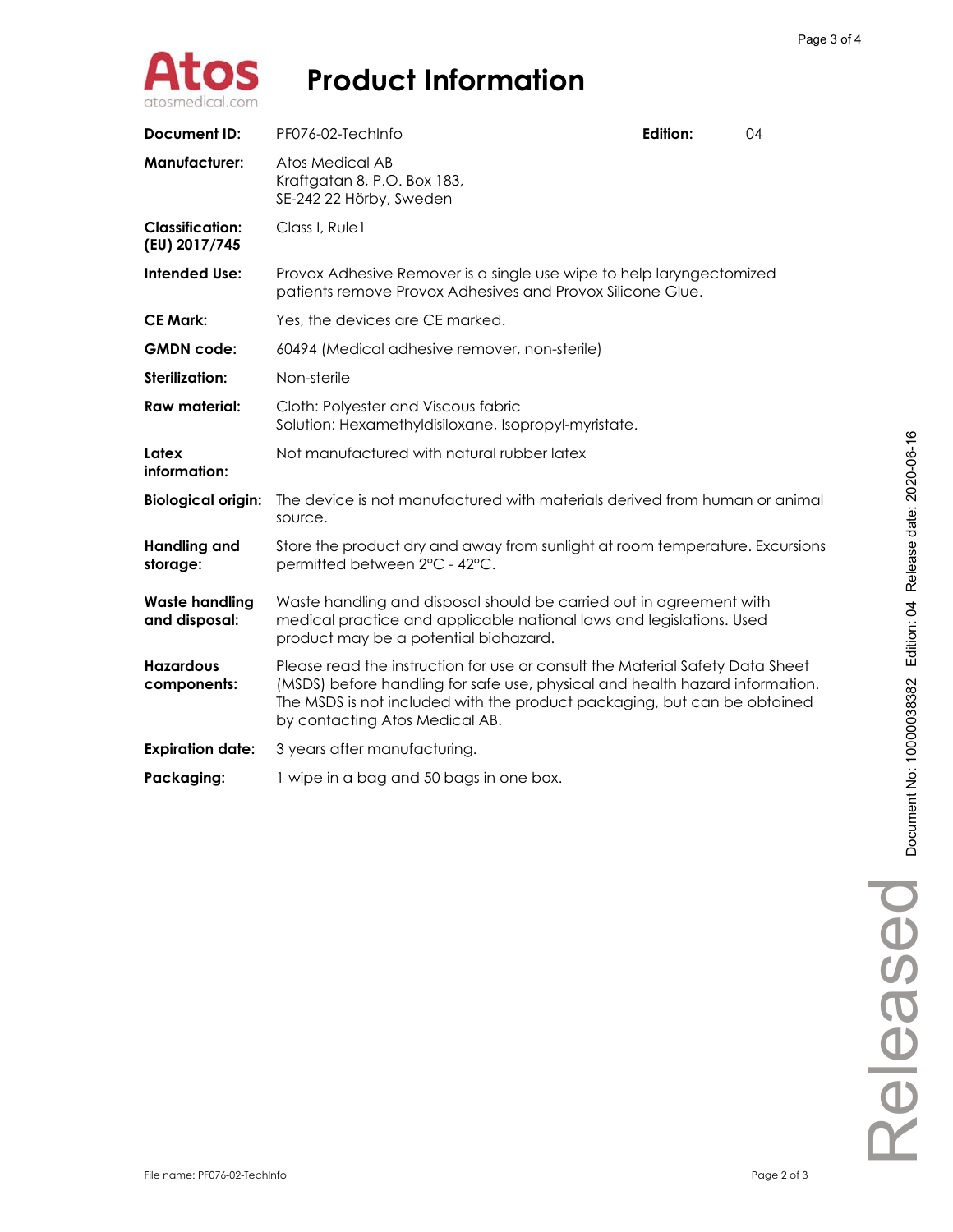

#### **Devices under Basic UDI-DI:** 7331791-ADH-A-000-0001-UB

| <b>REF</b> | <b>Name</b>                       | UDI-DI         |
|------------|-----------------------------------|----------------|
| 8012       | Provox Adhesive Remover (50 pcs)  | 07331791009235 |
|            | 8012-18   Provox Adhesive Remover | 07331791014772 |

| Range                           | <b>BASIC UDI-DI</b>       |
|---------------------------------|---------------------------|
| Provox StabiliBase              | 7331791-ADH-0-000-0000-CQ |
| Provox Adhesive Flexiderm       | 7331791-ADH-0-000-0000-CQ |
| Provox Adhesive Optiderm        | 7331791-ADH-0-000-0000-CQ |
| Provox XtraBase Adhesive        | 7331791-ADH-0-000-0000-CQ |
| Provox Skin Barrier             | 7331791-ADH-A-000-0001-UB |
| Provox Cleaning Towel           | 7331791-ADH-A-000-0001-UB |
| Provox Silicone Glue            | 7331791-GEN-A-000-0003-EF |
| Provox Life Standard Adhesives  | 7331791-ADH-0-000-0001-CT |
| Provox Life Sensitive Adhesives | 7331791-ADH-0-000-0001-CT |
| Provox Life Stability           | 7331791-ADH-0-000-0001-CT |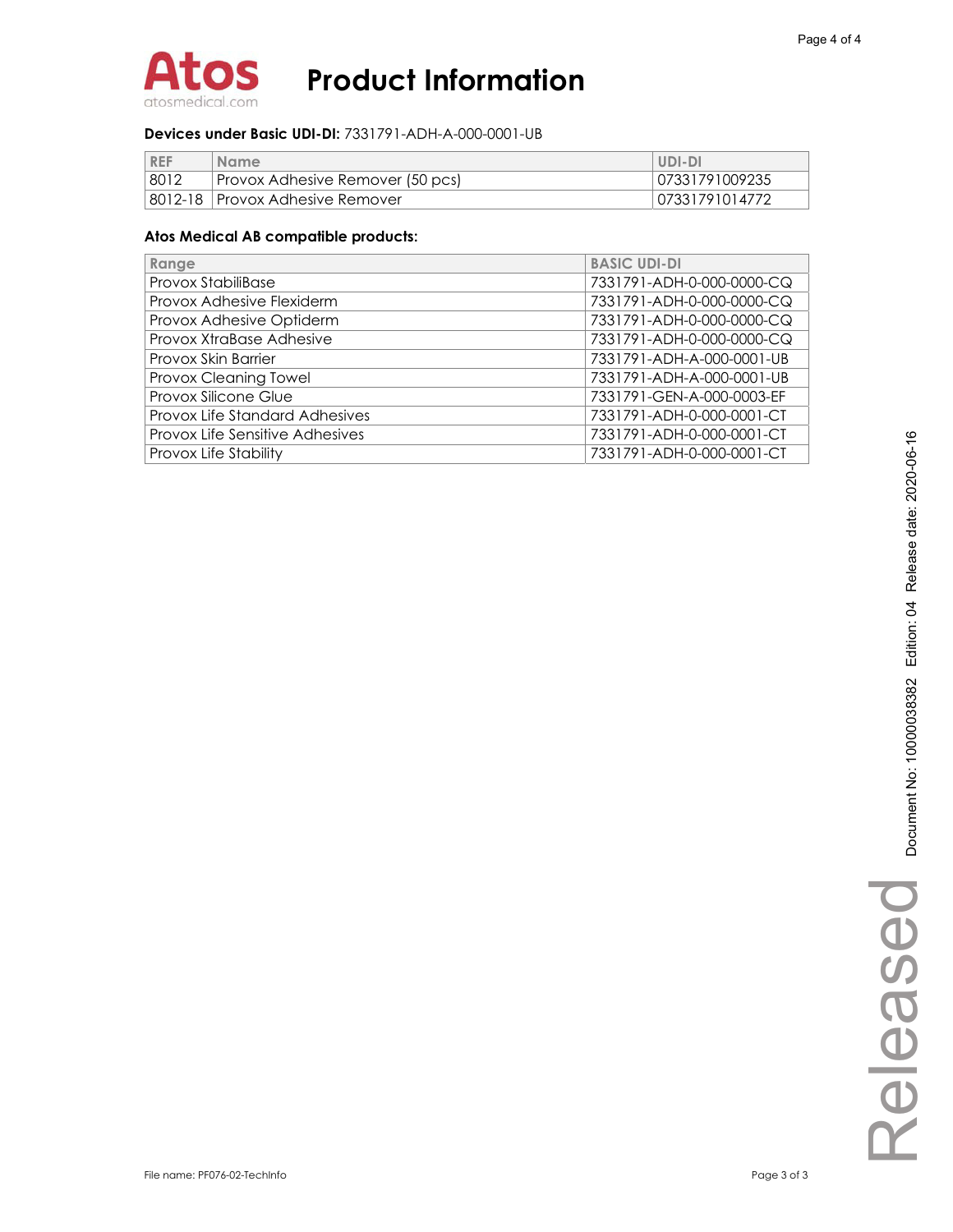| Justification: | <b>Function:</b> | Electronic signature justification: | Signed: Date (yyyy-mm-dd) - Time<br>(hh:mm): |
|----------------|------------------|-------------------------------------|----------------------------------------------|
| Issued:        | QA               | Carolina Johansson - SEHRBJNC       | 2021-12-06 - 09:59                           |
| Reviewed:      | QA               | Karolina Nilsson - KARNIL           | 2021-12-07 - 09:56                           |
| Approved:      | DD               | Diana Tieger - DIATIE               | 2021-12-07 - 10:35                           |
| Released:      | QA               | Carolina Johansson - SEHRBJNC       | $2021 - 12 - 27 - 14.37$                     |

Released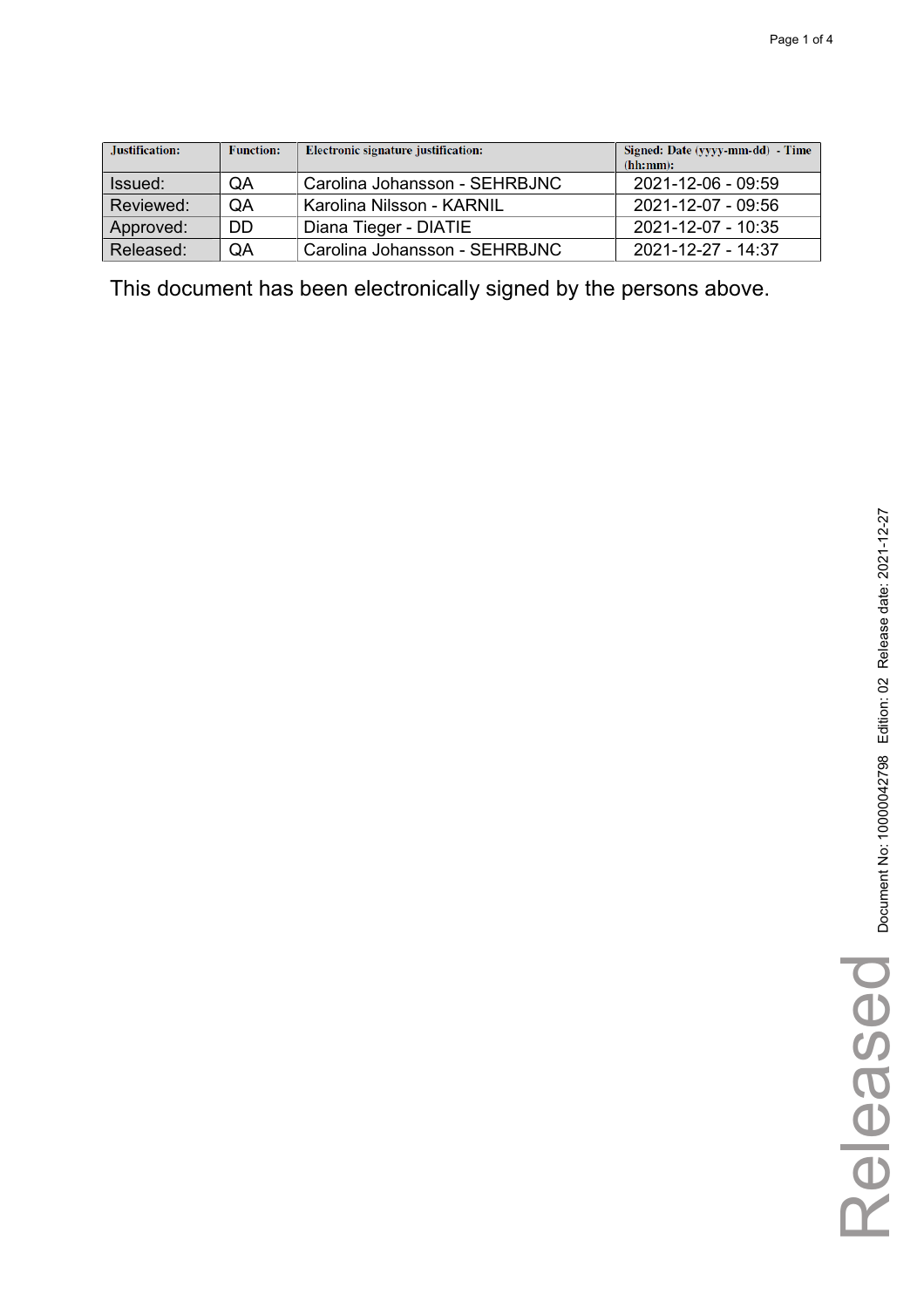

### Provox Cleaning Towel



#### Product description:

Provox Cleaning Towel is alcohol-based and non-perfumed and is available in resealable poaches.

Atos Medical AB Kraftgatan 8

SE-242 35 Hörby, Sweden Tel: +46 (0) 415 198 00

Web Site: www.atosmedical.com<br>E-mail: info@atosmedical.com E-mail: info@atosmedical.com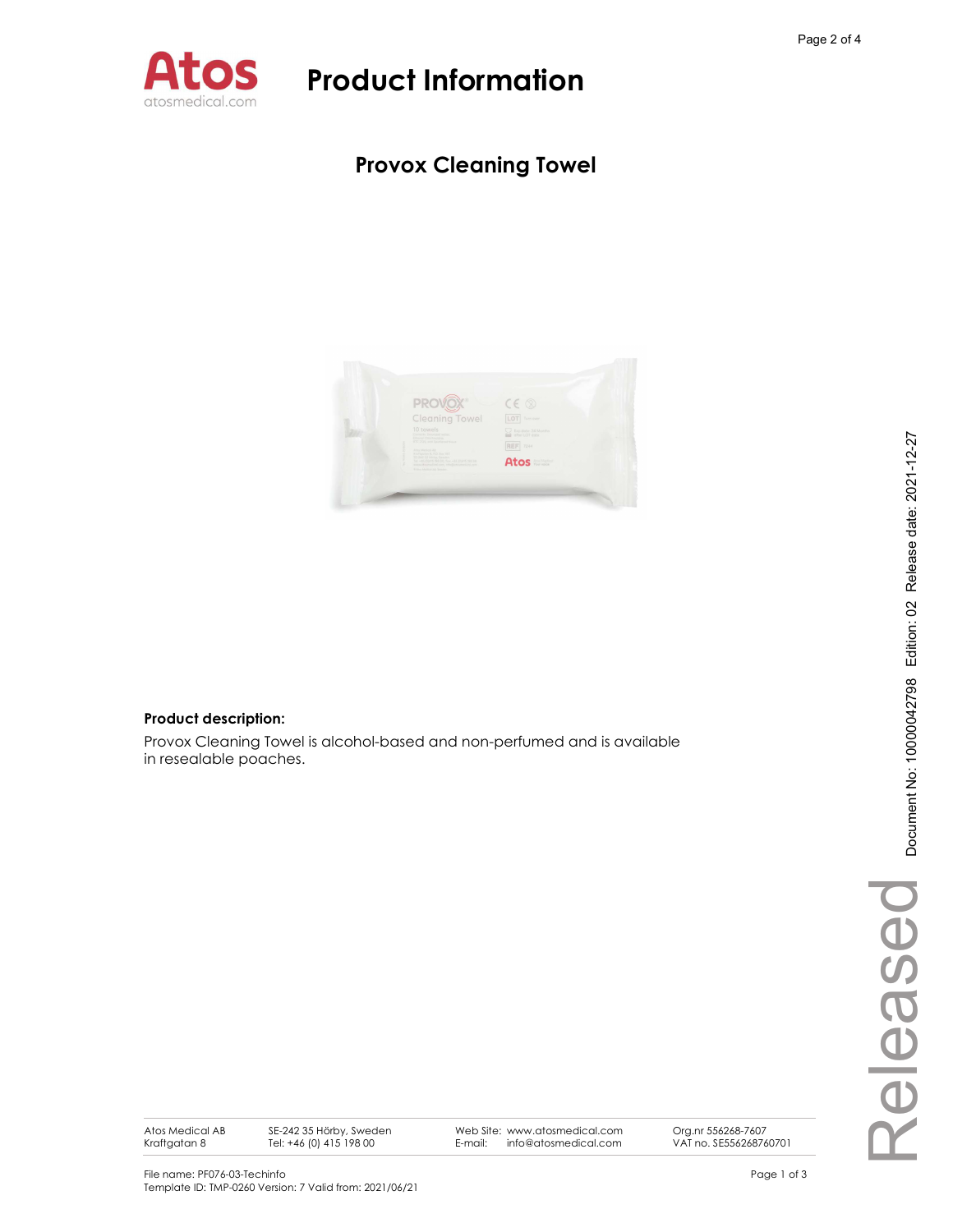

| <b>Document ID:</b>                     | PF076-03-TechInfo                                                                                                                                                                    | Edition: | 02 |
|-----------------------------------------|--------------------------------------------------------------------------------------------------------------------------------------------------------------------------------------|----------|----|
| <b>Manufacturer:</b>                    | Atos Medical AB<br>Kraftgatan 8<br>SE-242 35 Hörby, Sweden                                                                                                                           |          |    |
| <b>Classification: (EU)</b><br>2017/745 | Class I, Rule 1                                                                                                                                                                      |          |    |
| <b>Intended Use:</b>                    | Provox Cleaning Towel is intended for cleaning around the stoma, it will<br>remove oil from the skin. They are indented to use before application of<br>Provox Adhesives.            |          |    |
| Use specifications: N/A                 |                                                                                                                                                                                      |          |    |
| <b>Contraindications:</b>               | N/A                                                                                                                                                                                  |          |    |
| <b>CE Mark:</b>                         | Yes. Devices are CE-marked.                                                                                                                                                          |          |    |
| <b>GMDN</b> code:                       | 46205                                                                                                                                                                                |          |    |
| <b>Sterilization:</b>                   | Non-sterile                                                                                                                                                                          |          |    |
| <b>Raw material:</b>                    | Towel: Spunlaced viscose, Polyester<br>Solution: Chlorhexidine, Ethanol, BTC 2125, deionised water.                                                                                  |          |    |
|                                         | <b>MSDS-7244-SE</b>                                                                                                                                                                  |          |    |
| Latex information:                      | Not manufactured with natural rubber latex                                                                                                                                           |          |    |
| <b>Biological origin:</b>               | The device is not manufactured with materials derived from human or<br>animal source.                                                                                                |          |    |
| <b>Handling and</b><br>storage:         | Store the product dry and away from sunlight at room temperature.<br>Excursions permitted between 2°C - 42°C.                                                                        |          |    |
| <b>Waste handling</b><br>and disposal:  | Waste handling and disposal should be carried out in agreement with<br>medical practice and applicable national laws and legislations. Used<br>product may be a potential biohazard. |          |    |
| <b>Hazardous</b><br>components:         | The product contains ethanol (concentrated ethanol is flammable) and<br>chlorhexidine (concentrated chlorhexidine may cause eye damages if in<br>contact with the eyes).             |          |    |
| <b>Expiration date:</b>                 | 2 years after manufacturing.                                                                                                                                                         |          |    |
| Packaging:                              | 10 towels are packed together in a plastic bag made of<br>polyester/polyethene and PT 12 (white)/PE 70. 20 plastic bags are packed<br>together in every cardboard box                |          |    |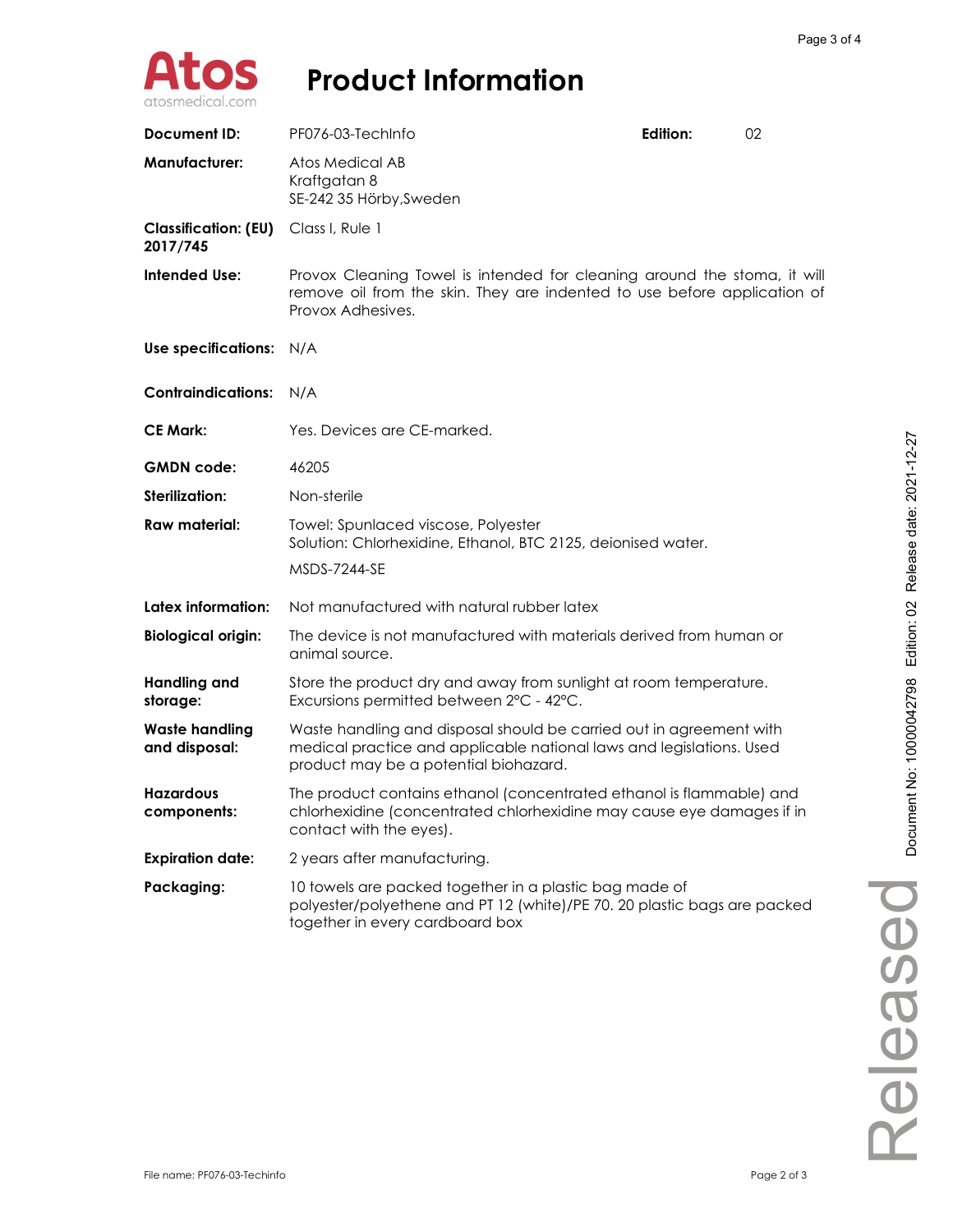

#### Devices under Basic UDI-DI: 7331791-ADH-A-000-0003-UH

| <b>REF</b> | <b>Name</b>                          | UDI-DI         |
|------------|--------------------------------------|----------------|
| 7244*      | Provox Cleaning Towel 10-p           | 07331791001536 |
| 7244**     | Provox Cleaning Towel 10-p           | 07331791015762 |
|            | 7244-18 Provox Cleaning Towel        | 07331791014758 |
|            | $*$ Cantains 20 homes with 10 towals |                |

\*Contains 20 bags with 10 towels

\*\*Contains 1 bag with 10 towels

| Range                           | <b>BASIC UDI-DI</b>       |
|---------------------------------|---------------------------|
| Provox Luna Adhesive            | 7331791-ADH-0-000-0000-CQ |
| Provox StabiliBase              | 7331791-ADH-0-000-0000-CQ |
| Provox Adhesive Flexiderm       | 7331791-ADH-0-000-0000-CQ |
| Provox Adhesive Optiderm        | 7331791-ADH-0-000-0000-CQ |
| Provox XtraBase Adhesive        | 7331791-ADH-0-000-0000-CQ |
| Provox Skin Barrier             | 7331791-ADH-A-000-0004-UL |
| Provox Adhesive Remover         | 7331791-ADH-A-000-0005-UP |
| Provox Silicone Glue            | 7331791-GEN-A-000-0003-EF |
| Provox Life Standard Adhesives  | 7331791-ADH-0-000-0001-CT |
| Provox Life Sensitive Adhesives | 7331791-ADH-0-000-0001-CT |
| Provox Life Stability Adhesive  | 7331791-ADH-0-000-0001-CT |
| Provox Life Night Adhesive      | 7331791-ADH-0-000-0001-CT |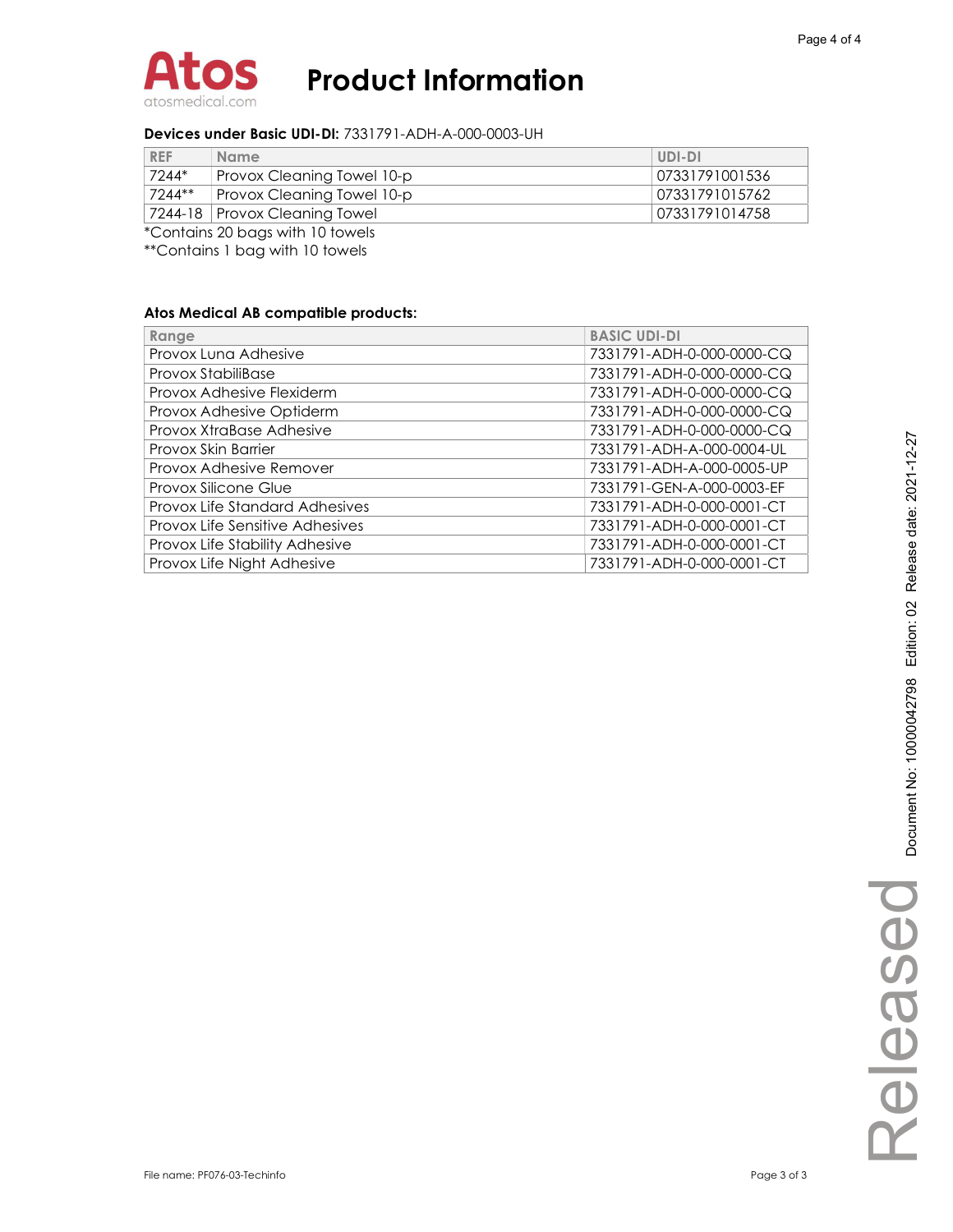| Justification: | <b>Function:</b> | Electronic signature justification: | Signed: Date (yyyy-mm-dd) - Time<br>(hh:mm): |
|----------------|------------------|-------------------------------------|----------------------------------------------|
| Issued:        | QA               | Peter Sundsten - X-PETSUN           | 2020-04-21 - 09:51                           |
| Reviewed:      | DD               | Jon Berg - JONBER                   | 2020-04-21 - 09:56                           |
| Approved:      | DD               | <b>Fredrik Calais - FRECAL</b>      | 2020-04-21 - 16:08                           |
| Released:      | QA               | Peter Sundsten - X-PETSUN           | $2020 - 05 - 25 - 10:39$                     |

Released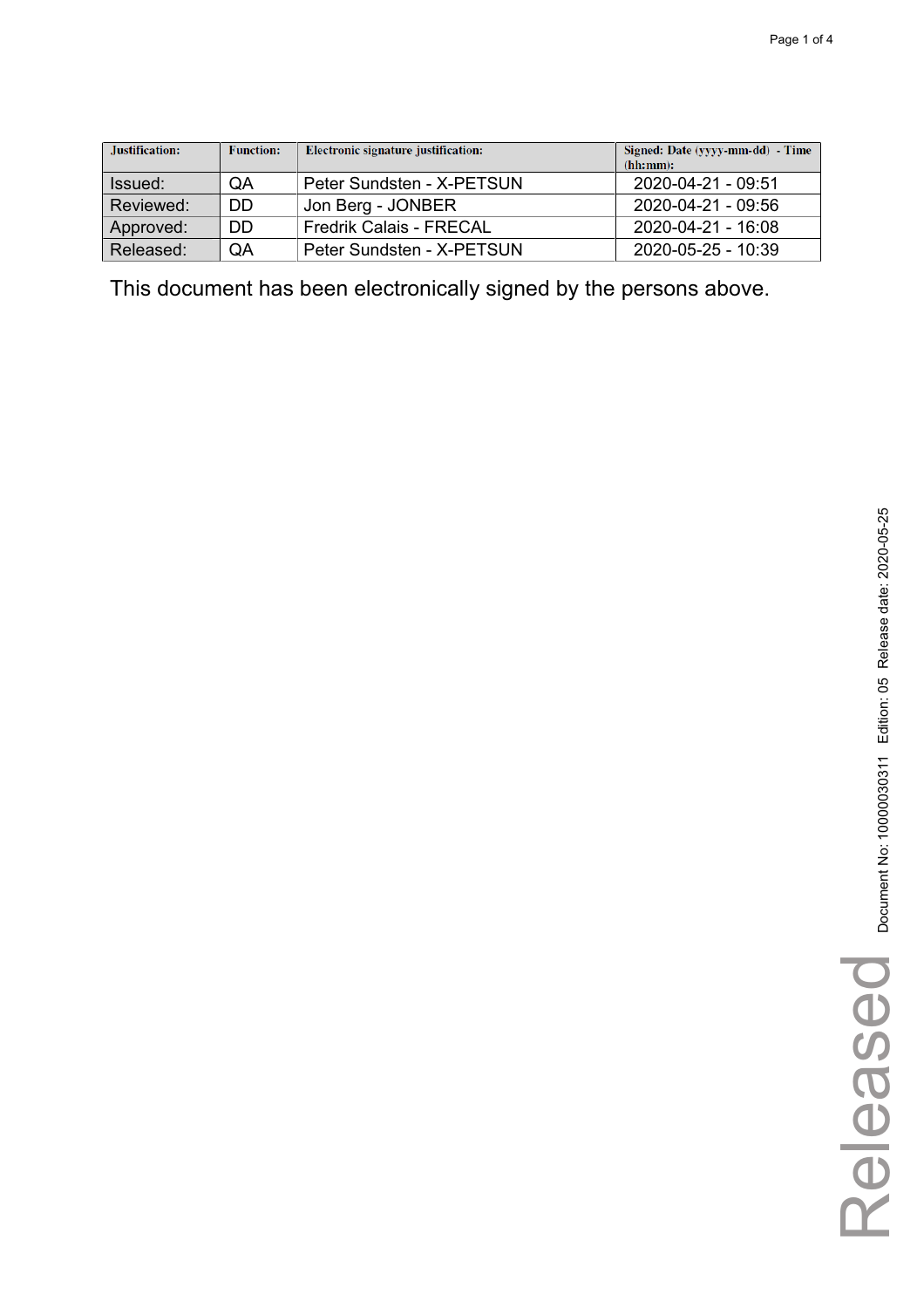

### **Provox® Luna™ Adhesive**



#### **Product description:**

Before the adhesive is attached to the skin the adhesive liner is removed. Provox Luna HME or Provox Luna ShowerAid can be attached to the adhesive.

Atos Medical AB Kraftgatan 8, P.O Box 183 SE-242 22 Hörby, Sweden Tel: +46 (0) 415 198 00

Web Site: www.atosmedical.com E-mail: info@atosmedical.com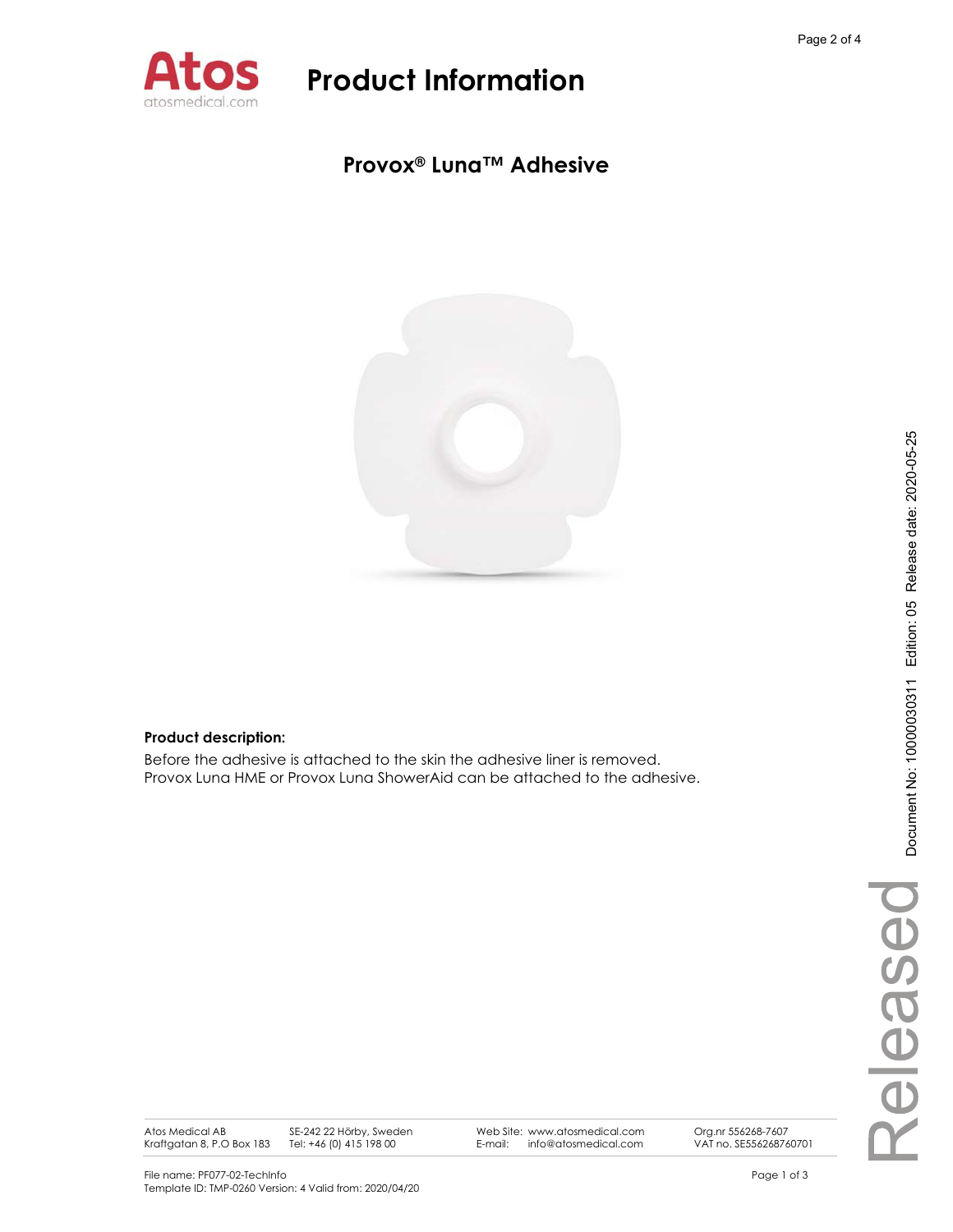

| Document ID:                            | PF077-02-TechInfo                                                                                                                                                                    | Edition: | 05 |
|-----------------------------------------|--------------------------------------------------------------------------------------------------------------------------------------------------------------------------------------|----------|----|
| <b>Manufacturer:</b>                    | Atos Medical AB<br>Kraftgatan 8, P.O. Box 183,<br>SE-242 22 Hörby, Sweden                                                                                                            |          |    |
| <b>Classification:</b><br>(EU) 2017/745 | Class I. Rule 1                                                                                                                                                                      |          |    |
| <b>Intended Use:</b>                    | The Provox Luna Adhesive is a skin-friendly, single use adhesive that provides<br>attachment for the Provox Luna HME for night-time use after total<br>laryngectomy.                 |          |    |
| <b>CE Mark:</b>                         | Yes, the devices are CE marked.                                                                                                                                                      |          |    |
| <b>GMDN</b> code:                       | 62175 (Stomal appliance skin-adherent patch)                                                                                                                                         |          |    |
| Sterilization:                          | Non-Sterile                                                                                                                                                                          |          |    |
| Raw material:                           | Adapter: TPE<br>Carrier: Polyurethane film<br>Adhesive: Hydrogel, siliconised PET liner                                                                                              |          |    |
| Latex<br>information:                   | Not manufactured with natural rubber latex                                                                                                                                           |          |    |
| <b>Biological origin:</b>               | The device is not manufactured with materials derived from human or animal<br>source.                                                                                                |          |    |
| <b>Handling and</b><br>storage:         | Store the product dry and away from sunlight at room temperature.<br>Excursions permitted between 2°C - 30°C.                                                                        |          |    |
| <b>Waste handling</b><br>and disposal:  | Waste handling and disposal should be carried out in agreement with<br>medical practice and applicable national laws and legislations. Used<br>product may be a potential biohazard. |          |    |
| <b>Hazardous</b><br>components:         | None                                                                                                                                                                                 |          |    |
| <b>Expiration date:</b>                 | 3 years after manufacturing.                                                                                                                                                         |          |    |
| Packaging:                              | Each adhesive is packed in an aluminum bag and then packed together<br>with an IFU in a cardboard box.                                                                               |          |    |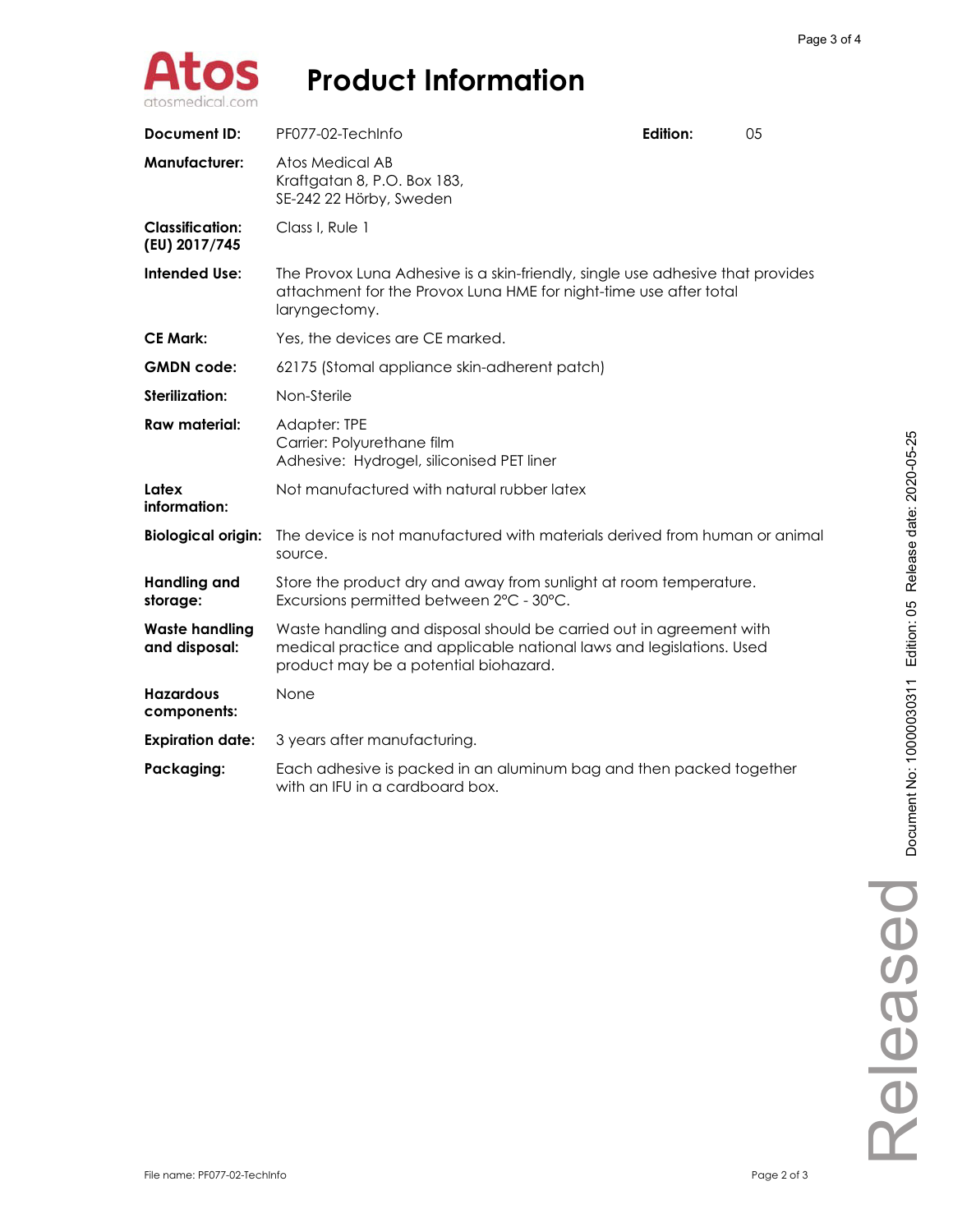

#### **Devices under Basic UDI-DI:** 7331791-ADH-0-000-0000-CQ

| <b>REF</b> | <b>Name</b>                    | UDI-DI         |
|------------|--------------------------------|----------------|
| 8014       | l Provox Luna Adhesive.        | 07331791009259 |
|            | 8014-18   Provox Luna Adhesive | 07331791014741 |

| Range                 | <b>BASIC UDI-DI</b>       |
|-----------------------|---------------------------|
| Provox Lung HME       | 7331791-HME-0-000-0000-X9 |
| Provox Luna ShowerAid | 7331791-ADH-A-000-0000-U8 |
| Provox Adhesive Strip | 7331791-ADH-A-000-0002-UE |
| Provox Cleaning Towel | 7331791-ADH-A-000-0003-UH |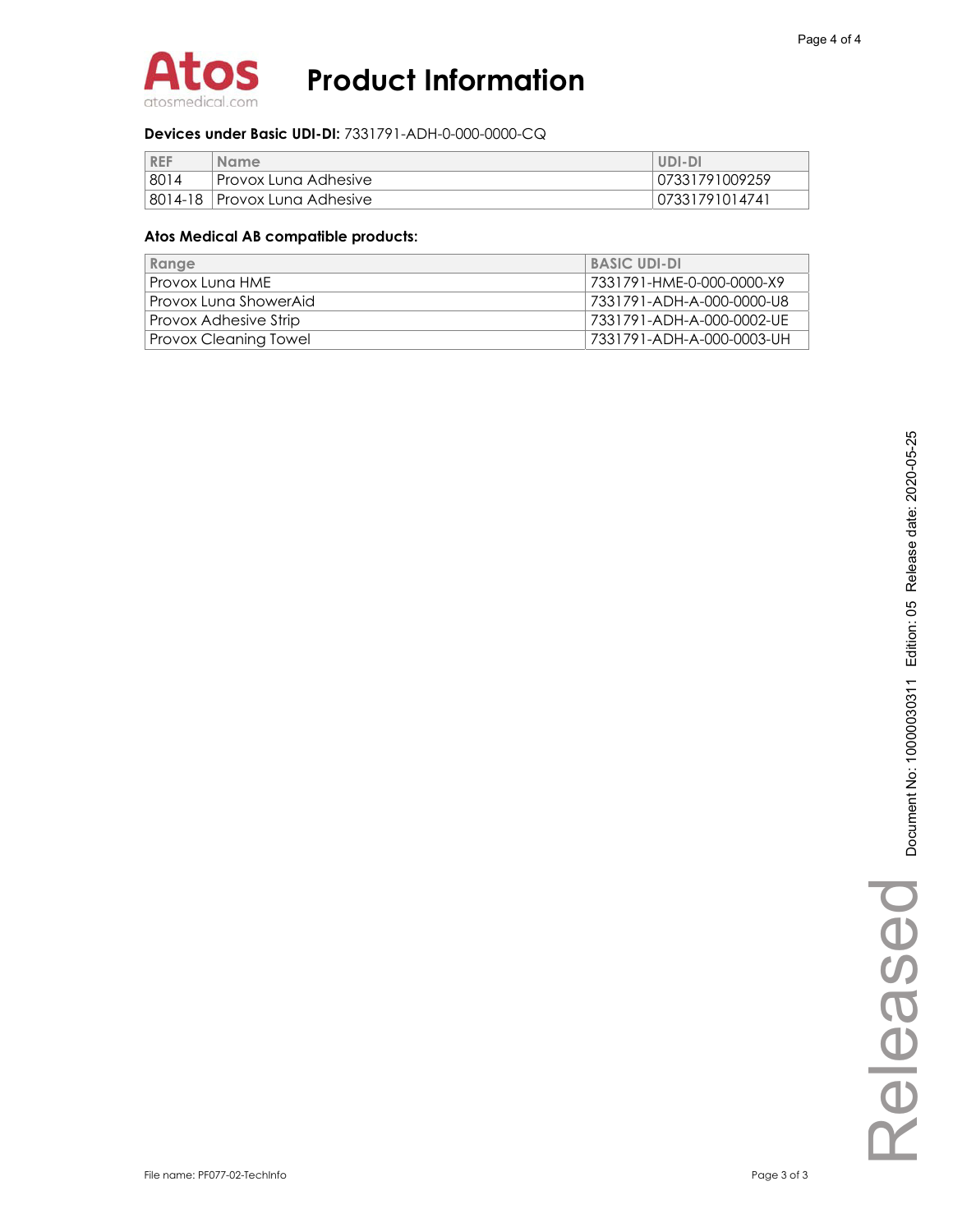| Justification: | <b>Function:</b> | Electronic signature justification: | Signed: Date (yyyy-mm-dd) - Time<br>(hh:mm): |
|----------------|------------------|-------------------------------------|----------------------------------------------|
| Issued:        | QA               | Alexandra Holmberg - ALEHOL         | 2021-11-08 - 07:35                           |
| Reviewed:      | QA               | John Wennborg - JOHWEN              | 2021-11-08 - 14:27                           |
| Approved:      | <b>DD</b>        | Jon Berg - JONBER                   | 2021-11-08 - 15:35                           |
| Released:      | QA               | Alexandra Holmberg - ALEHOL         | 2021-11-11 - 11:17                           |

Released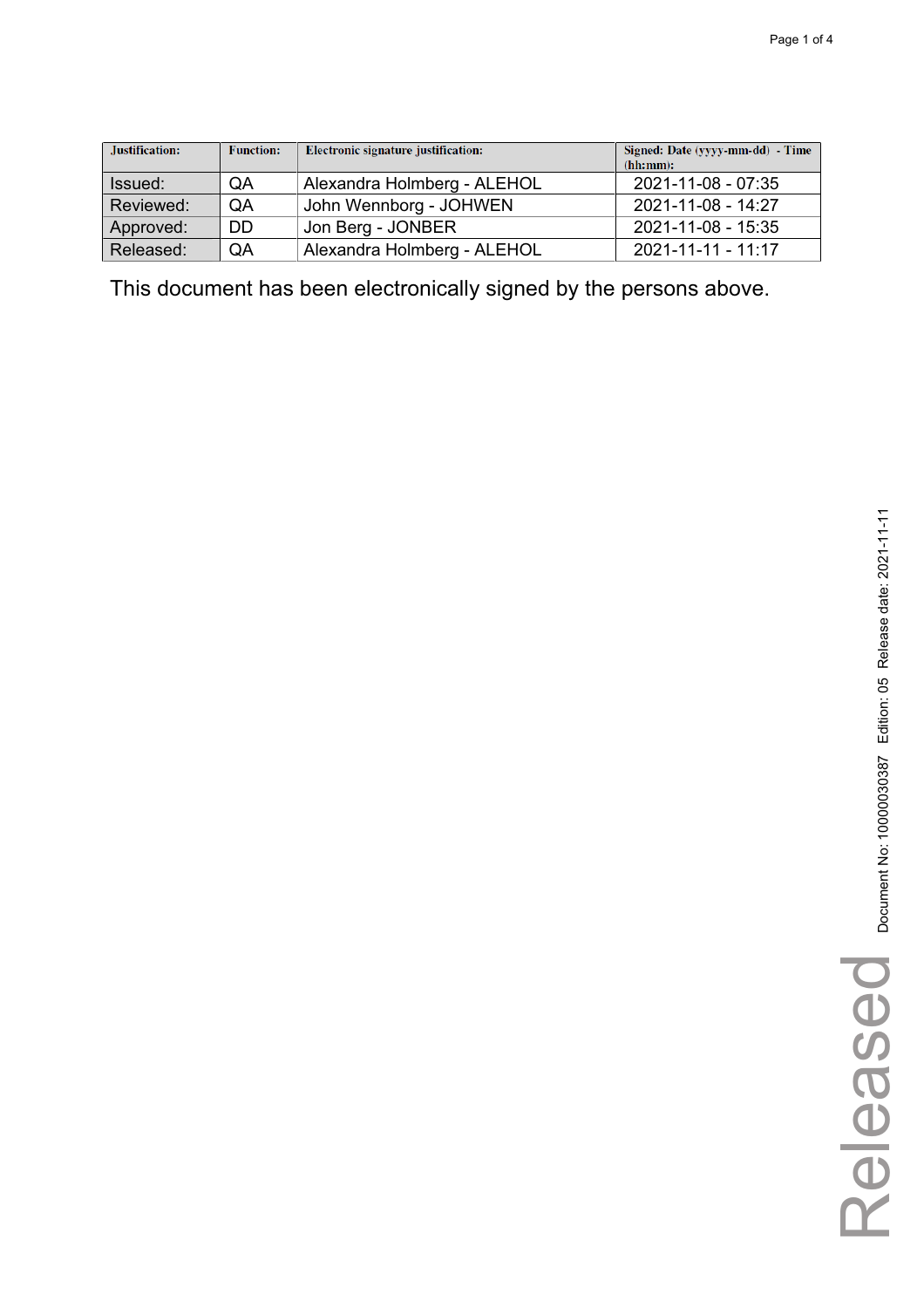

### **Provox® Luna ShowerAid**



### **Product description:**

The Provox Luna ShowerAid is used with the Provox Luna Adhesive while taking a shower to avoid water from entering the stoma.

Atos Medical AB Kraftgatan 8, P.O Box 183 SE-242 22 Hörby, Sweden Tel: +46 (0) 415 198 00

Web Site: www.atosmedical.com E-mail: info@atosmedical.com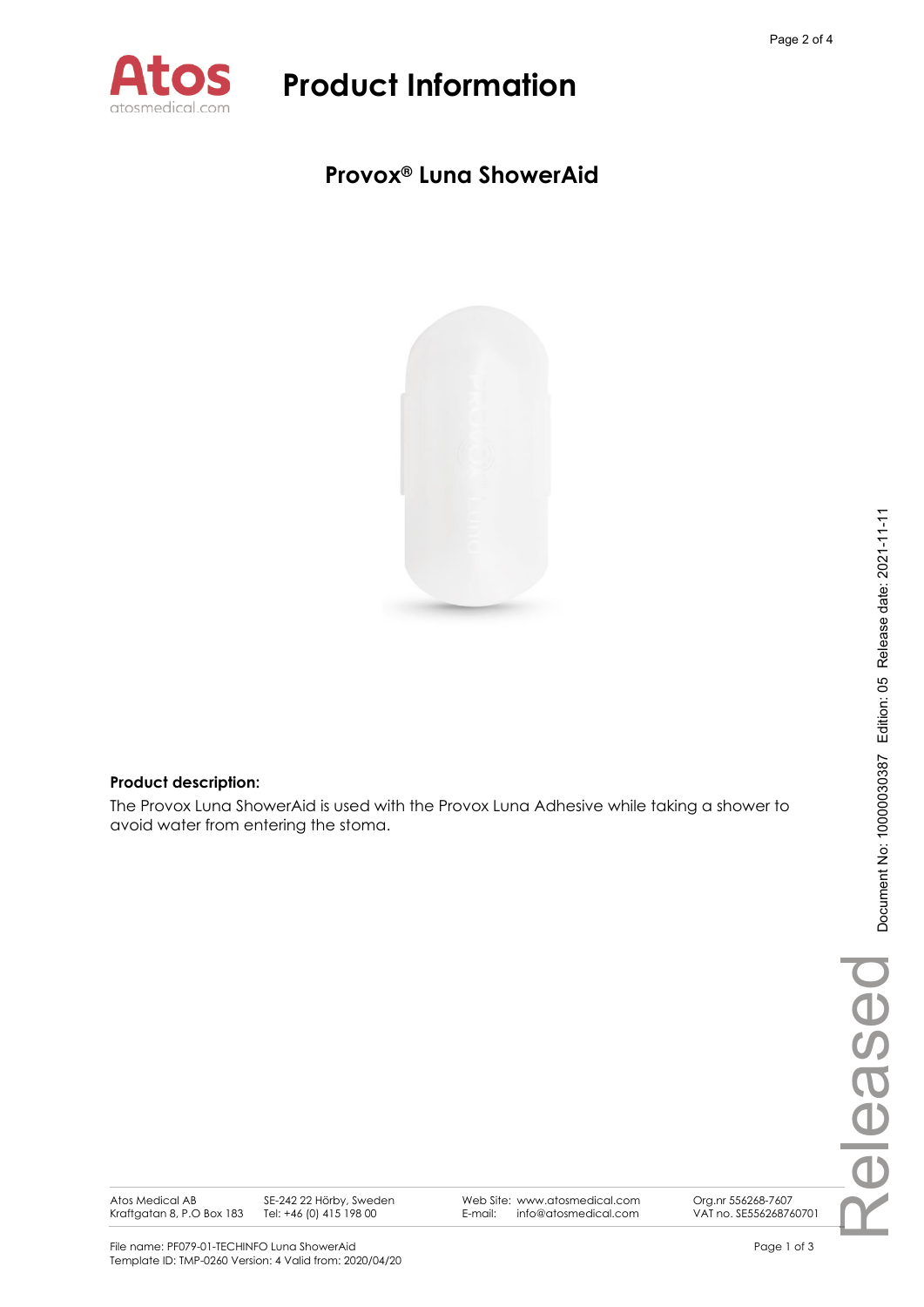

| Document ID:                            | PF079-01-TechInfo                                                                                                                                                                    | <b>Edition:</b> | 05 |
|-----------------------------------------|--------------------------------------------------------------------------------------------------------------------------------------------------------------------------------------|-----------------|----|
| <b>Manufacturer:</b>                    | Atos Medical AB<br>Kraftgatan 8<br>SE-242 35 Hörby, Sweden                                                                                                                           |                 |    |
| <b>Classification:</b><br>(EU) 2017/745 | Class I, Rule 1.                                                                                                                                                                     |                 |    |
| <b>Intended Use:</b>                    | The Provox Luna ShowerAid is used with the Provox Luna Adhesive while<br>taking a shower to avoid water from entering the stoma. Single patient use.                                 |                 |    |
| <b>CE Mark:</b>                         | Yes, the devices are CE marked.                                                                                                                                                      |                 |    |
| <b>GMDN</b> code:                       | 62047                                                                                                                                                                                |                 |    |
| <b>Sterilization:</b>                   | Non-sterile                                                                                                                                                                          |                 |    |
| <b>Raw material:</b>                    | Polypropylene (PP) with white masterbatch                                                                                                                                            |                 |    |
| Latex<br>information:                   | Not manufactured with natural rubber latex                                                                                                                                           |                 |    |
| <b>Biological origin:</b>               | The device is not manufactured with materials derived from human or animal<br>source.                                                                                                |                 |    |
| <b>Handling and</b><br>storage:         | Store the product dry and away from sunlight at room temperature. Excursions<br>permitted between 2°C - 42°C.                                                                        |                 |    |
| <b>Waste handling</b><br>and disposal:  | Waste handling and disposal should be carried out in agreement with<br>medical practice and applicable national laws and legislations. Used<br>product may be a potential biohazard. |                 |    |
| <b>Hazardous</b><br>components:         | None                                                                                                                                                                                 |                 |    |
| <b>Expiration date:</b>                 | 3 years after manufacturing.                                                                                                                                                         |                 |    |
| Packaging:                              | The Provox Luna ShowerAid is packed in a plastic bag and then together<br>with instructions for use in a cardboard box.                                                              |                 |    |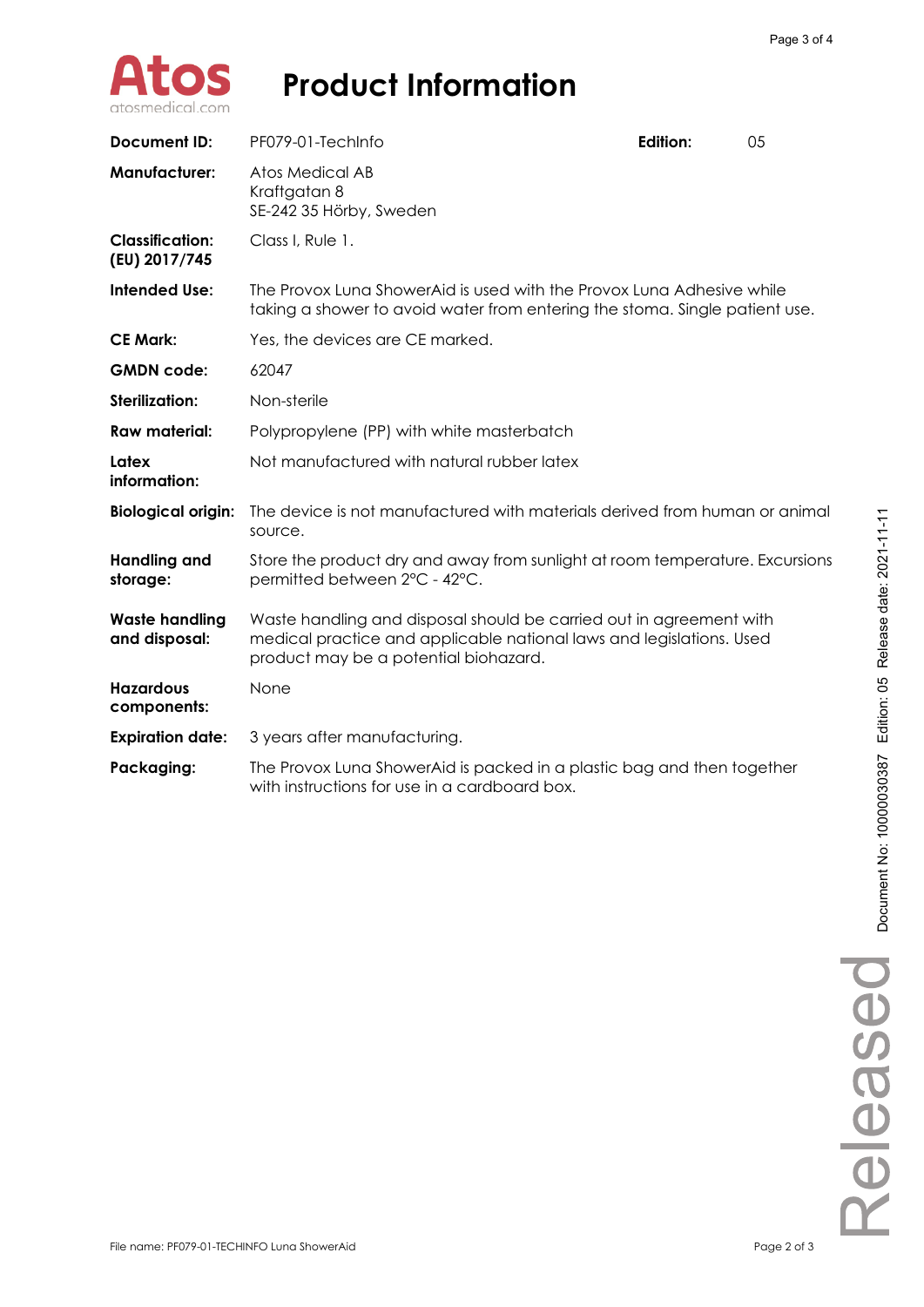

### **Devices under Basic UDI-DI:** 7331791-ADH-A-000-0000-U8

| <b>REF</b> | <b>Name</b>                     | UDI-DI         |
|------------|---------------------------------|----------------|
| 8016       | l Provox Luna ShowerAid         | 07331791009532 |
|            | 8016-18   Provox Luna ShowerAid | 07331791014802 |

| Range                  | <b>BASIC UDI-DI</b>       |
|------------------------|---------------------------|
| I Provox Luna Adhesive | 7331791-ADH-0-000-0000-CQ |
| ∣ Provox Luna Set−     | 7331791-KIT-0-000-0002-HS |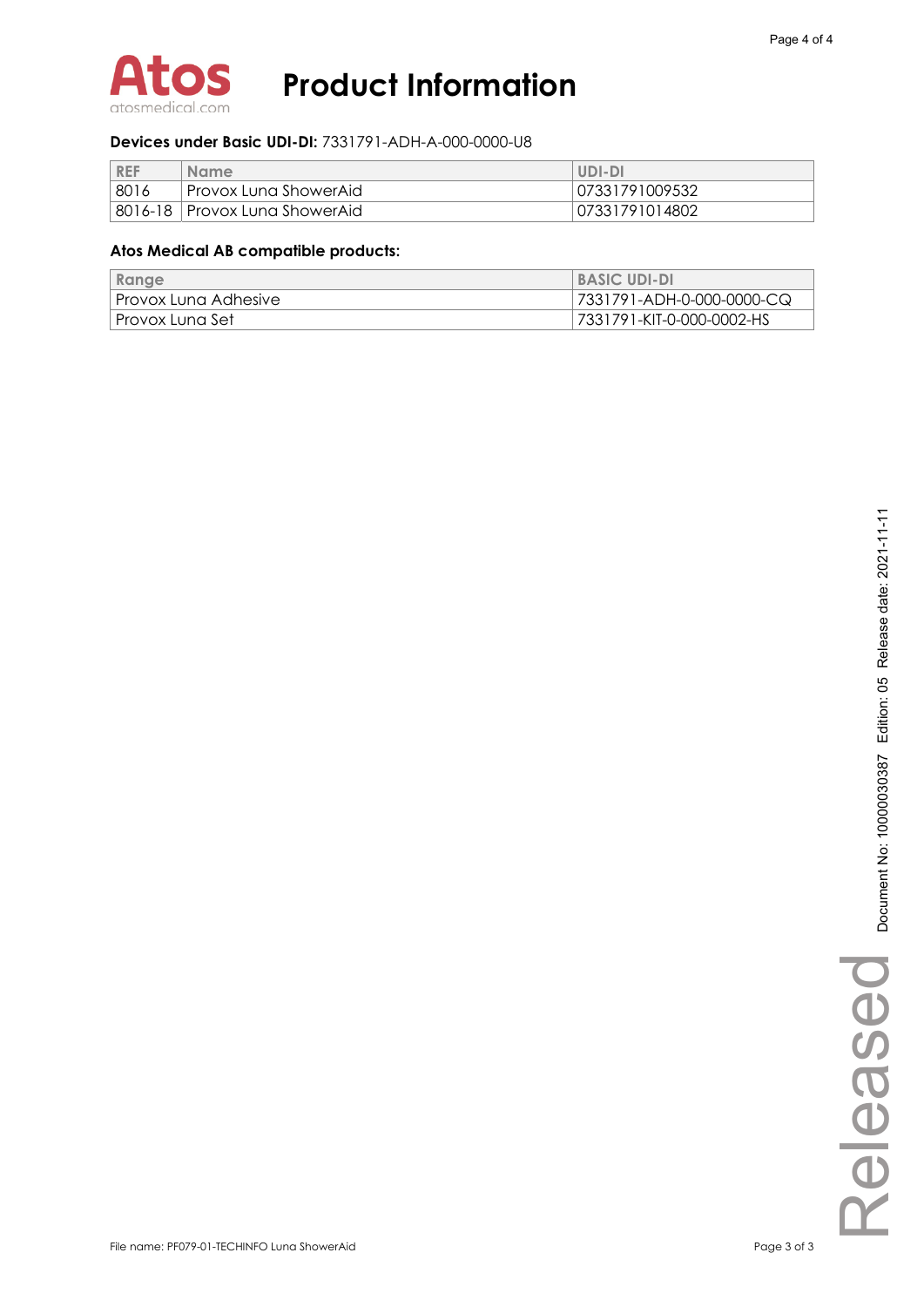| Justification: | <b>Function:</b> | Electronic signature justification: | Signed: Date (yyyy-mm-dd) - Time<br>(hh:mm): |
|----------------|------------------|-------------------------------------|----------------------------------------------|
| Issued:        | DD               | Pontus Eklund - X-PONEKL            | 2020-04-20 - 16:11                           |
| Reviewed:      | DD               | Jon Berg - JONBER                   | 2020-04-20 - 16:55                           |
| Approved:      | DD               | <b>Fredrik Calais - FRECAL</b>      | 2020-04-21 - 14:55                           |
| Released:      | DD               | Pontus Eklund - X-PONEKL            | $2020 - 10 - 28 - 16.33$                     |

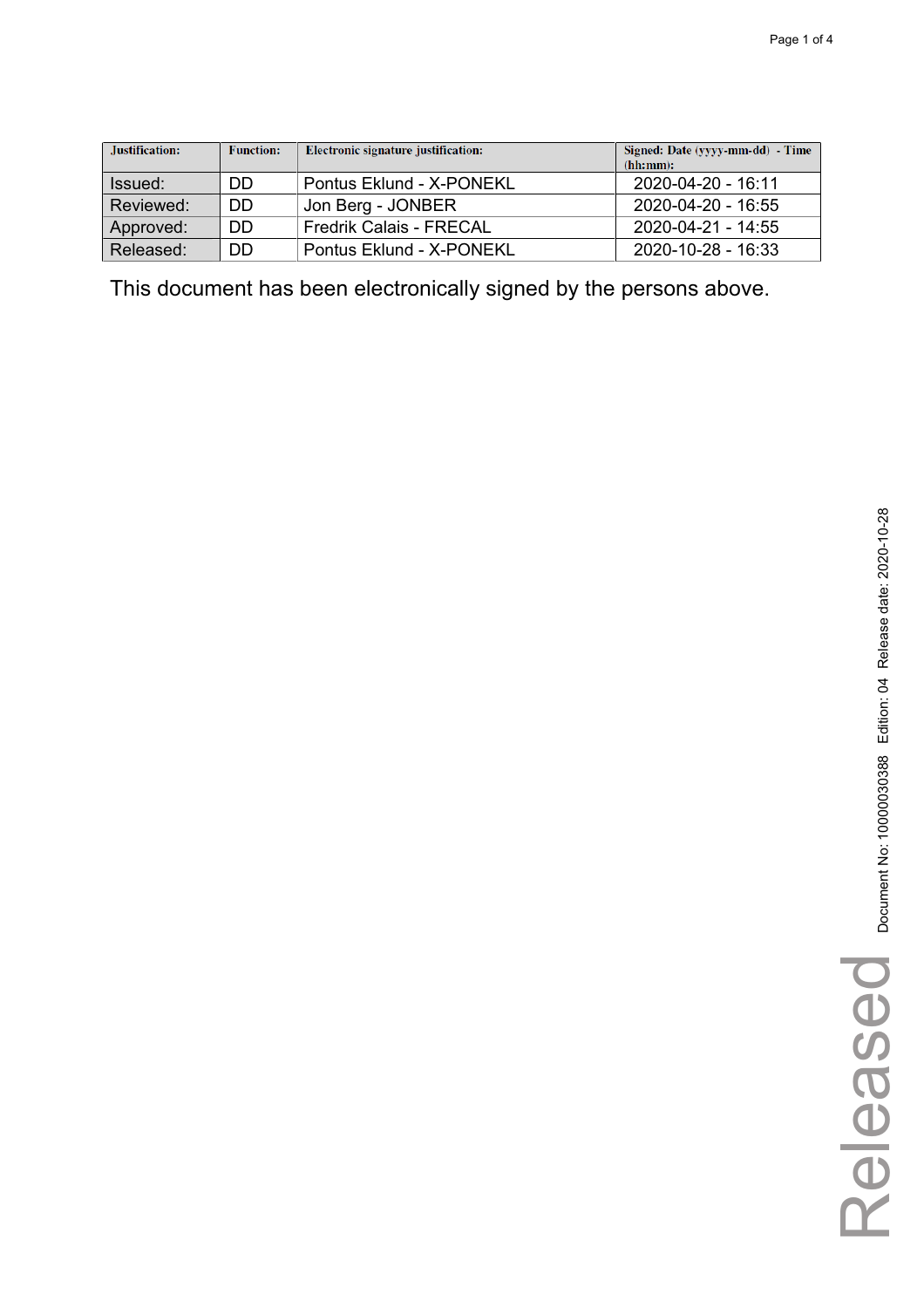

### Provox® Adhesive Strip



### Product description:

The Provox Adhesive Strip is developed to be used as a seal for the Provox adhesives, e.g. during showering or when leakage from the adhesive develops.

Atos Medical AB Kraftgatan 8, P.O Box 183

SE-242 22 Hörby, Sweden Tel: +46 (0) 415 198 00

Web Site: www.atosmedical.com<br>F-mail: info@atosmedical.com E-mail: info@atosmedical.com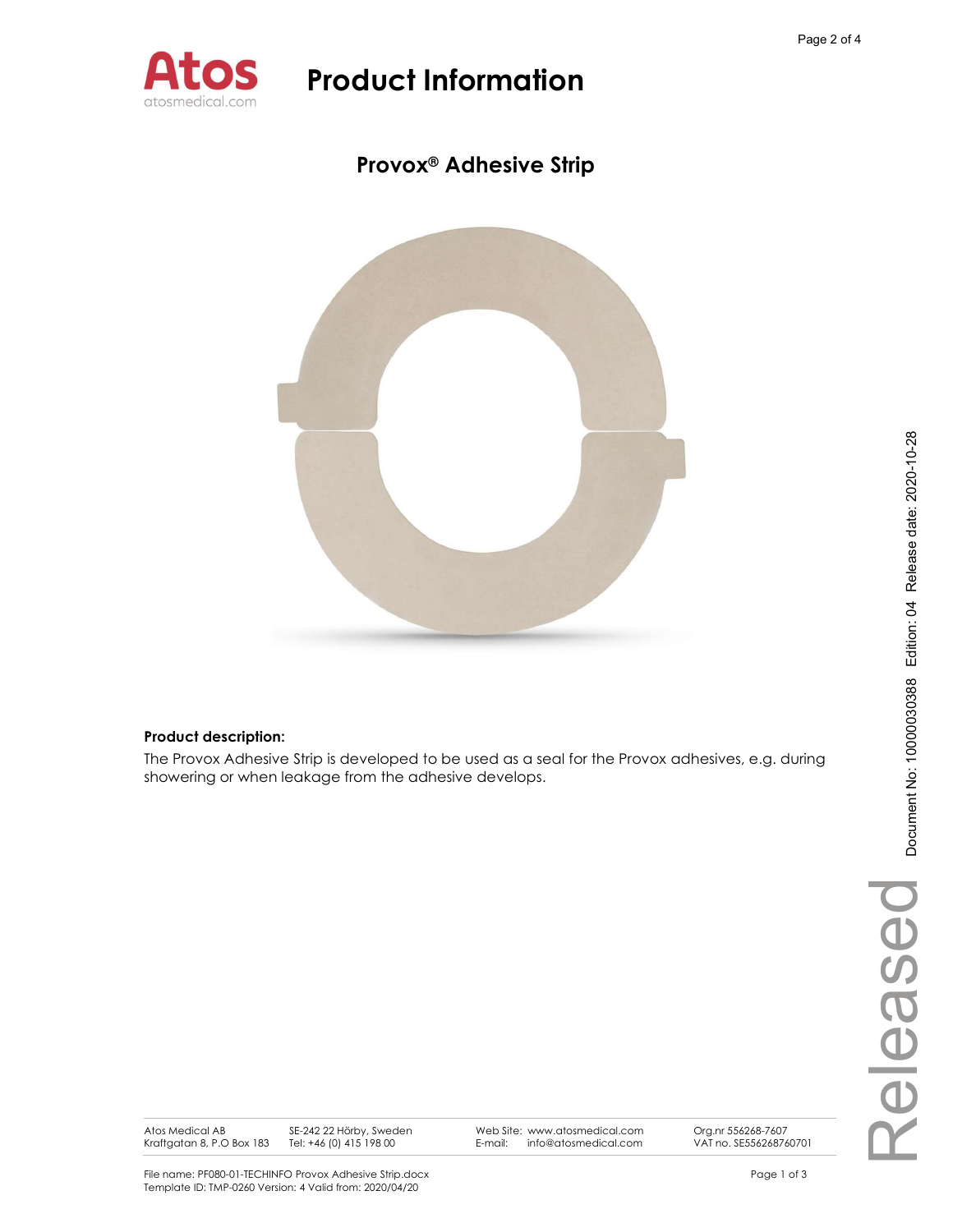

| <b>Document ID:</b>                     | PF080-01-TechInfo                                                                                                                                                                    | Edition: | 04 |
|-----------------------------------------|--------------------------------------------------------------------------------------------------------------------------------------------------------------------------------------|----------|----|
| <b>Manufacturer:</b>                    | Atos Medical AB<br>Kraftgatan 8, P.O. Box 183,<br>SE-242 22 Hörby, Sweden                                                                                                            |          |    |
| <b>Classification:</b><br>(EU) 2017/745 | Class I. Rule                                                                                                                                                                        |          |    |
| <b>Intended Use:</b>                    | Provox Adhesive Strip is a single use device to seal Provox adhesives, e.g.<br>during showering.                                                                                     |          |    |
| <b>CE Mark:</b>                         | Yes, the devices are CE marked.                                                                                                                                                      |          |    |
| <b>GMDN</b> code:                       | 62175                                                                                                                                                                                |          |    |
| Sterilization:                          | Non-sterile                                                                                                                                                                          |          |    |
| <b>Raw material:</b>                    | Adhesive: Hydrocolloid, Polyethylene (PE)<br>Liner: Super calendered glassine paper with siliconized surface<br>Liner finger lift: Polyethylene (PE)                                 |          |    |
| Latex<br>information:                   | Not manufactured with natural rubber latex                                                                                                                                           |          |    |
| <b>Biological origin:</b>               | The device is not manufactured with materials derived from human or animal<br>source.                                                                                                |          |    |
| Handling and<br>storage:                | Store the product dry and away from sunlight at room temperature. Excursions<br>permitted between 2°C - 42°C.                                                                        |          |    |
| <b>Waste handling</b><br>and disposal:  | Waste handling and disposal should be carried out in agreement with<br>medical practice and applicable national laws and legislations. Used<br>product may be a potential biohazard. |          |    |
| <b>Hazardous</b><br>components:         | None                                                                                                                                                                                 |          |    |
| <b>Expiration date:</b>                 | 3 years after manufacturing.                                                                                                                                                         |          |    |
| Packaging:                              | 10 Provox Adhesive Strip in a blister will be packed in one paper box.                                                                                                               |          |    |